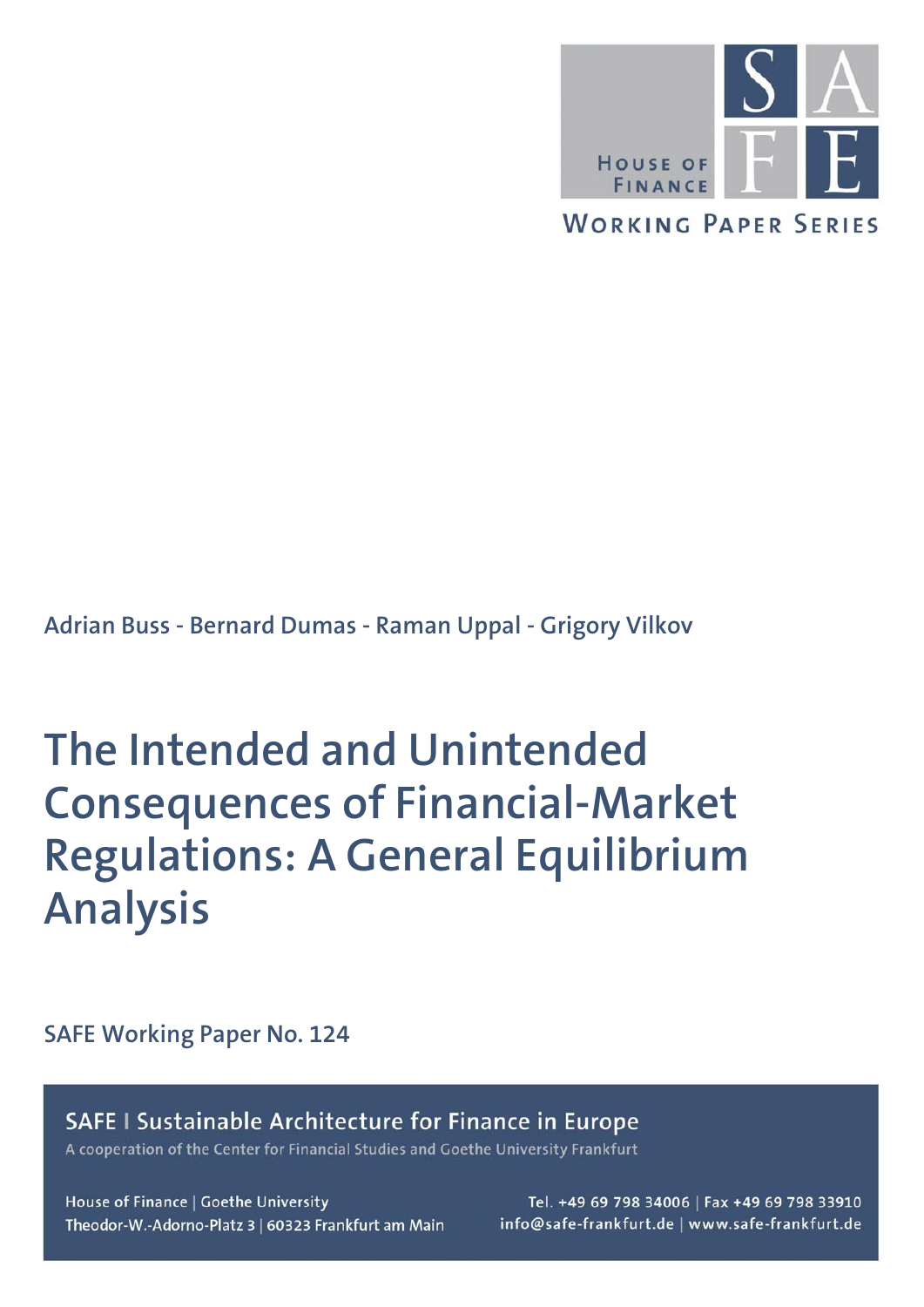### **Non-Technical Summary**

Financial markets have historically been regulated. This regulation is motivated by the desire to rule out anti-competitive behavior, to prevent agency problems that arise in the presence of asymmetric information, and to limit negative externalities, where the behavior of an individual investor or institution can affect the entire financial system. The recent financial crisis, which has highlighted the negative feedback from financial markets to the real sector, has intensified the debate about the ability of financial-market regulations to stabilize these markets and improve macroeconomic outcomes. We study the intended and unintended consequences of various regulatory measures used to reduce fluctuations in financial and real markets and to improve welfare. The measures we study are the ones that have been proposed by regulators in response to the financial crisis: the Tobin financial-transactions tax, portfolio (short-sale) constraints, and borrowing (leverage) constraints.

For example, on 1 August 2012, France introduced a financial transaction tax of 0.20%; on 25 July 2012, Spain's Comision Nacional del Mercado de Valores (CNMV) imposed a three-month ban on short-selling stocks, while Italy's Consob prohibited short-selling of stocks of 29 banks and insurance companies; and, tighter leverage constraints have been proposed following the subprime crisis: for instance, on 17 October 2008 the European Commissioner, Joaquin Almunia, said: "Regulation is going to have to be thoroughly anti-cyclical, which is going to reduce leverage levels from what we've seen up to now."

Our objective is to evaluate these three regulatory measures within the same dynamic, stochastic general equilibrium model of a production economy, and to compare within a single economic setting, both the intended and unintended effects of these different measures on the financial and real sectors. The kind of questions we address are the following: Of the three regulatory measures we consider, which is most effective in stabilizing financial markets? What exactly is the channel through which each measure works? What will be the impact, intended or unintended, of this measure on other financial variables and the spillover effects on real variables? Would more tightly regulated markets be more stable and increase productivity and welfare?

We have undertaken a general-equilibrium analysis of a production economy with investors who are uncertain about the current state of the economy and disagree in a time-varying way about its expected growth rate. Trading in financial markets allows investors to share laborincome risks. But, financial markets also provide an arena for speculative trading amongst investors who disagree. This speculative trading increases volatility of bond and stock returns and also the volatility of investment growth, increases the equity risk premium, and reduces welfare.

The main finding of our paper is that all three regulatory measures we consider have similar effects on financial and macroeconomic variables: they reduce stock and bond turnovers, reduce the risk-free rate, increase the equity risk premium and stock-return volatility, while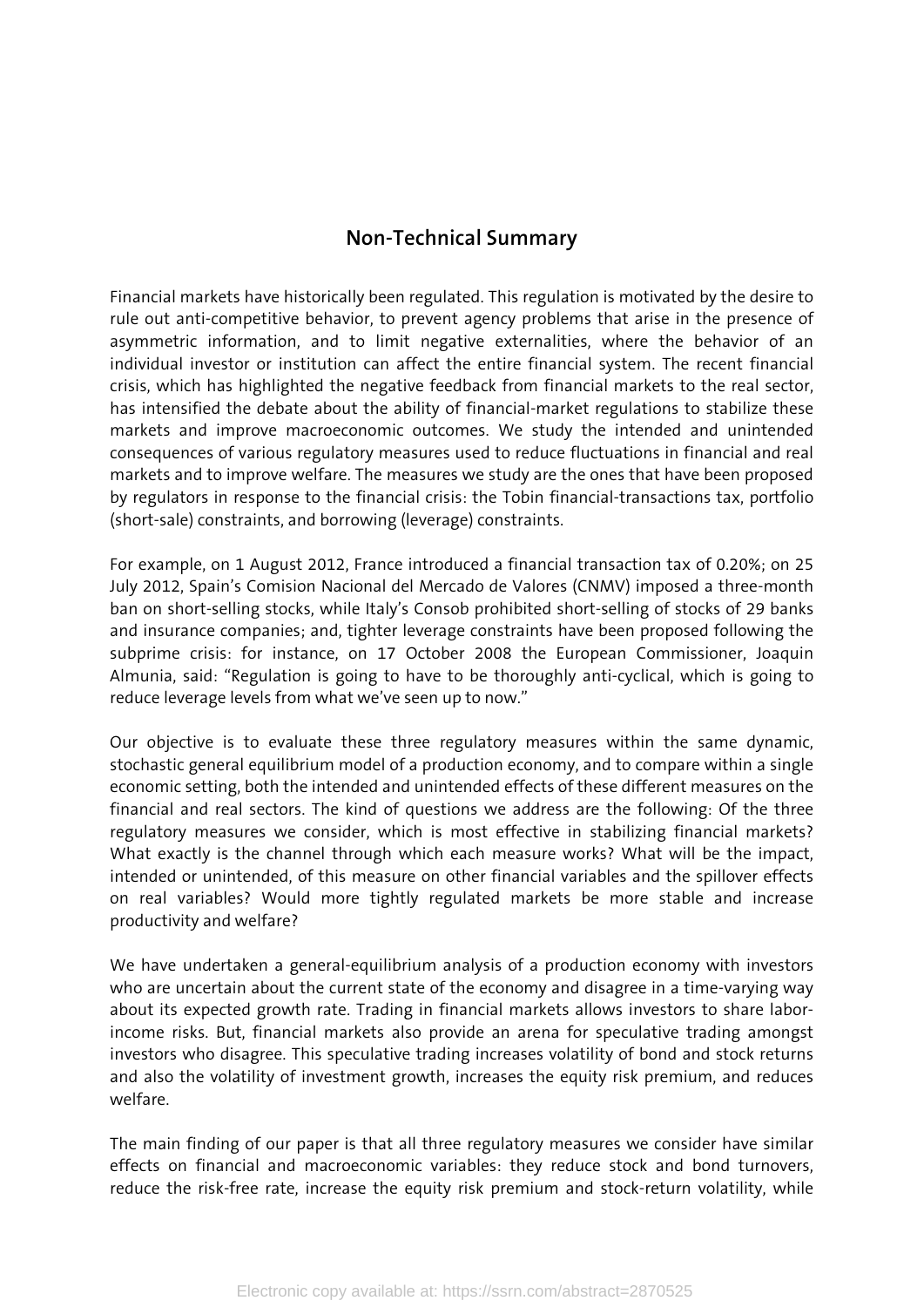changing capital investment and output growth. However, because the importance of the bond and stock markets for risk sharing and speculation is different, only those regulatory measures that are able to reduce speculation without hurting risk sharing substantially improve welfare. For example, the borrowing constraint improves welfare because it limits speculation by restricting access to funds needed to implement speculative trading strategies, but has only a marginal effect on risk sharing because borrowing plays a minor role for risk sharing. Similarly, a transaction tax improves welfare because, while it allows for small frequent trades to hedge labor-income risks, it makes large and erratic speculative trades less profitable. In contrast, a limit on stock holdings, such as a short-sale ban, leads to a decrease in welfare because it limits risk sharing severely, while reducing only partially speculative trading.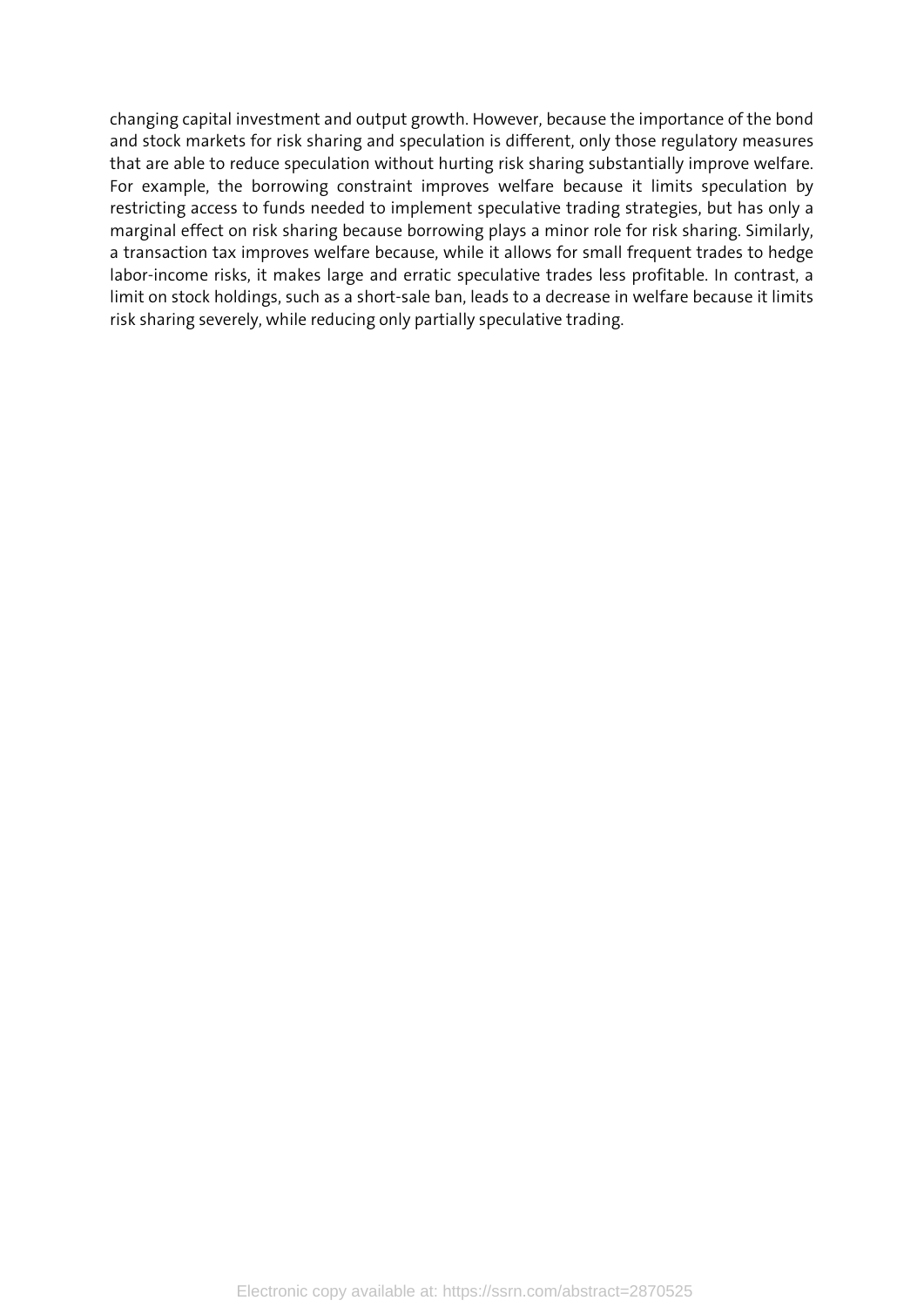### The Intended and Unintended Consequences of Financial-Market Regulations: A General Equilibrium Analysis<sup>\*</sup>

Adrian Buss Bernard Dumas Raman Uppal Grigory Vilkov

January 25, 2016

#### Abstract

In a production economy with trade in financial markets motivated by the desire to share labor-income risk and to speculate, we show that speculation increases volatility of asset returns and investment growth, increases the equity risk premium, and reduces welfare. Regulatory measures, such as constraints on stock positions, borrowing constraints, and the Tobin tax have similar effects on financial and macroeconomic variables. Borrowing limits and a financial transaction tax improve welfare because they substantially reduce speculative trading without impairing excessively risk-sharing trades.

Keywords: Tobin tax, borrowing constraints, short-sale constraints, stock market volatility, incomplete markets, differences of opinion.

JEL: G01, G18, G12, E44

<sup>∗</sup>Buss is affiliated with INSEAD and can be contacted at Adrian.Buss@insead.edu. Dumas is affiliated with INSEAD, University of Torino, NBER and CEPR and can be contacted at Bernard.Dumas@insead.edu. Uppal is affiliated with Edhec Business School and CEPR and can be contacted at Raman.Uppal@edhec.edu. Grigory Vilkov is affiliated with SAFE and Frankfurt School of Finance & Management and can be contacted at vilkov@vilkov.net. We appreciate comments and discussions at the November 2015 Carnegie Rochester NYU Conference on Public Policy. We are particularly grateful to our discussant Johan Walden and the editors Marvin Goodfriend and Burton Hollifield. This research benefited from the support of the French Banking Federation Chair on "Banking regulation and innovation" under the aegis of Louis Bachelier laboratory in collaboration with the Fondation Institut Europlace de Finance (IEF) and EDHEC. It benefited also from the support of the AXA Chair in Socioeconomic Risks at the University of Torino. We gratefully acknowledge financial support from the Fondation Banque de France; however, the work in this paper does not necessarily represent the views of the Banque de France. We also gratefully acknowledge research and financial support from the Center of Excellence SAFE, funded by the State of Hessen initiative for research LOEWE. We received helpful comments on this and earlier versions of the manuscript circulated under the title "Comparing Different Regulatory Measures to Control Stock Market Volatility: A General Equilibrium Analysis" from seminar participants at the Bank of England, Bocconi University, Collegio Carlo Alberto, Conference on Behavioral Aspects in Macroeconomics and Finance, Duisenberg School of Finance and Tinbergen Institute, European Finance Association Meetings, European Summer Symposium on Financial Markets, Fédération Bancaire Française, Financial Intermediation Research Society (FIRS) Conference, Fourth India Finance Conference, Ideas Lab Forum at Deutsche Bank, Tenth Journées of the Banque de France Foundation, London Financial Regulation Seminar Series, Sixth Paul Woolley Conference, Rotterdam School of Management, SIFR Conference, University of British Columbia Finance Summer Conference, University of Mannheim, University of Oxford and Oxford-Man Institute, Vienna University of Economics and Business, Western Finance Association Meetings, and the World Finance Conference.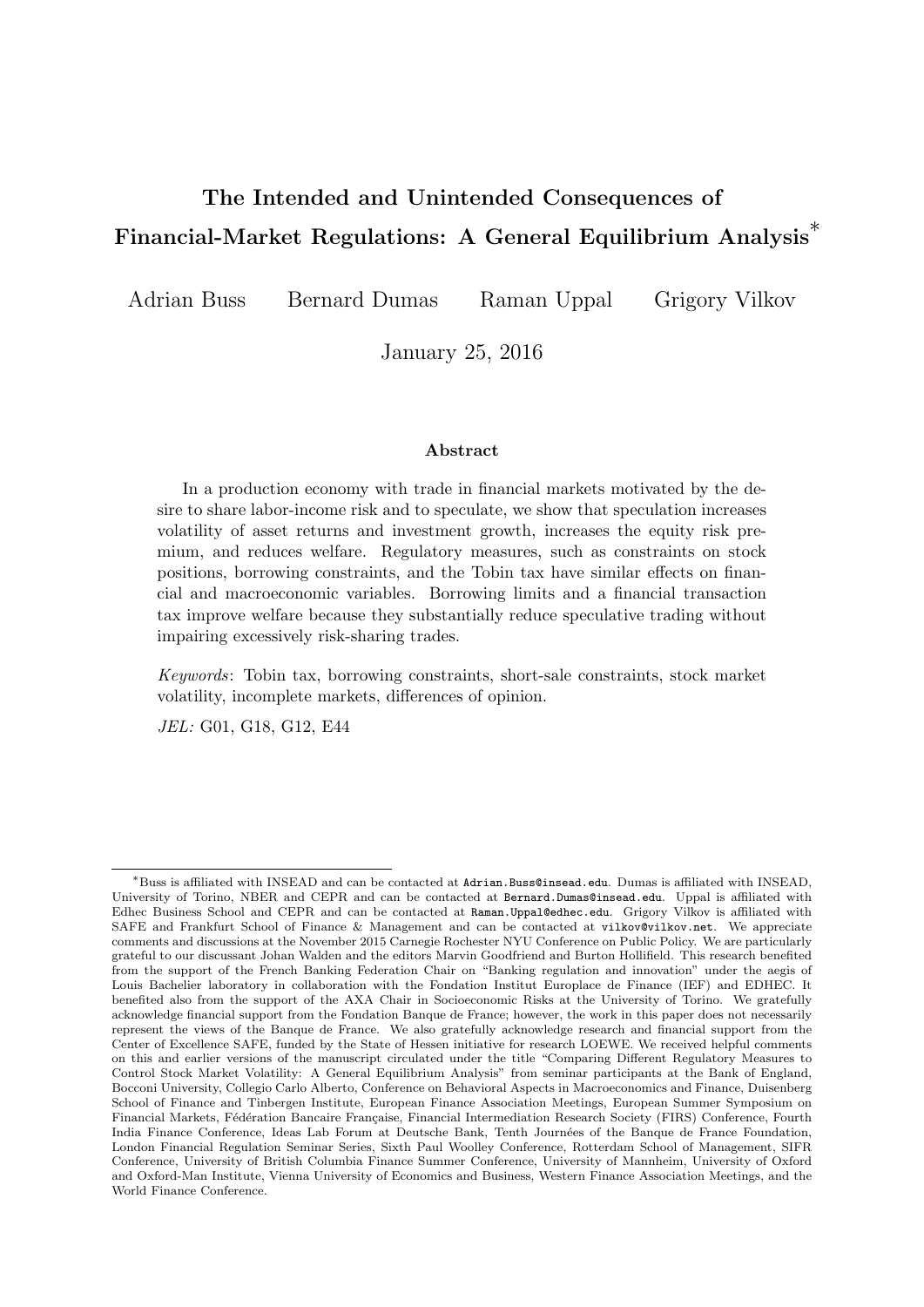### 1 Introduction

Financial markets have historically been regulated. This regulation is motivated by the desire to rule out anti-competitive behavior, to prevent agency problems that arise in the presence of asymmetric information, and to limit negative externalities, where the behavior of an individual investor or institution can affect the entire financial system. The recent financial crisis, which has highlighted the negative feedback from financial markets to the real sector, has intensified the debate about the ability of financial-market regulations to stabilize these markets and improve macroeconomic outcomes. In this paper, we study the intended and unintended consequences of various regulatory measures used to reduce fluctuations in financial and real markets and to improve welfare. The measures we study are the ones that have been proposed by regulators in response to the financial crisis: the Tobin financial-transactions tax, portfolio (short-sale) constraints, and borrowing (leverage) constraints.<sup>1</sup>

Our objective is to evaluate these three regulatory measures within the same dynamic, stochastic general equilibrium model of a production economy, and to compare within a single economic setting, both the intended and unintended effects of these different measures on the financial and real sectors.<sup>2</sup> The kind of questions we address are the following: Of the three regulatory measures we consider, which is most effective in stabilizing financial markets? What exactly is the channel through which each measure works? What will be the impact, intended or unintended, of this measure on other financial variables and the spillover effects on real variables? Would more tightly regulated markets be more stable and increase output growth or welfare?

<sup>&</sup>lt;sup>1</sup>For example, on 1 August 2012, France introduced a financial transaction tax of 0.20%; on 25 July 2012, Spain's Comisión Nacional del Mercado de Valores (CNMV) imposed a three-month ban on shortselling stocks, while Italy's Consob prohibited shortselling of stocks of 29 banks and insurance companies; and, tighter leverage constraints have been proposed following the subprime crisis: for instance, on 17 October 2008 the European Commissioner, Joaquin Almunia, said: "Regulation is going to have to be thoroughly anti-cyclical, which is going to reduce leverage levels from what we've seen up to now."For a review of research on the Tobin tax, see Anthony, Bijlsma, Elbourne, Lever, and Zwart (2012) and McCulloch and Pacillo (2011); for a review of the literature on shortsale constraints, see Beber and Pagano (2013); and, for a review of studies on regulatory constraints on leverage, see Crawford, Graham, and Bordeleau (2009).

<sup>&</sup>lt;sup>2</sup>The importance of relying on a general equilibrium analysis is highlighted in Loewenstein and Willard (2006) and Coen-Pirani (2005), who show that partial-equilibrium analysis can lead to incorrect inferences.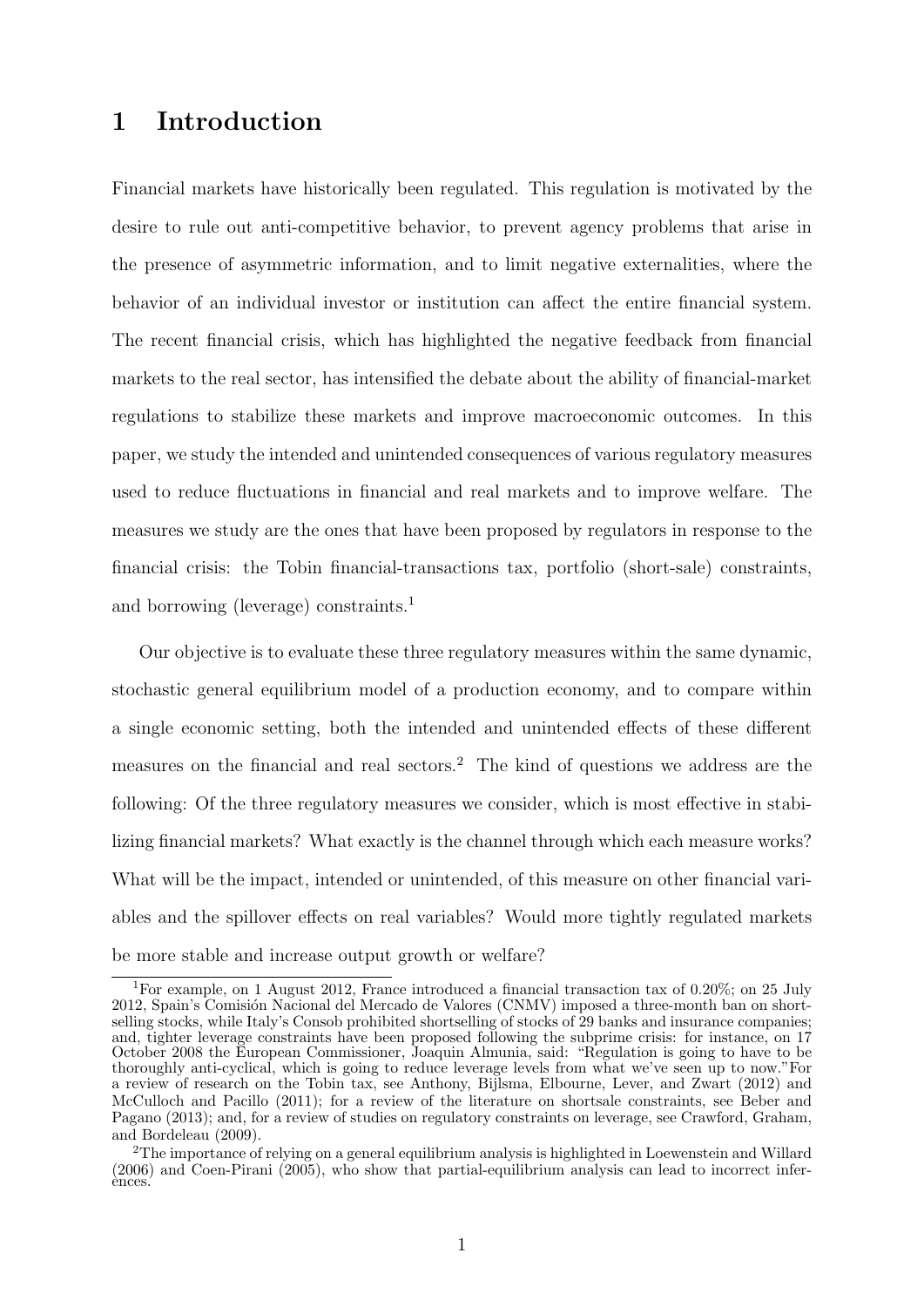The model we develop to address these questions has two central features. The first is the presence of two distinct motives for trading in financial markets: (i) labor income that is risky, so investors use financial markets for risk sharing; in this case, financial markets improve welfare; (ii) investors disagree about the state of the economy, so investors use financial markets to speculate, which generates "excess volatility" in asset prices that has negative feedback effects on the real sector and reduces welfare.<sup>3</sup>

Second, we study a production economy with endogenous growth, but with an additional risk that originates in financial markets itself, over and above the risk originating in the production system. This additional risk arises from the disagreement amongst investors: because in the eyes of each investor the behavior of the other investor(s) seems fickle, it is seen as a source of risk. It is only in a setting with endogenous production that one can analyze the feedback from this financial-market risk to the real sector, and hence, the impact of financial-market regulation on the real sector. The presence of these regulatory measures implies that in our model financial markets are incomplete.

These features of the model allow us to meet the twin challenge set by Eichenbaum (2010): to model simultaneously (i) heterogeneity in beliefs and persistent disagreement between investors and (ii) financial-market frictions, with risk residing internally in the financial system, rather than externally in the production system. The twin challenges are met here with one stroke because the heterogeneity of investor beliefs we model is a fluctuating, stochastic one so that it constitutes, indeed, an internal source of risk.<sup>4</sup>

The main finding of our paper is that all three regulatory measures we consider have similar effects on financial and macroeconomic variables: they reduce stock and bond turnovers, reduce the risk-free rate, increase the equity risk premium and stock-return volatility, while changing capital investment and output growth. However, because the

<sup>&</sup>lt;sup>3</sup>Both policymakers and academics have recognized the importance of studying models with heterogeneous investors with different beliefs, among others, Hansen (2007), Sargent (2008), Stiglitz (2010), and Hansen (2010), who discuss the implications of the common beliefs assumption (for policy) and the intriguing possibilities of heterogeneous beliefs.

<sup>&</sup>lt;sup>4</sup>It constitutes, in fact, two internal sources of risk, which are correlated with each other: the extent disagreement is stochastic and the volatility of disagreement is also stochastic (with serial correlation), so that periods of quiescence in the financial market are followed by periods of agitation.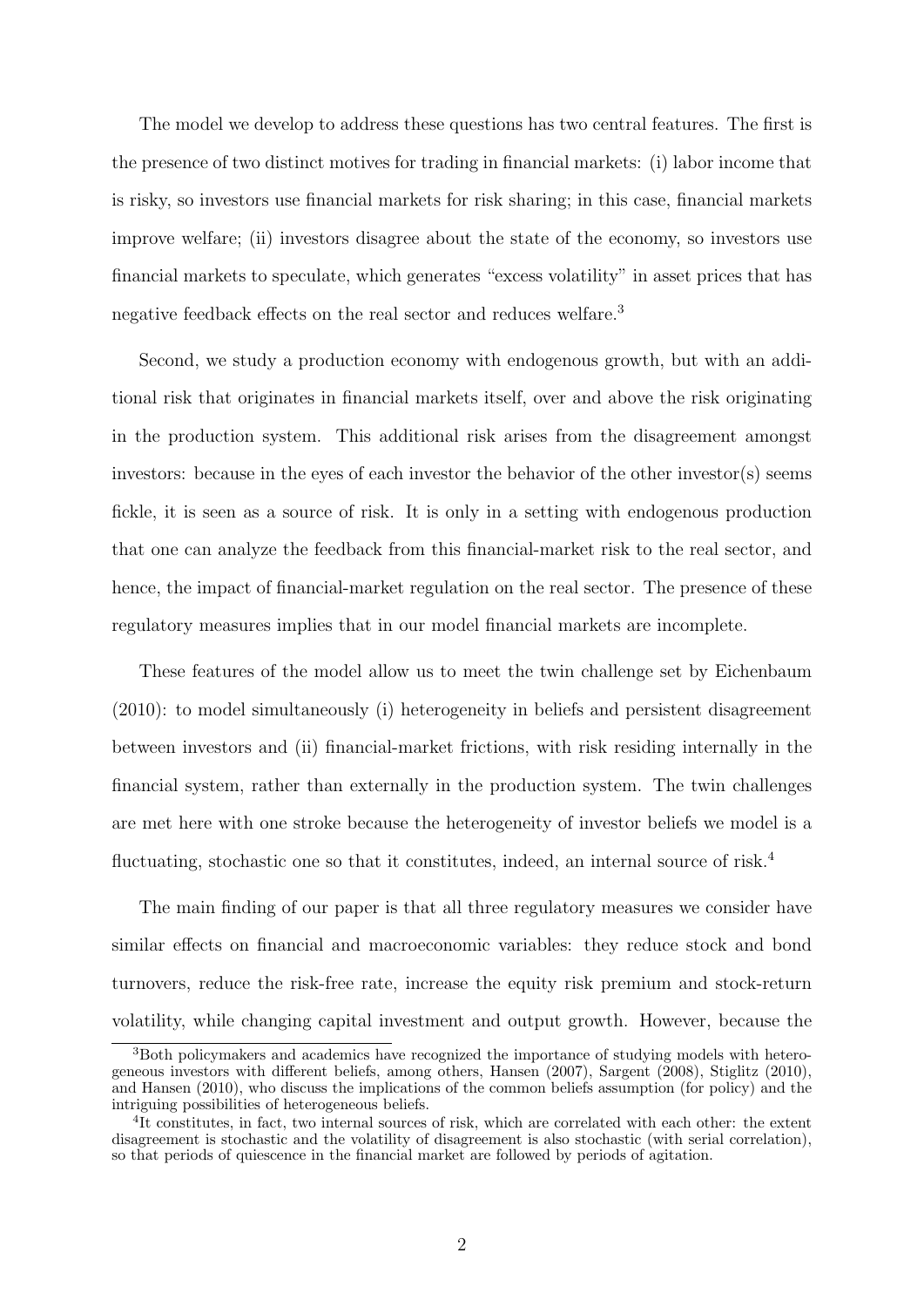importance of the bond and stock markets for risk sharing and speculation is different, only those regulatory measures that are able to reduce speculation without hurting risk sharing substantially improve welfare. For example, the borrowing constraint improves welfare because it limits speculation by restricting access to funds needed to implement speculative trading strategies, but has only a marginal effect on risk sharing because borrowing plays a minor role for risk sharing. Similarly, a transaction tax improves welfare because, while it allows for small frequent trades to hedge labor-income risks, it makes large and erratic speculative trades less profitable. In contrast, a limit on stock holdings, such as a short-sale ban, can lead to a decrease in welfare because it limits risk sharing severely, while reducing only partially speculative trading.

Our work is related to several strands of the literature. The literature that is closest is the work on the remedies to the recent financial crisis and on regulation of financial markets in general. For example, Geanakoplos and Fostel (2008) and Geanakoplos (2009) study the effect of exogenous collateral restrictions on the supply of liquidity, while Krishnamurthy (2003) studies the way credit constraints can lead to amplification of shocks in the economy.<sup>5</sup> Ashcraft, Gârleanu, and Pedersen  $(2010)$  compare the effectiveness of different monetary tools. Our analysis is related also to the historic debate on the stabilizing or destabilizing effects of speculation (Alchian (1950) and Friedman (1953)).

Our model is closely related to the literature on economies with disagreement and learning, including the literature on "behavioral equilibrium theory", in the sense of Barberis, Shleifer, and Vishny (1998), Daniel, Hirshleifer, and Subrahmanyam (1998), and Hong and Stein (1999). Our paper is linked to the work by Scheinkman and Xiong (2003), who study whether disagreement can explain overvaluation in asset markets for an exchange economy with risk-neutral agents; Panageas (2005) who studies the implications of this model for physical investment; and, Dumas, Kurshev, and Uppal (2009), who have a similar setting, except that all investors are risk-averse. While in these three papers, the stochastic growth rate is unobservable, we use a Hidden Markov model in which the

 $5$ See also Chabakauri (2013a,b), who studies the effect of portfolio constraints in an exchange economy where agents are heterogeneous with respect to their preferences but have the same beliefs.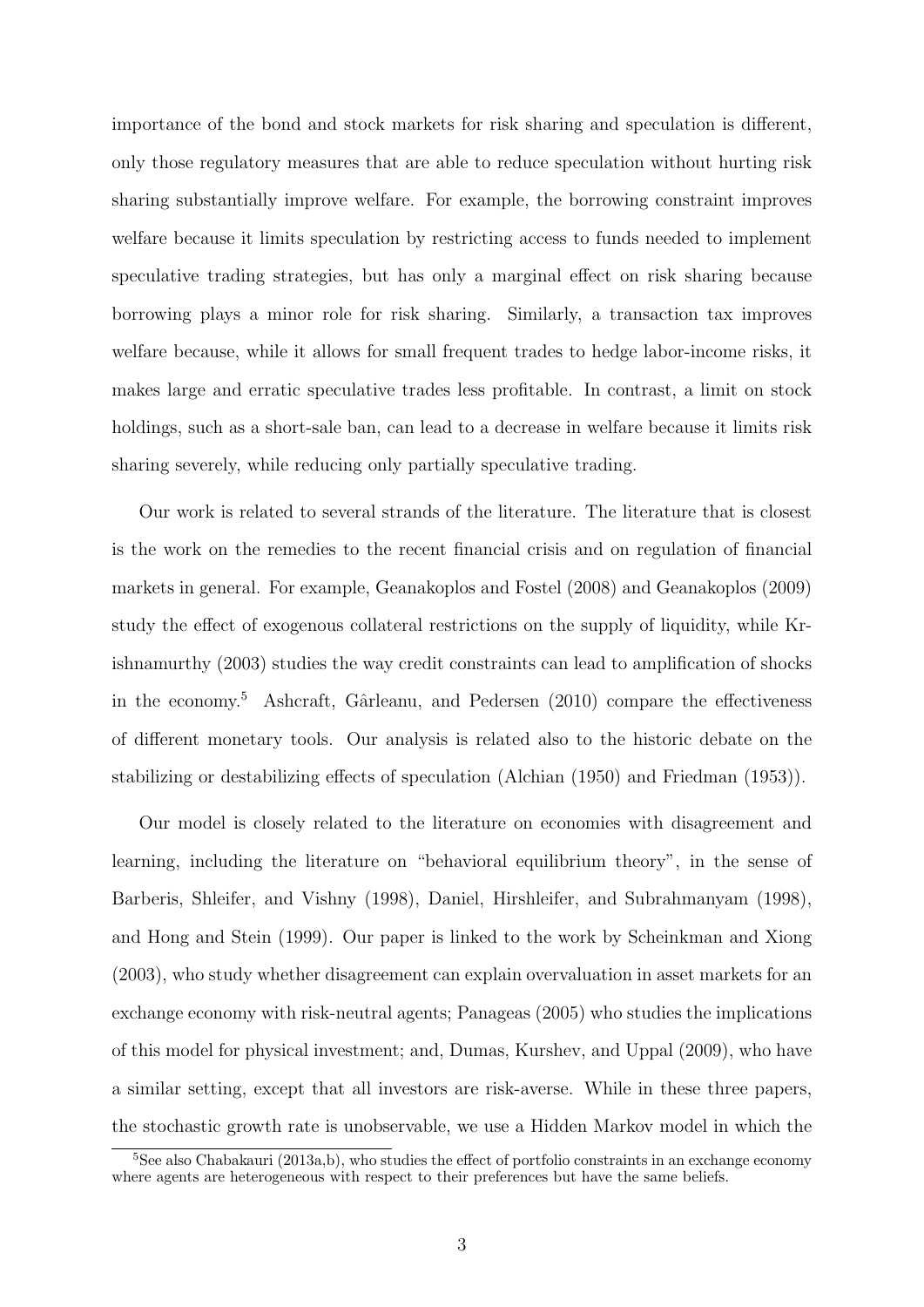state of the economy is unobservable. As in our paper, investors use publicly observable variables to update their beliefs and disagreement stems from the use of a public signal. That is, investors disagree because they steadfastly believe that the correlation between the signal and the fundamental is non-zero when, in fact, it is zero, and, accordingly, update their beliefs differently. Ours is the first paper that models jointly heterogeneous beliefs, production, stochastic labor income and, most importantly, financial regulation. In addition, because of perfect symmetry across investors, in our model both investors survive in the long-run and so we get a non-degenerate long-run wealth distribution.

Having a model with both production and disagreement is important for evaluating the real effects of disagreement and of the imposed regulatory measures, and in this respect our work is similar to Baker, Hollifield, and Osambela (2016). Their paper shows theoretically that static disagreement impacts a number of real variables such as aggregate investment, consumption, and output, which is consistent with our results; however, the disagreement process in our model is dynamic so that we do not have an a priori optimistic or pessimistic trader, and in addition we also study the effects of imposing various regulatory measures. Li and Loewenstein (2015) also study production and disagreement, showing that extraneous risk can affect productive decisions, leading to a decrease or an increase in real investment and asset prices. Arif and Lee (2014) show empirically that real variables such as corporate investments are affected by beliefs not justified by fundamentals. An earlier study by Detemple and Murthy (1994) also analyzes a production economy with disagreement, but with log utility and without capital adjustment costs; because of these assumptions, disagreement has no effect on many variables of interest.

In our model, differences in beliefs and market incompleteness complicate the evaluation of the welfare effects of regulatory measures. There are several papers in the recent literature that discuss the challenges that arise in evaluating welfare in such settings and propose various solutions. These papers include: Fedyk, Heyerdahl-Larsen, and Walden (2013), Brunnermeier, Simsek, and Xiong (2014), Heyerdahl-Larsen and Walden (2014), and Blume, Cogley, Easley, Sargent, and Tsyrennikov (2015).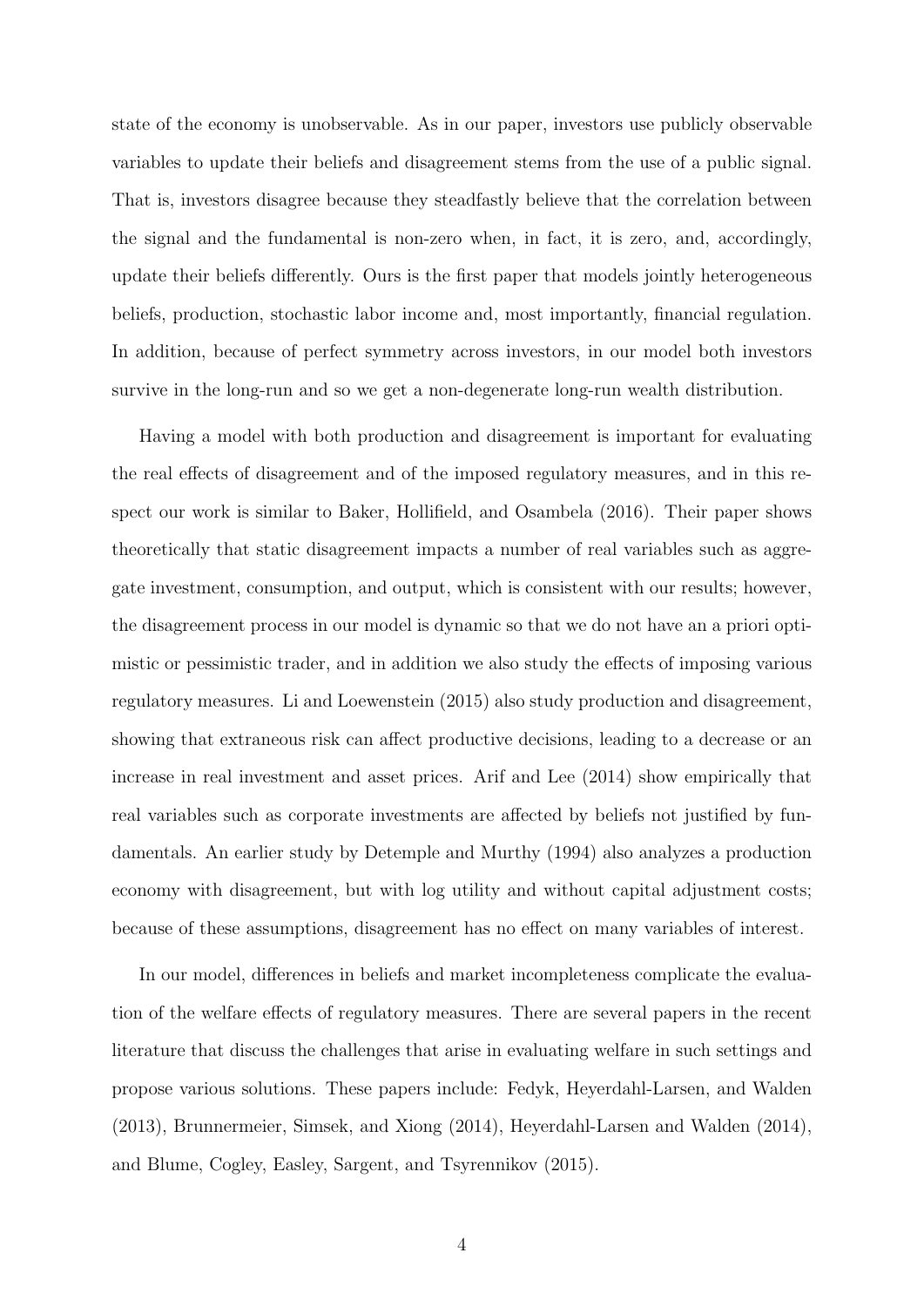The rest of the paper is organized as follows. In Section 2, we describe our modeling choices for the real and financial sectors, and the preferences and beliefs of investors. In Section 3, we characterize equilibrium in our economy. In Section 4, we calibrate the model and explain the effects of disagreement. The implications of financial regulation are described in Section 5. Various robustness experiments are discussed in Section 6 and we conclude in Section 7. Technical results and details of the solution method are relegated to the online appendix.

### 2 The Model

In this section, we describe the features of the model we study as well as the implementation of the regulatory measures. The economy is a simple production economy with endogenous growth. Investors in the economy receive wages, subject to idiosyncratic shocks, and use a bond as well as a stock to hedge their income risk, creating a risk-sharing motive for trade. At the aggregate level, there are two sources of risk: a productivity shock and a public signal that is possibly interpreted differently by the investors, leading to disagreement, which generates a speculative motive for trade in the two financial assets. In the rest of this section, we give the details of the model.

#### 2.1 Basic Model

Time is assumed to be discrete, denoted by t, ranging from  $t = 1$  to the terminal date  $t = T$ . At each point in time t, there exist J possible future states. There exists a single consumption and investment good that is produced by a representative firm. The firm employs an ' $ZK$ -production technology. Accordingly, the economy is growing through capital accumulation at an endogenous growth rate. Specifically, output  $Y_t$  is given by

$$
Y_t = Z_t \times K_t \times L_t^{1-\alpha},\tag{1}
$$

where  $Z_t$  denotes stochastic productivity, as specified below,  $K_t$  denotes the capital stock, and  $L_t$  denotes the labor employed by the firm. As investors do not derive utility from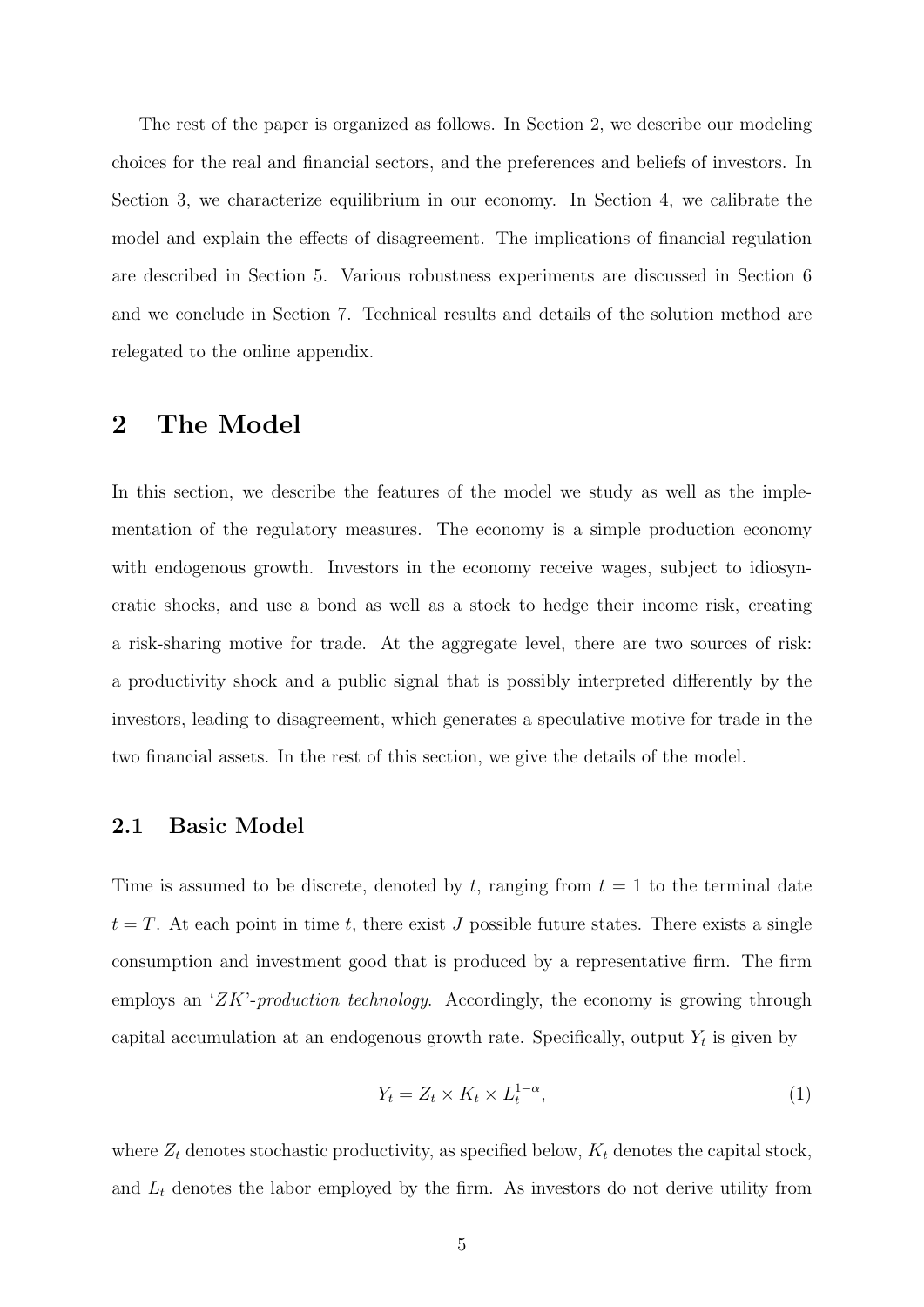leisure, in equilibrium they provide on aggregate one unit of labor:  $L_t = 1$ . The firm can accumulate capital through investment  $I_t$ , subject to quadratic adjustment costs:

$$
K_{t+1} = (1 - \delta)K_t + I_t - \frac{\xi}{2} \left(\frac{I_t}{K_t}\right)^2 K_t,
$$
\n(2)

where  $\delta$  denotes the rate of depreciation and  $\xi > 0$  is the adjustment cost parameter.

Denoting by  $W_t$  the wages paid to the workers and by  $q_{t+1,j}$  the state price of the firm's owners for state  $j$ , which is given by the ownership-weighted state prices of the individual investors, managers of the firm choose investment  $I_t$  and labor  $L_t$  to maximize the value  $\mathcal{P}_t(K_t)$  of the firm to its owners, given by the present value of dividends  $D_t = Y_t - I_t - L_t W_t$ :

$$
\mathcal{P}_t(K_t) = \max_{I_t, L_t} (Y_t - I_t - L_t W_t) + \sum_{j=1}^J q_{t+1,j} \mathcal{P}_{t+1,j}(K_{t+1}),
$$
\n(3)

subject to the law-of-motion of capital in (2).

There exist two groups of *investors*,  $i = \{1, 2\}$ , that derive utility from consumption  $c_{i,t}$ . The investors receive stochastic wages by supplying labor to the firm. Specifically, the first investor can supply  $e_{1,t} \in \{e_{1,u}, e_{1,d}\}\$  units of labor with  $e_{1,t}$  following a simple Markov chain with transition matrix E. The second investor can supply  $e_{2,t} = 1 - e_{1,t}$ units so that, on aggregate, investors always supply one unit of labor to the firm.

The investors can invest in a risk-free one-period bond, which is in zero net supply and pays one unit of the consumption good, as well as in a stock, which is available in unit supply and that represents a claim to the dividends  $D_t$  of the representative firm. We denote the time-t price of the bond by  $B_t$  and of the stock by  $S_t$  and assume that investors are initially endowed with half a share of the stock and have no debt.

While our main analysis focuses on the case of time-separable (CRRA) preferences, in the robustness section we study non-separable (recursive) preferences. We, therefore, specify preferences directly in the general Epstein and Zin (1989) and Weil (1990) form, which nests time-separable utility, but allows one to separate risk aversion, which drives the desire to smooth consumption across states, from elasticity of intertemporal substi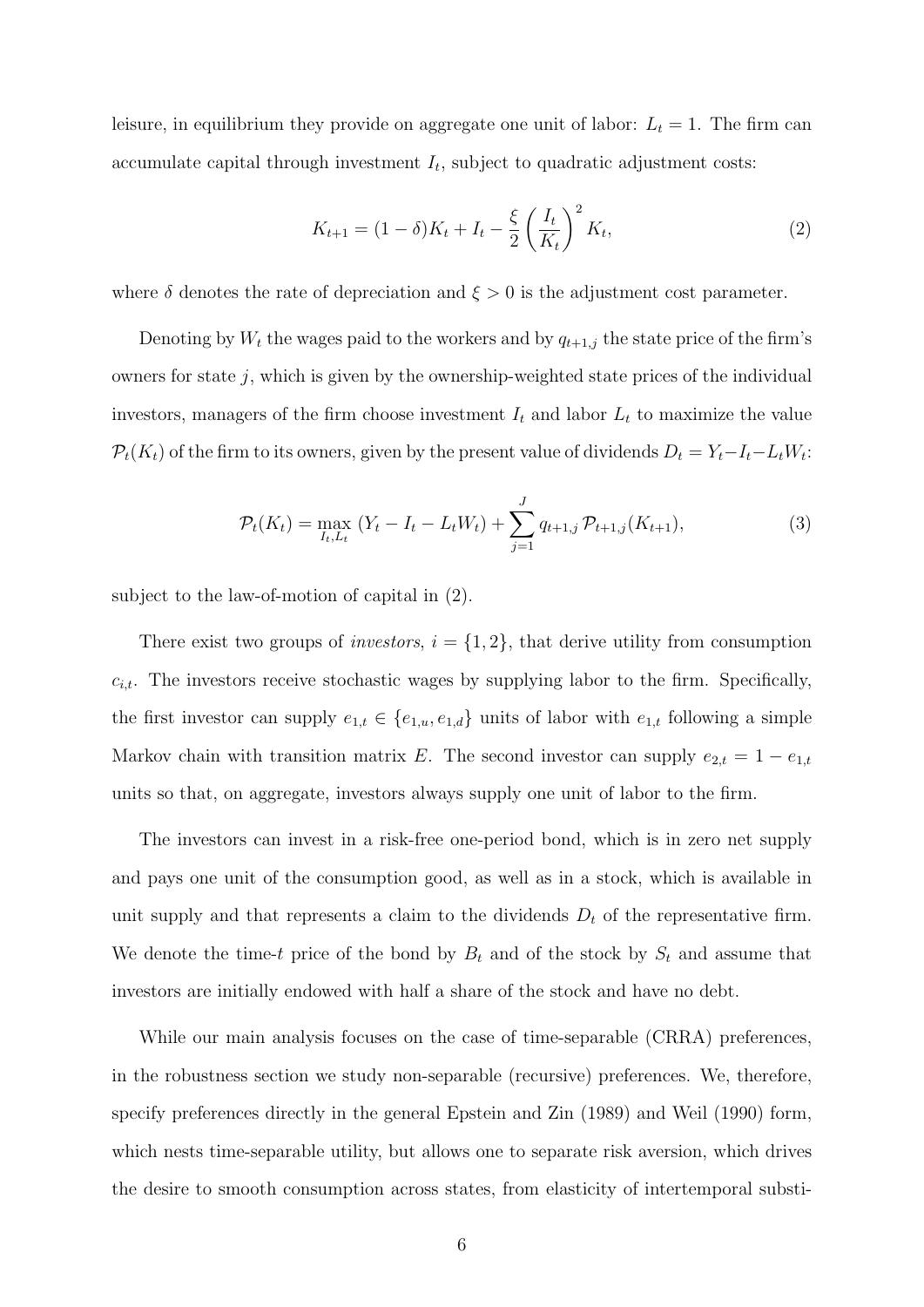tution, which drives the desire to smooth consumption over time. We assume that the investors have identical preference parameters, but potentially disagree about the likelihood of future states. They choose consumption  $c_{i,t}$ , investment in the bond  $\theta_{i,t}^B$  and in the stock  $\theta_{i,t}^S$ , both denoted in number of shares, to maximize their lifetime utility

$$
V_{i,t} = \left[ \left( 1 - \beta \right) c_{i,t}^{1 - \frac{1}{\psi}} + \beta \mathbb{E}_t^i \left[ V_{i,t+1}^{1 - \gamma} \right]^{\frac{1}{\phi}} \right]^{\frac{\phi}{1 - \gamma}}, \tag{4}
$$

where  $\mathbb{E}_t^i$  is the conditional expectation at time t under the investor's subjective probability measure,  $\beta$  is the factor of time preference,  $\gamma > 0$  is the coefficient of relative risk aversion,  $\psi > 0$  is the elasticity of intertemporal substitution, and  $\phi = \frac{1-\gamma}{1-1/\psi}$ . This optimization is subject to a flow budget equation

$$
c_{i,t} + \theta_{i,t}^B B_t + \theta_{i,t}^S S_t = \theta_{i,t-1}^B + \theta_{i,t-1}^S (D_t + S_t) + e_{i,t} W_t,
$$
\n(5)

where the left-hand side gives the uses of funds and the right-hand side gives the sources of funds—the payout received from holding the bond, the stock, and from wages.

Uncertainty in the economy is generated by a Hidden Markov model.<sup>6</sup> Specifically, we assume that there exist two hidden (unobservable) states in the economy,  $x_t \in \{1, 2\}$ , conveniently called "expansion" and "recession". Transitions between the hidden states are governed by a Markov process with row-stochastic  $2 \times 2$  transition matrix A. Initially, i.e., at time 1, the economy is equally likely to start in either of the two hidden states.

While the hidden state is not observable, investors observe stochastic technology growth  $z_t = \frac{Z_t}{Z_t}$  $\frac{Z_t}{Z_{t-1}}-1$ . We assume that there are two stochastic growth rates:  $z_t \in \{u(Z_t),$  $d(Z_t)$  with  $u(Z_t) > d(Z_t)$ .<sup>7</sup> To ensure a stationary distribution for productivity, the productivity growth rates depend on the current level of productivity  $Z_t$ . Specifically, we assume that they depend on the current level of productivity in the following way:

$$
u(Z_t) = \bar{u} + (\bar{Z} - Z_t) \times \nu, \quad \text{and} \quad d(Z_t) = \bar{d} + (\bar{Z} - Z_t) \times \nu,
$$
 (6)

 ${}^{6}$ For a detailed tutorial on Hidden Markov models, see Rabiner (1989).

<sup>&</sup>lt;sup>7</sup>For simplicity of notation, the dependency on  $Z_t$  is typically not written explicitly.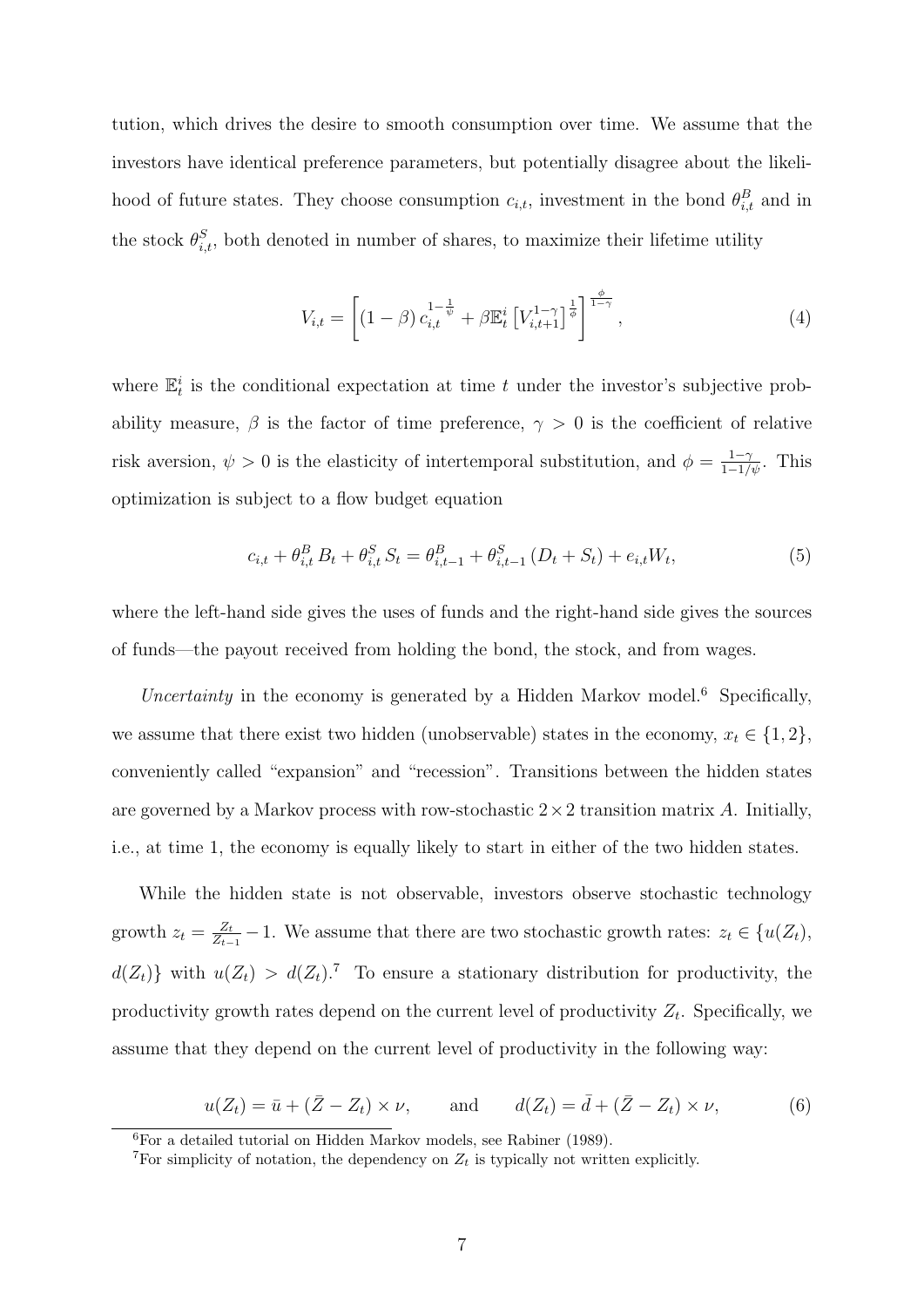where  $\bar{u} > 0$  and  $\bar{d} < 0$  denote the growth rates if  $Z_t$  is equal to the mean level of productivity  $\overline{Z}$ . The term  $(\overline{Z}-Z_t)\times \nu$  shifts both growth rates upwards (downwards) if  $Z_t$  is below (above) the mean, reverting productivity back towards the mean.<sup>8</sup>

In addition, investors observe a binary signal  $s_t \in \{s_1, s_2\}$ . In total, this implies four possible future observations  $o_t \in \{(u, s_1), (u, s_2), (d, s_1), (d, s_2)\}$  which we conveniently denote as  $o_t \in \{1, ..., 4\}$ . A 2 × 4 row-stochastic observation matrix  $\mathcal{O}$  with elements  $\mathcal{O}_{x,o} = P(o_t = o | x_t = x)$  describes the probability of observing o if the economy is currently in the hidden state  $x$ .

Given this probabilistic relation between the observations and the hidden states, investors can use the time series of observable variables  $\mathbb{O}_t = (o_1, \ldots, o_t)$  to infer the probability  $p_{t,x} = P(x_t = x | \mathbb{O}_t)$  for being currently in hidden state x. Specifically, given last period's perceived state probabilities  $p_{t-1,x}$ ,<sup>9</sup> applying Bayes' rule shows that investors recursively update their beliefs about the state of the economy as follows:<sup>10</sup>

$$
\alpha_{t,x} = \left(\sum_{n=1}^{2} p_{t-1,x} A_{n,x}\right) \mathcal{O}_{x,o_t}, \quad \text{and} \quad p_{t,x} = \alpha_{t,x} \left(\sum_{n=1}^{2} \alpha_{t,n}\right)^{-1}.
$$
 (7)

Intuitively, given a new observation  $o_t$  investors first compute for each state the joint likelihood  $\alpha_{t,x}$  of currently being in state x and observing  $o_t$ . For this, investors compute the likelihood of transitioning into state x at t, taking as given last period's state probabilities  $p_{t-1}$ , and the transition probabilities in A. Based on the likelihood of a state x, one can then compute the joint likelihood of the state and of observing  $o_t$  using the probabilistic relation encoded in  $\mathcal{O}$ . Secondly, investors normalize the joint likelihoods for all states to arrive at the probability  $p_{t,x}$ .

For our model, we specify a specific structure for the observation matrix  $\mathcal{O}$ : we assume that it is more likely to observe high productivity growth  $u$  than low productivity growth

<sup>&</sup>lt;sup>8</sup>This implies a minimum level of productivity of  $\bar{Z} + \frac{\bar{d}}{\nu}$ , as for this level of productivity both growth rates  $u(Z_t)$  and  $d(Z_t)$  would be greater or equal to zero. Similarly, it implies a maximum level of productivity of  $\overline{Z} + \frac{\overline{u}}{\nu}$ .

<sup>&</sup>lt;sup>9</sup>We assume that investors' priors  $\pi_x = p_{0,x}$ , coincide with the initial distribution of the states.

 $10$ Technically, this "forward algorithm" is the nonlinear analog for discrete-time discrete-state Markov chains, of the Kalman filter, which is applicable to linear stochastic processes. See Baum, Petrie, Soules, and Weiss (1970) and Rabiner (1989).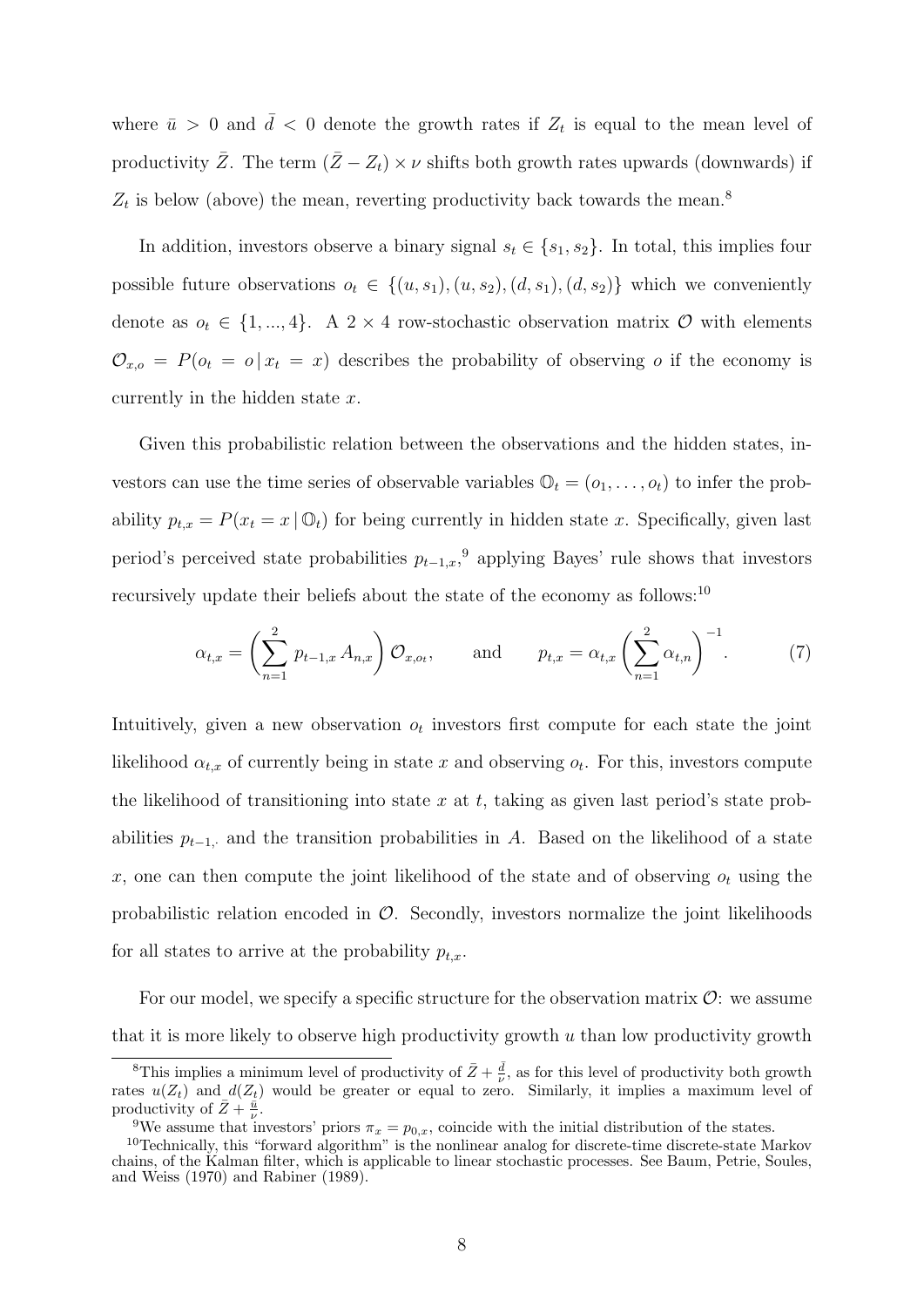d if the economy is in the first hidden state, i.e.,  $p = P(z_t = u|x_t = 1) > P(z_t =$  $d(x_t = 1)$ , leading to the notion of an expansionary state, and vice versa for the recession state. Accordingly, the realizations of productivity growth provide the investors with valuable information about the current hidden state of the economy, with the parameter p describing the 'accuracy' with which high growth is related to the expansionary state, e.g., for  $p = 1$ , the investors could perfectly infer the hidden state from the observed productivity growth.

In contrast, we assume that the signal realization is unrelated to the hidden state, i.e.,  $P(s_t = s_1 | x_t = 1) = P(s_t = s_2 | x_t = 1) = P(s_t = s_1 | x_t = 2) = P(s_t = s_2 | x_t = 2) = 1/2.$ Accordingly, the realization of the signal does not provide any information about the current hidden state of the economy.

Putting these assumptions together and imposing symmetry, the matrix  $\mathcal O$  that governs the probabilities of the realizations conditional on the hidden states is given by:

$$
\mathcal{O} = \begin{bmatrix} p/2 & p/2 & (1-p)/2 & (1-p)/2 \\ (1-p)/2 & (1-p)/2 & p/2 & p/2 \end{bmatrix}
$$
(8)

Investors might disagree about the information contained in the signal. Specifically, we assume that investors make inferences about the hidden states using the common Markov transition matrix A, but an investor-specific observation matrix  $\mathcal{O}^i$ , implying different Bayesian updating rules, so that they will agree to disagree, and will not converge to some common beliefs. The observation matrix  $\mathcal{O}^i$  is modeled as a combination of the 'true' observation matrix  $\mathcal{O}$ , given in equation (8) and of an observation matrix,  $\mathcal{O}^{sig,i}$ , that delivers a perfect correlation between the signal and the hidden state:

$$
\mathcal{O}^i = (1 - w) \times \mathcal{O} + w \times \mathcal{O}^{sig,i},\tag{9}
$$

where  $w$  denotes the weight that the investors puts on the signal, i.e., differs from the true matrix  $\mathcal{O}$ . The investor-specific observation matrices are given by:

$$
\mathcal{O}^{sig,1} = \begin{bmatrix} 1/2 & 0 & 1/2 & 0 \\ 0 & 1/2 & 0 & 1/2 \end{bmatrix} \text{ and } \mathcal{O}^{sig,2} = \begin{bmatrix} 0 & 1/2 & 0 & 1/2 \\ 1/2 & 0 & 1/2 & 0 \end{bmatrix}.
$$
 (10)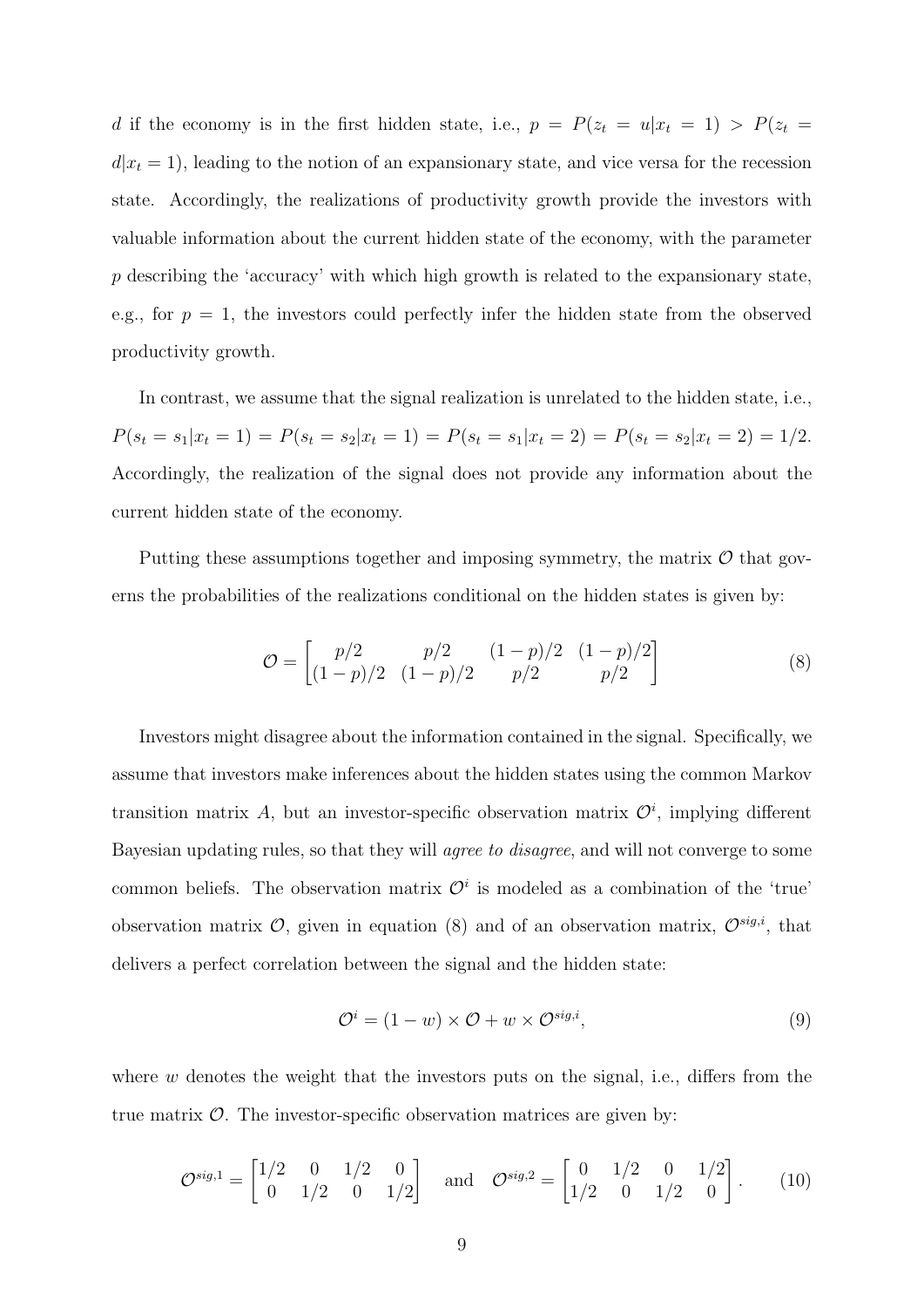That is, if the first investor were to put all his weight on his signal matrix  $\mathcal{O}^{sig,1}$ , he would believe that a realization of signal  $s_1$  ( $s_2$ ) would imply that the economy could only be in hidden state 1 (2), independent of the technology growth realization. Similarly for investor 2, but interchanging the roles played by the signals, i.e., signal  $s_1$  ( $s_2$ ) would imply hidden state 2 (1). Accordingly, the more weight the investors put on their individual observation matrices, the more they disagree.

### 2.2 Regulatory Measures

We now describe the regulatory measures we study. First, we consider a *portfolio con*straint for the investors' stock holdings:

$$
\theta_{i,t}^S \ge \rho; \qquad \forall i. \tag{11}
$$

This regulatory measure places a lower limit on each investor's stock holdings. The higher is  $\rho$ , with  $\rho \leq 0.5$ , the more stringent is the constraint. Short-sale constraints are a special case of this portfolio constraint for  $\rho = 0$ .

Secondly, we study a borrowing constraint that limits the amount of borrowing:

$$
\theta_{i,t}^B \times B_t \ge \kappa \times Y_t \qquad \forall i. \tag{12}
$$

This regulatory measure limits the investors' ability to take on leverage, measured relative to total output in the economy. As both output and the stock market are homogeneous in capital  $K_t$ , this regulatory measure implicitly limits borrowing also relative to the value of the stock market. A higher  $\kappa$  (with the restriction that  $\kappa \leq 0$ ) reduces the amount of leverage possible, making the constraint more stringent.

Finally, we analyze a Tobin tax, implemented as a transaction tax proportional to the value of a trade in the stock market. To remove income effects of this tax, we assume that the taxes paid by the investors are redistributed in a lump-sum fashion after the investors have made their optimization decisions for that date. The implementation of the Tobin tax results in the following flow budget equation for each investor  $i$ :

$$
c_{i,t} + \theta_{i,t}^B B_t + \theta_{i,t}^S S_t + \tau \times |\theta_{i,t}^S - \theta_{i,t-1}^S| S_t = \theta_{i,t-1}^B + \theta_{i,t-1}^S (D_t + S_t) + e_{i,t} W_t + \chi_{i,t}, \tag{13}
$$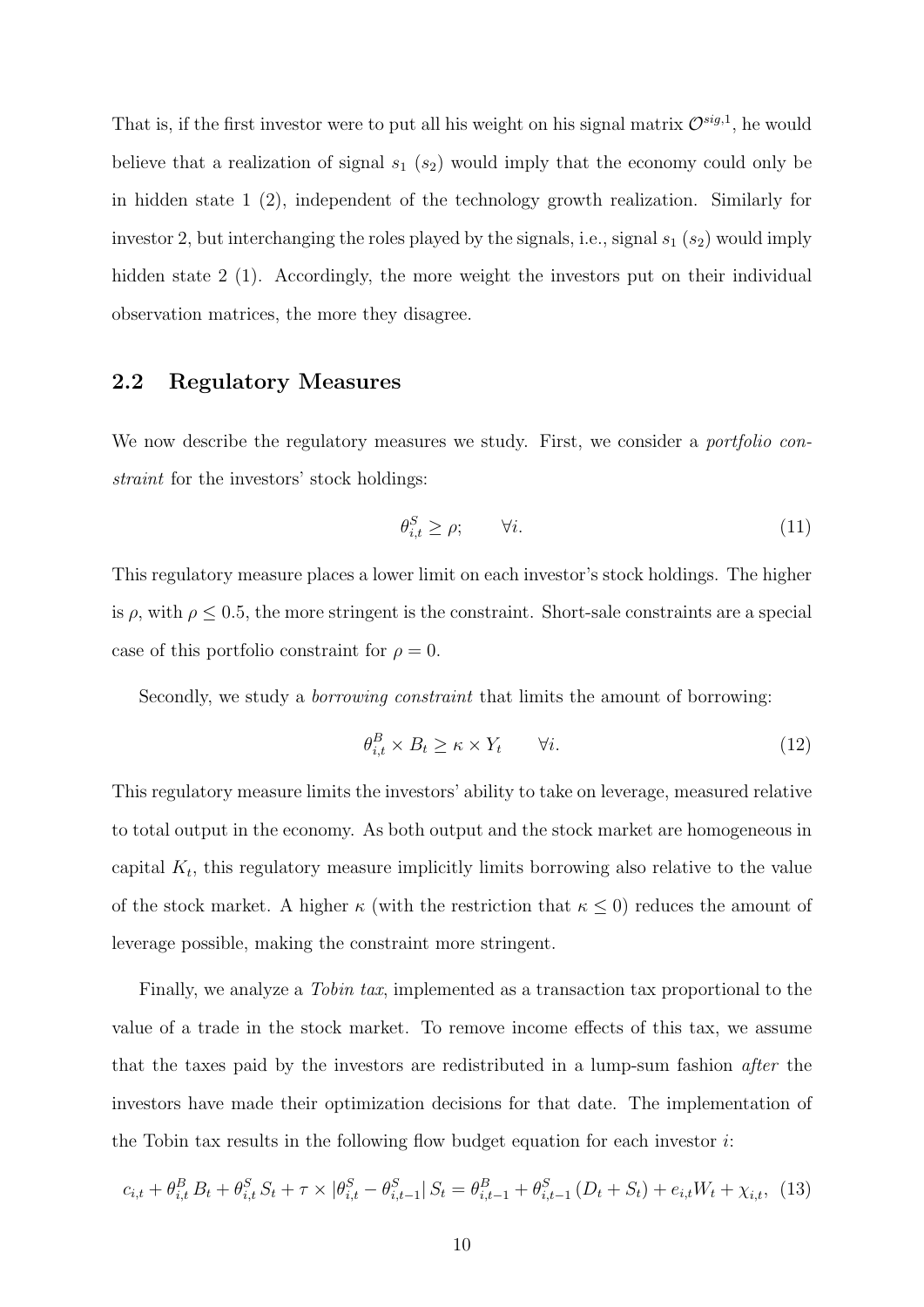where  $\tau$  denotes the rate of the transaction tax and  $\chi_{i,t}$  captures the lump-sum redistribution. As the rate  $\tau$  increases (with the restriction that  $\tau \geq 0$ ), the cost for trading the stock increases, making the constraint more stringent.

### 3 Equilibrium

In this section, we define the equilibrium in our economy. We then describe the first-order conditions that characterize equilibrium in the basic (unregulated) economy. Next, we discuss the changes to the first-order conditions introduced by the different regulatory measures. We conclude with a short description of the solution method.<sup>11</sup>

### 3.1 Definition of Equilibrium

Equilibrium in the economy is defined as a set of consumption policies  $c_{i,t}$  and portfolio policies  $\theta_{i,t}^{\{B,S\}}$  of the two investors, and investment and labor policies,  $I_t, L_t$ , of the representative firm, along with the resulting price processes for the two financial assets,  $B_t$ ,  $S_t$ , such that the consumption policy of each investor maximizes her lifetime utility; that this consumption policy is financed by the portfolio policy; the portfolio policy satisfies potential constraints imposed by regulation; that the investment policies maximize firm value; and that the bond, stock, and goods market clear in each state across all dates.

### 3.2 Equilibrium in the Unregulated Economy

We now describe the system of first-order conditions that characterizes the equilibrium in the economy without financial regulation. The objective of the firm is to choose investment  $I_t$  and labor  $L_t$  to maximize its value, given in equation (3), subject to the law-of-motion of capital, as outlined in equation (2). The first-order condition with respect to  $L_t$  together with the fact that in equilibrium investors will, on aggregate, always supply one unit of labor, results in  $W_t \times L_t = (1 - \alpha)Y_t$ . That is, a constant

<sup>&</sup>lt;sup>11</sup>Detailed derivations along with details of the numerical procedure are provided in an online appendix.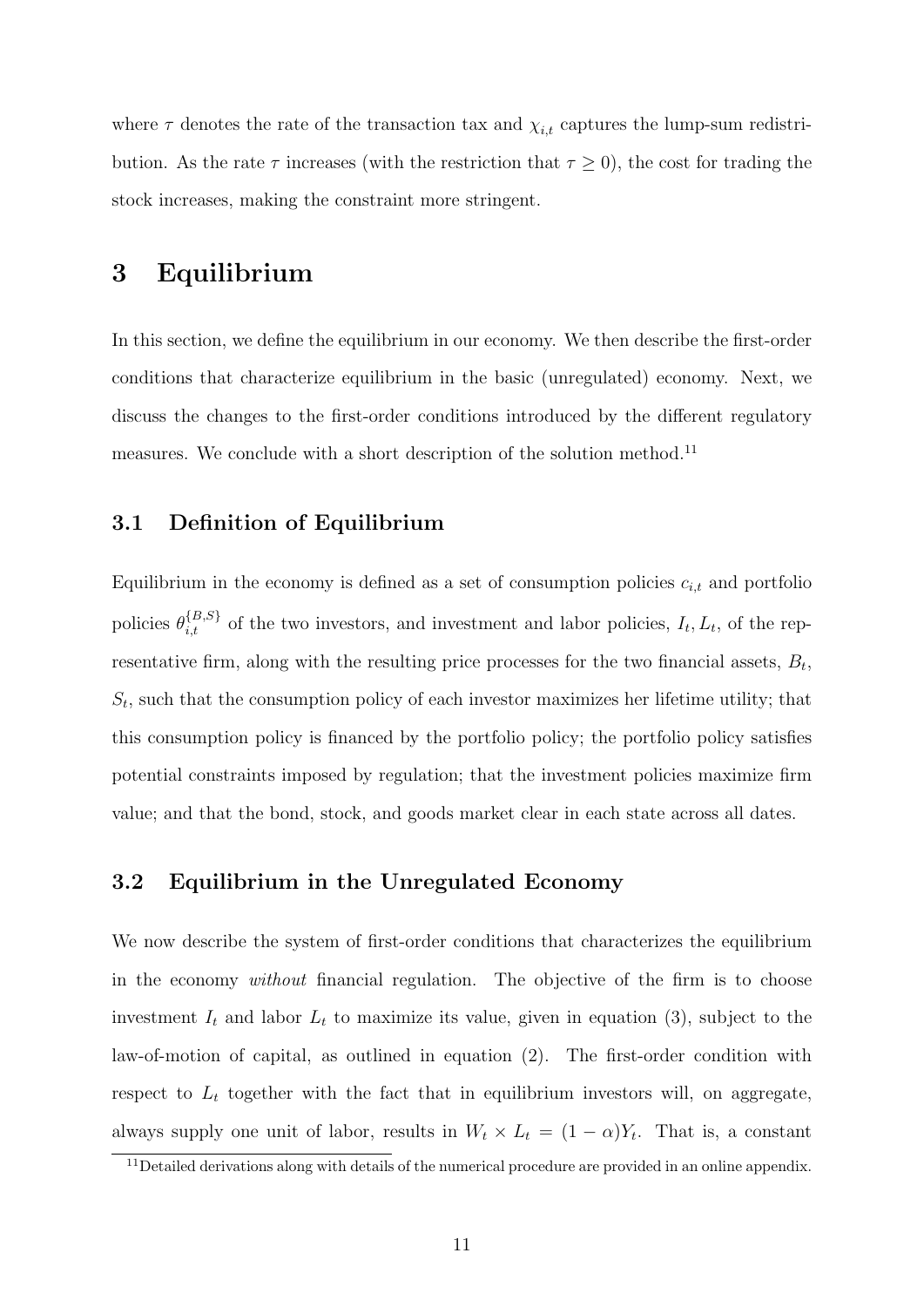fraction  $(1 - \alpha)$  of output is paid as wages, so that we can rewrite the dividends paid by the firm as  $D_t = \alpha Y_t - I_t$ . The first-order condition with respect to investment  $I_t$  is then given by:

$$
\left(1 - \xi \frac{I_t}{K_t}\right) \times \sum_{j=1}^J q_{t+1,j} \left(\alpha \times Z_{t+1,j} + \frac{1 - \delta + \frac{\xi}{2} \left(\frac{I_{t+1,j}}{K_{t+1}}\right)^2}{1 - \xi \frac{I_{t+1,j}}{K_{t+1}}}\right) = 1,\tag{14}
$$

where  $q_{t+1,j}$  denotes the firms' owners' state prices, as described in the model section, and the capital accumulation equation is given by:  $K_{t+1} = (1 - \delta)K_t + I_t - \frac{\xi}{2}$  $\frac{\xi}{2}(\frac{I_t}{K})$  $\frac{I_t}{K_t}$ <sup>2</sup> $K_t$ .

The objective of each investor  $i$  is to maximize lifetime utility given in  $(4)$ , subject to the flow budget equation (5), by choosing consumption,  $c_{i,t}$ , and the portfolio position  $\theta_{i,t}^{\{B,S\}}$  in each of the two financial assets. The first-order conditions that characterize this optimization problem are given by the usual flow budget equation in (5) and the 'kernel conditions' that equate the prices of the discount  $B_t$  and the stock  $S_t$  across investors:

$$
\mathbb{E}_t^1\left[\frac{M_{1,t+1}}{M_{1,t}}\right] = \mathbb{E}_t^2\left[\frac{M_{2,t+1}}{M_{2,t}}\right],\tag{15}
$$

$$
\mathbb{E}_t^1 \left[ \frac{M_{1,t+1}}{M_{1,t}} \times (S_{t+1} + D_{t+1}) \right] = \mathbb{E}_t^2 \left[ \frac{M_{2,t+1}}{M_{2,t}} \times (S_{t+1} + D_{t+1}) \right],
$$
 (16)

where  $\frac{M_{i,t+1}}{M_{i,t}}$  denotes the investors' pricing kernel for Epstein-Zin-Weil utility:

$$
\frac{M_{i,t+1}}{M_{i,t}} = \beta \left( \frac{V_{i,t+1}^{1-\gamma}}{\mathbb{E}_t^i \left[ V_{i,t+1}^{1-\gamma} \right]} \right)^{\frac{1}{1-\gamma}} \left( \frac{c_{i,t+1}}{c_{i,t}} \right)^{-\frac{1}{\psi}}.
$$
\n(17)

Finally, for financial markets and the commodity market to clear, we need that supply should equal demand for the bond and the stock, and that aggregate consumption and capital expenditures equal the firm's output: $12$ 

$$
\theta_{1,t}^B + \theta_{2,t}^B = 0; \qquad \theta_{1,t}^S + \theta_{2,t}^S = 1; \qquad \text{and} \qquad Y_t = c_{1,t} + c_{2,t} + I_t. \tag{18}
$$

<sup>&</sup>lt;sup>12</sup>By Walras's law financial-market clearing implies goods market clearing, rendering the last equation redundant.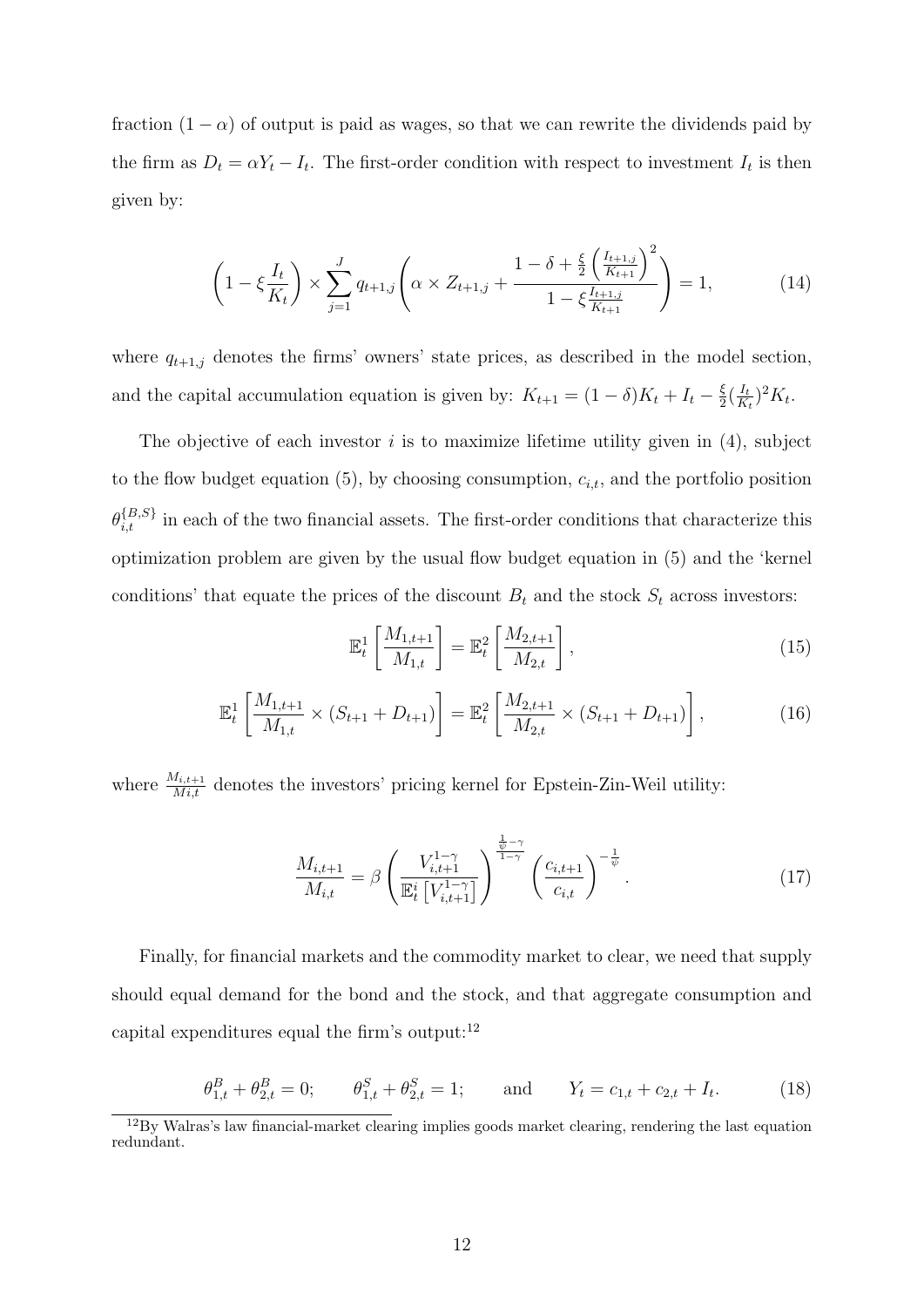One can show that the solution of this system of equations is homogenous of degree one in the level of capital, so that one needs to solve only the equation system for  $K_t = 1$ , with the solutions for other levels of capital following from this.

### 3.3 Equilibrium with Regulatory Measures

In this section, we discuss the changes to the characterization of equilibrium when regulatory measures are introduced.<sup>13</sup> First, note that financial regulation does not affect the optimization problem of the firm directly, i.e., the first-order condition (14) is unchanged. However, because financial regulation will affect the investors' stock holdings, it will implicitly affect the optimization problem of the firm through changes in the state prices of the firms' owners. In contrast, the first-order conditions for each individual investor's optimization problem will be affected by the regulatory measures, as we explain below.

For the portfolio constraint on the stock, described in equation (11), the kernel condition of the stock changes to:

$$
\frac{1}{1 - R_{1,t}^S} \mathbb{E}_t^1 \left[ \frac{M_{1,t+1}}{M_{1,t}} (S_{t+1} + D_{t+1}) \right] = \frac{1}{1 - R_{2,t}^S} \mathbb{E}_t^2 \left[ \frac{M_{2,t+1}}{M_{2,t}} (S_{t+1} + D_{t+1}) \right], \tag{19}
$$

where  $R_{i,t}^S$  denotes the investors' shadow price associated with the constraint. In addition, we get the complementary slackness conditions, and associated inequality conditions:

$$
R_{i,t}^{S} \times (\theta_{i,t}^{S} - \rho) = 0; \qquad R_{i,t}^{S} \ge 0; \qquad \theta_{i,t}^{S} \ge \rho.
$$
 (20)

In the case of the *borrowing constraint* in (12), the bond's kernel condition becomes:

$$
\frac{1}{1 - R_{1,t}^B} \times \mathbb{E}_t^1 \left[ \frac{M_{1,t+1}}{M_{1,t}} \right] = \frac{1}{1 - R_{2,t}^B} \times \mathbb{E}_t^2 \left[ \frac{M_{2,t+1}}{M_{2,t}} \right],
$$
\n(21)

where  $R_{i,t}^B$  denotes the shadow price associated with the constraint for each investor. Moreover, we get the complementary slackness, and associated inequality conditions:

$$
R_{i,t}^{B} \times (\theta_{i,t}^{B} B_t - \kappa Y_t) = 0; \qquad R_{i,t}^{S} \ge 0; \qquad \theta_{i,t}^{B} B_t \ge \kappa Y_t.
$$
 (22)

 $13$ In all three cases the homogeneity of degree one in capital is preserved, simplifying the solution.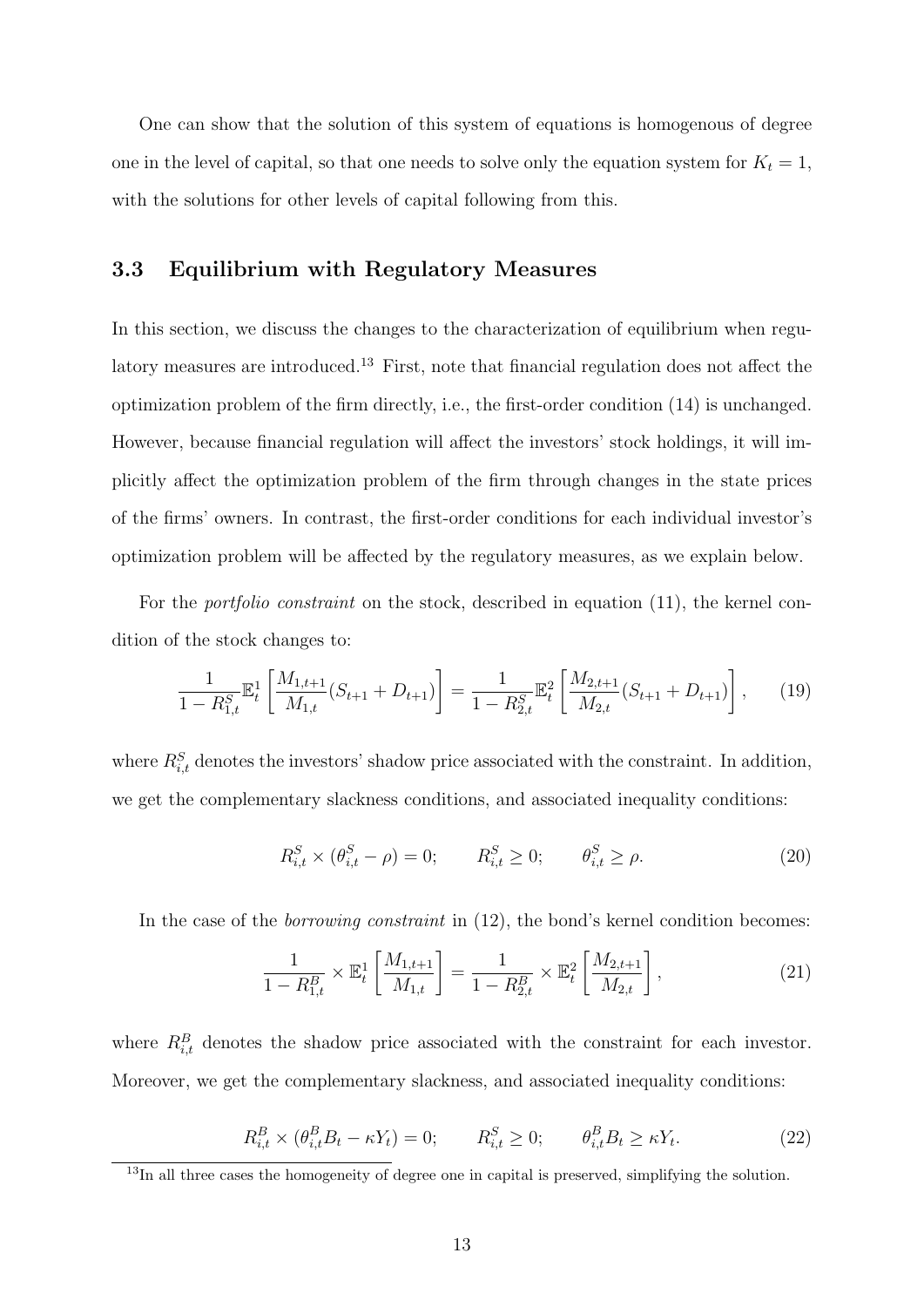Finally, the Tobin tax changes the budget equations and the stock's pricing kernel:

$$
c_{i,t} + \theta_{i,t}^B B_t + \theta_{i,t}^S S_t + \tau \times \left(\hat{\theta}_{i,t}^S + \check{\theta}_{i,t}^S\right) S_t = \theta_{i,t-1}^B + \theta_{i,t-1}^S (D_t + S_t) + e_{i,t} W_t + \chi_{i,t}, \tag{23}
$$

$$
\frac{1}{R_{1,t}^{TT}} \mathbb{E}_t^1 \left[ \frac{M_{1,t+1}}{M_{1,t}} (R_{1,t+1}^{TT} S_{t+1} + D_{t+1}) \right] = \frac{1}{R_{2,t}^{TT}} \mathbb{E}_t^2 \left[ \frac{M_{2,t+1}}{M_{2,t}} (R_{2,t+1}^{TT} S_{t+1} + D_{t+1}) \right], \tag{24}
$$

where  $R_{i,t}^{TT}$  denotes the shadow price associated with stock transactions and  $\hat{\theta}_{i,t}^S \geq 0$  as well as  $\check{\theta}_{i,t}^S \geq 0$  denote the number of shares sold and bought, respectively, which are linked to the investors' stock holdings through  $\theta_{i,t}^S = \theta_{i,t-1}^S - \hat{\theta}_{i,t}^S + \check{\theta}_{i,t}^S$ .<sup>14</sup> The associated complementary slackness and inequality conditions are given by:

$$
(-R_{i,t}^{TT} + 1 + \tau) \times \check{\theta}_{i,t}^{S} = 0; \qquad (-R_{i,t}^{TT} + 1 - \tau) \times \hat{\theta}_{i,t}^{S} = 0; \qquad (25)
$$

$$
(1 - \tau) \le R_{i,t}^{TT} \le (1 + \tau); \qquad \check{\theta}_{i,t}^S \ge 0; \qquad \hat{\theta}_{i,t}^S \ge 0.
$$
 (26)

### 3.4 Numerical Algorithm

We solve for the equilibrium in the economy using an extension of the algorithm presented in Dumas and Lyasoff (2012), who show how one can identify the equilibrium in a recursive fashion for a frictionless exchange economy with incomplete financial markets.

Specifically, when markets are incomplete, one must solve for consumption and portfolio policies *simultaneously*, e.g., by solving simultaneously the entire set of equilibrium conditions for all states across all dates, in which case the number of equations grows exponentially with the number of periods, so that a recursive approach is preferable. However, the problem in solving this system of equations recursively in a general-equilibrium setting is that the current consumption and portfolio choices depend on the prices of assets, which depend on future consumption. Thus, to solve these equations, one would need to iterate backward and forward until the equations for all the nodes on the tree are satisfied. Dumas and Lyasoff (2012) address this problem by proposing a "time-shift" whereby at date t one solves for the optimal portfolio for date t but the optimal consumption for date  $t + 1$ , instead of the optimal consumption for date t. Using this insight

<sup>&</sup>lt;sup>14</sup>Using the number of shares bought and sold allows one to replace the absolute value operator, making the problem more suitable for numerical optimization.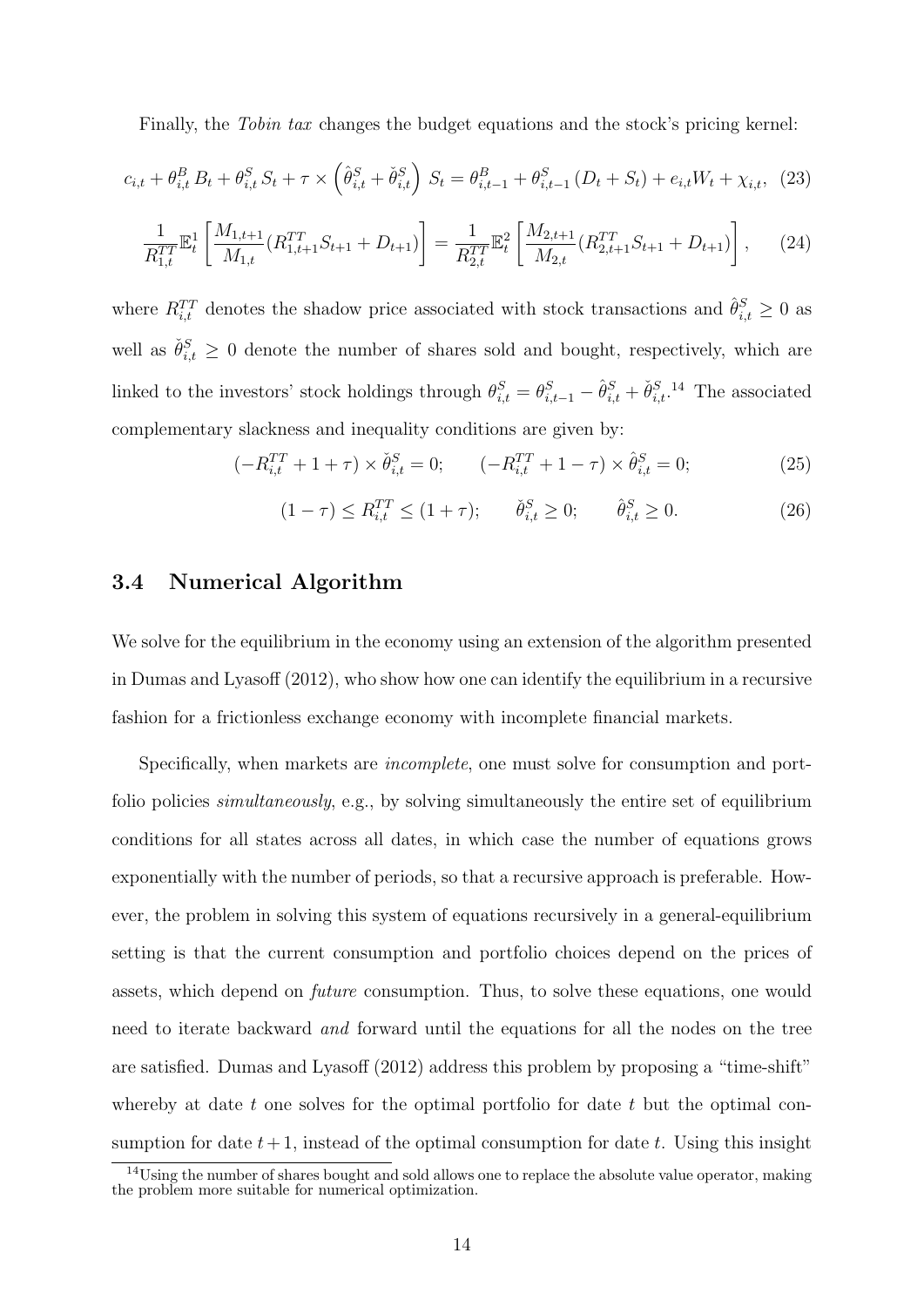allows one to write the system of equations so that it is recursive and backward only. After solving the dynamic program recursively up to the initial date, one can undertake a simple single "forward step" for each simulated path of the underlying processes to determine the equilibrium quantities.

In this paper, we extend the algorithm to a production economy, where output in the economy is endogenous. This adds the optimality condition of the firm. In addition, we extend the algorithm to handle learning given by a Hidden Markov model, which requires one to keep track of each investor's inferred probabilities for the hidden states, for which we create an endogenous state variable on a grid.<sup>15</sup> In the economy with regulations, one needs to make the additional changes to the system of equations and choice variables. These changes are explained in the online appendix and in Buss and Dumas (2015).

### 4 Analysis of the Unregulated Economy

In this section, we discuss the unregulated economy. First, we explain how we calibrate the model. Next, we investigate how fundamental trading, motivated by the desire to share labor-income risk, and speculative trading, driven by disagreement between investors, influence financial markets, the real economy, and welfare.

### 4.1 Calibration

For the quantitative analysis, we calibrate the model at an annual frequency to match several stylized facts of the U.S. economy. For this, we approximate the infinite-horizon solution of the economy by increasing the horizon  $T$  until the interpolated functions that are carried backwards are no longer changing. We then simulate 25, 000 paths of the economy for 200 years. Given the perfect symmetry between the two investors (described below), the distribution of the endogenous state variables—the first investor's consumption share—converges to a steady-state after about 150 years. Specifically, both

<sup>&</sup>lt;sup>15</sup>These state variables take a discrete, recurrent set of numerical values.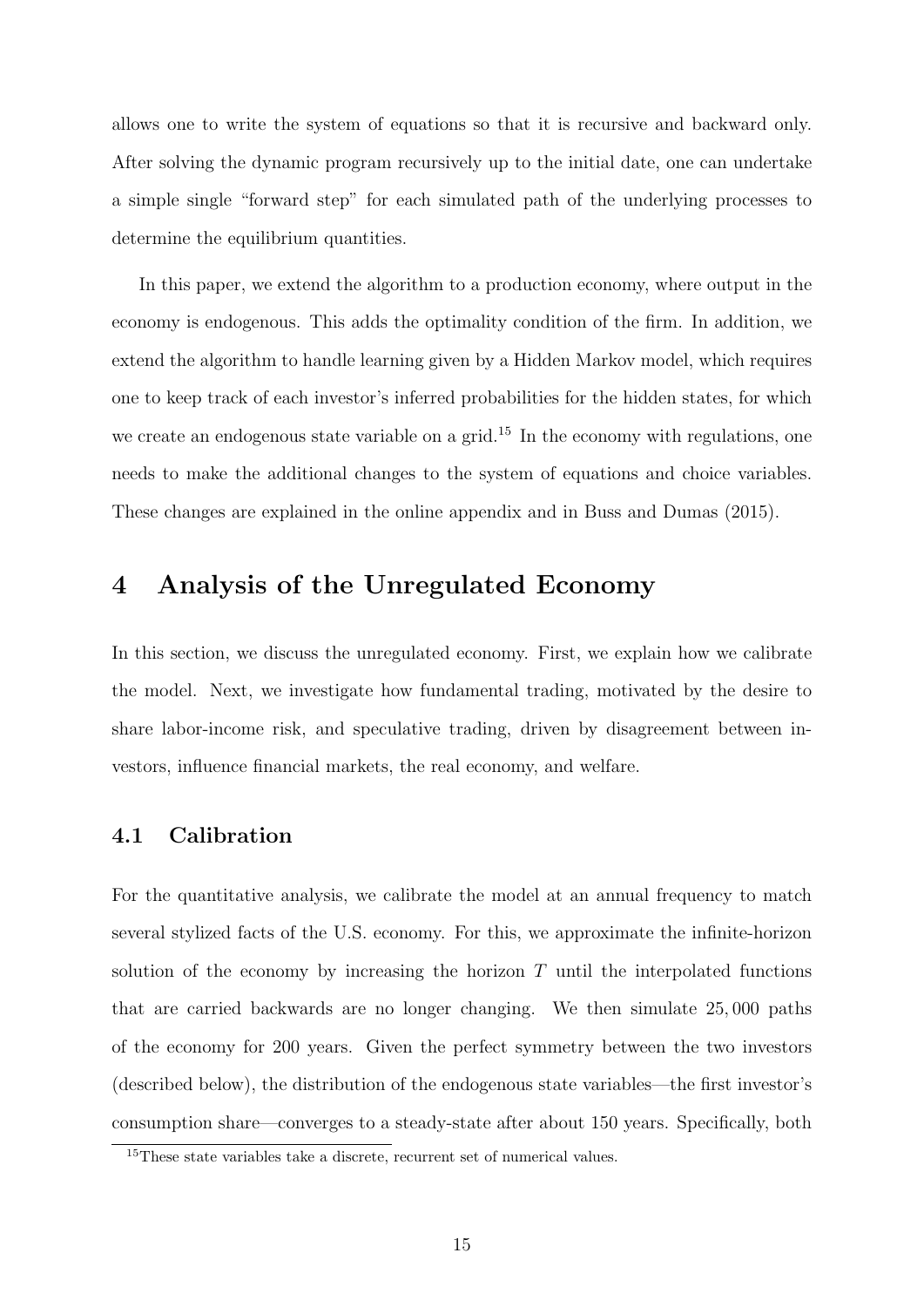investors survive in the long-run and the distribution of the consumption share of the first investor is nicely distributed around the mean of 50%. The results presented below are based on the remaining 50 years, i.e., drawing from the stationary distribution.<sup>16</sup>

In the base case, we assume that investors have identical preferences of the CRRA type, i.e., we restrict the parameter for elasticity of intertemporal substitution to equal the inverse of the parameter for relative risk aversion. We specify a time-preference factor of 0.96, a common choice in the literature. In addition, we assume that the first investor supplies  $e_{1,t} \in \{0.77, 0.23\}$  units of labor, with  $e_{1,t}$  following a first-order persistent Markov chain with a symmetric transition matrix:  $E_{1,1} = E_{2,2} = 0.75$ . The second investor's supply is  $e_{2,t} = 1 - e_{1,t}$ . Note, this choice implies high fluctuations in wages; however, because we have only two investors rather than millions, we need the high volatility to generate a sufficiently strong risk-sharing motive for trade.

We then choose the remaining 10 parameters of the model, discussed in detail below, to closely match financial market and business cycle moments. The results are shown in Table 2 along with their empirical counterparts reported by Guvenen (2009). The risk-free rate as well as its volatility, which are  $2.31\%$  and  $4.89\%$  in the model with disagreement, are close to their empirical counterparts of 1.94% and 5.44%. For the equity market, note that in reality most firms use debt to finance their assets. Accordingly, instead of reporting moments for the consumption claim, we report moments for levered equity, using a leverage factor of 1.75, as in Abel (1999), resulting in an equity premium of 6.97%, slightly higher than the 6.17% in the data, and a volatility that is lower than that observed empirically (17.19% vs. 19.30%). Finally, the model's log price-dividend ratio (3.06) fits very well the data (3.10), but with a volatility that is lower than that in the data (19.6% vs. 26.3%).

While the mean long-run growth rate of 0.91% is lower than the growth rate of 1.60% typically used in the real-business-cycle literature, the volatility of output (3.93%) matches the data (3.78%) fairly well. Similarly, the investment-growth volatility is

<sup>&</sup>lt;sup>16</sup>A detailed description of the stationarity distributions is available in the online appendix.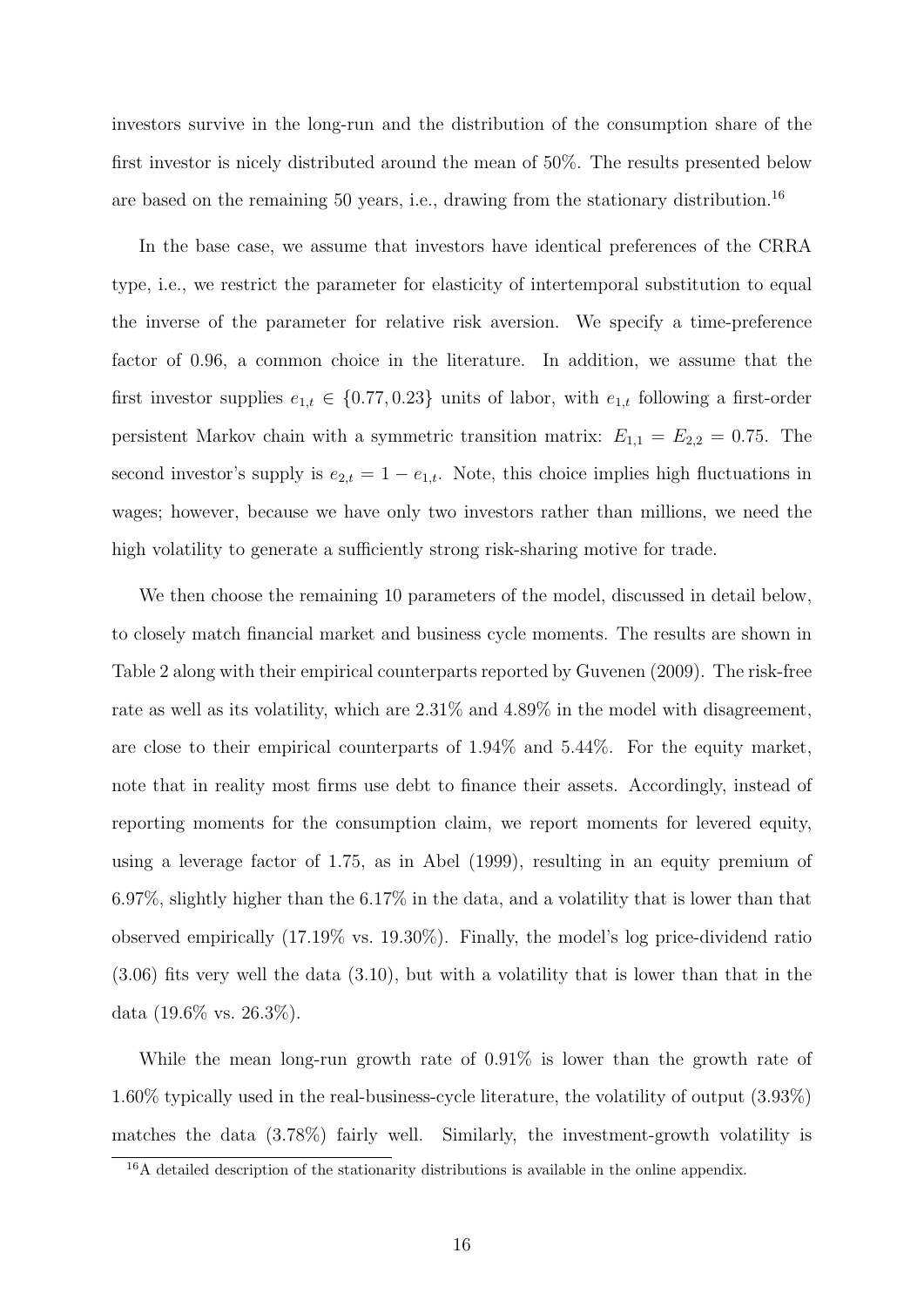matched reasonably well, with a volatility, normalized by the volatility of output, of 2.04 in the model compared to 2.39 in the data. In contrast, the model's aggregate consumption volatility, normalized by output volatility, is quite a bit higher than empirically observed (0.71 vs. 0.40). The model shares this problem with a large set of macroeconomic models, such as Danthine and Donaldson (2002) and Guvenen (2009).

The parameters underlying this calibration are the following. A relative risk aversion of 8.5, lying within the range of 3 to 10 often employed in the literature and an elasticity of substitution of 1/8.5. The wage share  $(1 - \alpha)$  is equal to 0.50, which is in line with research by the U.S. Bureau of Economic Analysis that puts the share of employees compensation in the range of 0.50 to 0.60. The rate of depreciation is 0.045, slightly below the usual rate of 0.08, and the capital adjustment cost parameter is 7.25. The mean of productivity  $\overline{Z}$  is 0.325 with mean growth rates of  $\overline{u} = 0.041 = -\overline{d}$  and meanreversion parameter  $\nu = 4/6$ . The parameters of the Hidden Markov model, describing aggregate uncertainty, are given by:  $A_{1,1} = A_{2,2} = 0.90$ , making the hidden states quite persistent; and  $p = 0.80$ , implying a moderate probabilistic relation between the hidden states and observed productivity growth. This implies that productivity growth is quite persistent, consistent with empirical research that finds a high auto-correlation of the Solow residuals. Finally, the parameter governing the degree of disagreement between the two agents is  $w = 0.60$ . This results in an average cross-agent dispersion of their output growth forecasts of 0.59%, comparable to the findings of Andrade, Crump, Eusepi, and Moench (2014) and Paloviita and Viren (2012), who document a cross-sectional dispersion of forecasts of about 0.60% at the one-year horizon.

#### 4.2 Effects of Disagreement

We now study the impact of the investors' disagreement on financial markets and the real economy. As a comparison, the last column of Table 2 shows also the results for an economy without disagreement  $(w = 0)$  in which both agents always agree on the expected future growth rate.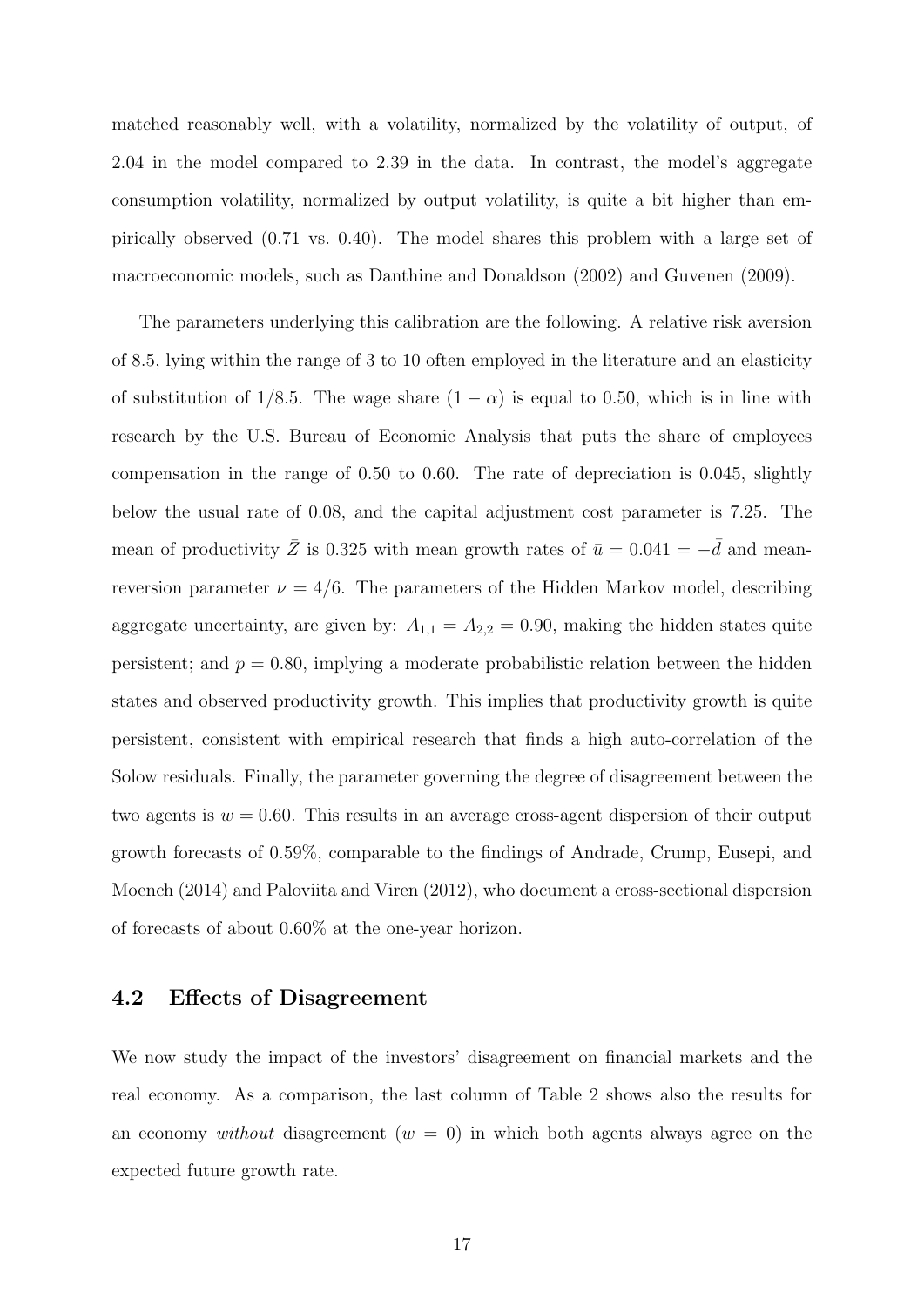As shown by Dumas, Kurshev, and Uppal (2009) for an exchange economy, the investors' fluctuating beliefs add new sources of risk. Specifically, the investors' beliefs are described by a stochastic process with stochastic volatility. As a reaction to these additional sources of risk, investors exhibit a precautionary-savings motive, leading to a considerably lower interest rate in the economy with disagreement: (2.31% vs. to 3.36%). With this comes an increase in interest-rate volatility from 2.30% to 4.89%.

Due to the stock's exposure to these additional sources of risk, its volatility increases from 13.29% in the economy without disagreement to 17.19% in the presence of disagreement, a relative increase of about 30%. The equity risk premium itself increases, in tango with the stock's volatility, from 4.50% to 6.97%, a relative increase of more than 50%. These results imply an increase in the expected stock return, i.e., the firm's cost of capital, as well as an increase in the Sharpe ratio. These changes go along with very strong increases in the per annum turnover of the bond, normalized by capital (because it is homogenous in capital), from 0.013 to 0.203 shares—a fifteen-fold increase, and of the stock, from 0.027 to 0.139 shares—a five-fold increase. This indicates that the two financial assets are used to implement speculative trading strategies resulting from the disagreement, which then has a direct effect on the prices and returns of the two assets. Note that for speculation the bond plays a very important role; this will have an important bearing in interpreting the effects of different regulatory measures.

Focusing on the real side of the economy, we find that the higher cost of capital in the financial market directly translates into a lower rate of investment, i.e., while in the economy without disagreement 23.8% of output is reinvested, this rate drops to 22.7% in the model with disagreement. As the endogenous growth rate of the economy is driven by the firm's capital accumulation, this reduction in real investment implies a long-run rate of output growth that is 17 basis points lower per year, or, equivalently, about 15% lower in relative terms. Similarly, the higher volatility of the stock return, leads to a relative increase of almost 40% for the volatility of investment growth.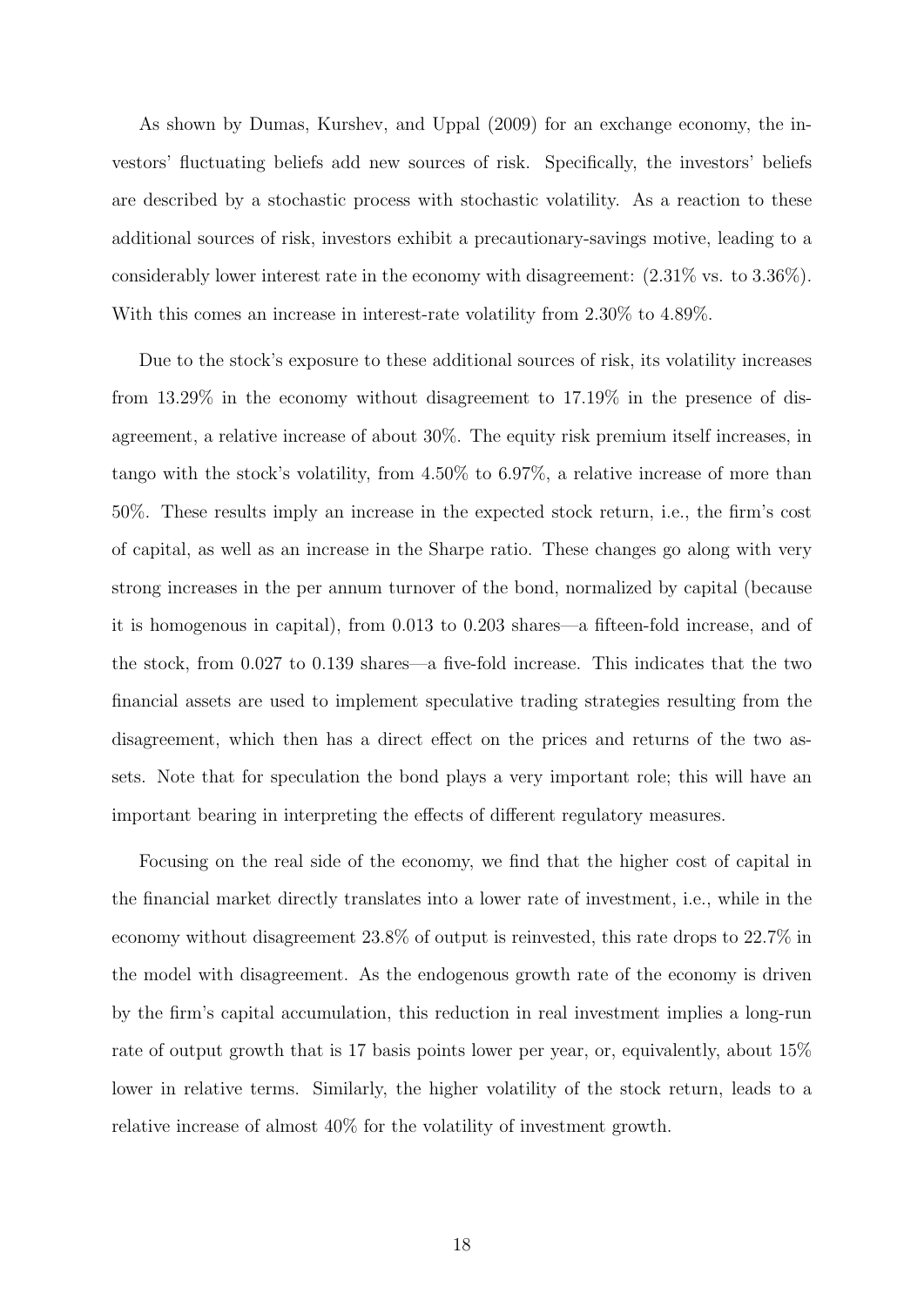Finally, we also study welfare. With heterogeneous beliefs and an incomplete market, welfare could be measured in many ways. At one extreme, one could measure welfare under the objective probability measure (sometimes called "ex post welfare"). But this would require that the regulator, in setting his policy, has extraordinary information abilities (to know the hidden state) not available even to fully rational human beings. Since the goal of the regulator is to mitigate the risk arising from disagreement while doing as little damage as possible to the real economy, it is logical to assume that he is himself aware that the public signal is noise. Otherwise, he would have no raison d'être. It follows from this observation that welfare should be calculated under the measure of the econometrician who has access to no more information than ordinary humans. He processes the information everyone has, but in a correct, Bayesian manner. That is, we evaluate the investors' welfare under the probability measure of an econometrician who uses the true observation matrix  $\mathcal O$  to infer the probabilities for the hidden states of the economy. Our measure of welfare is an ex ante one, as is suitable for a regulator whose intervention can only have effects in the future. In line with this principle, we measure welfare per unit of capital stock. Ex post, the various regulatory measures will produce different probability distributions for the level of capital stock that is achieved. But ex ante, the economy as a whole, and the regulator in particular, have at their disposal a given amount of physical capital for which the best use is to be found. That is why we measure welfare ex ante per unit of available capital stock.

Under our measure of welfare, Table 2 documents that the welfare of investors in the presence of disagreement is considerably lower than in the economy without disagreement, by about 4% in relative terms, which is equivalent to a reduction of the same magnitude in initial capital and output.<sup>17</sup> The reduction is quite sizable; for example, Barro (2009, Table 3) documents losses of 1.65% in initial output for introducing 'normal' macroeconomic uncertainty, though for a lower risk aversion of 4.

<sup>&</sup>lt;sup>17</sup>Obviously, in the economy without disagreement, welfare under the investors' subjective beliefs coincides with the welfare under the econometrician's measure because both use the same observation matrix O.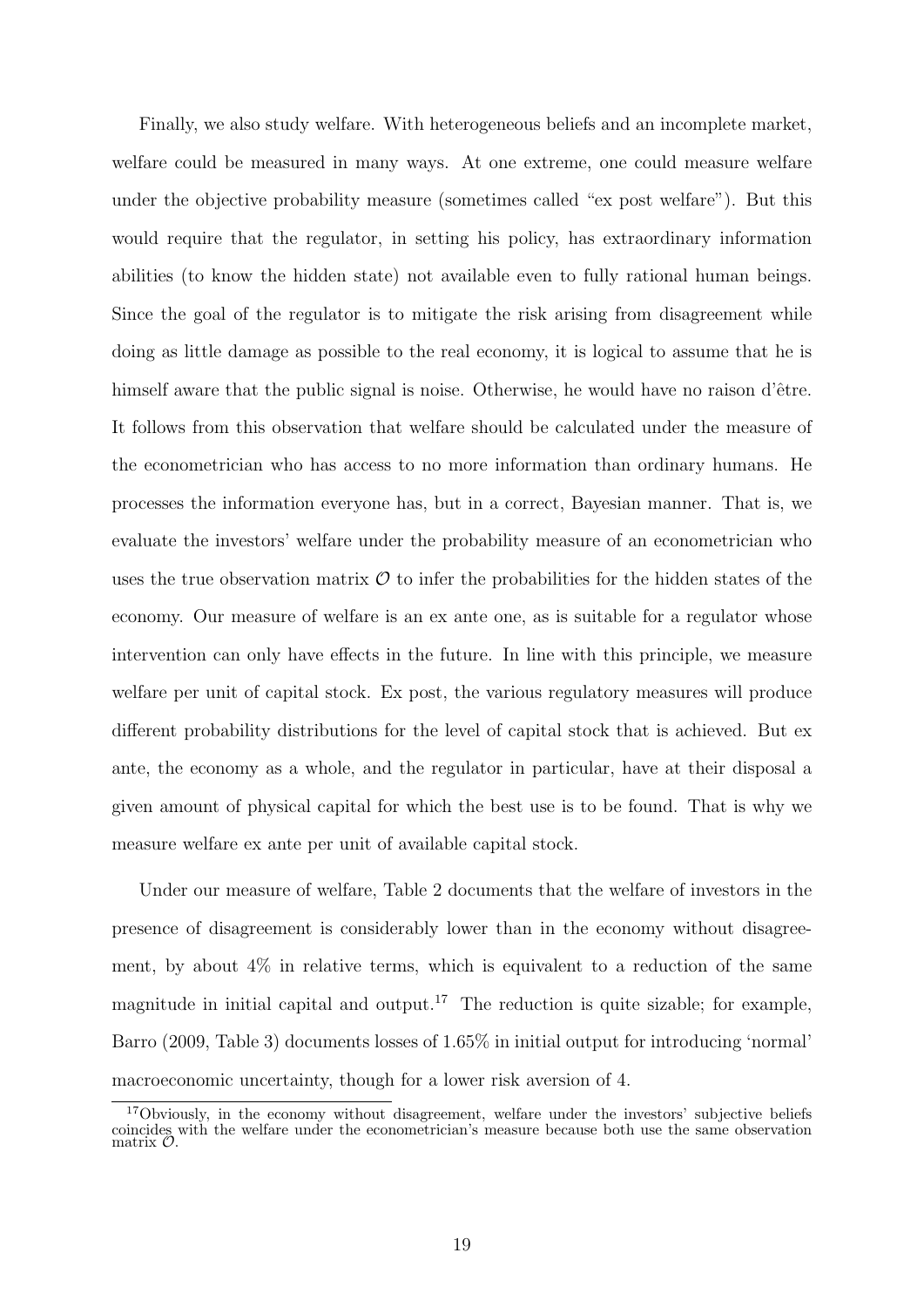One could also consider the continuum of subjective welfare measures proposed by Blume, Cogley, Easley, Sargent, and Tsyrennikov (2015) and Heyerdahl-Larsen and Walden (2014); specifically, they suggest evaluating welfare under convex combinations of the individual investors' beliefs. Each investors' welfare using just their own subjective measure, i.e., the case in which the weight assigned to the other agent's beliefs is zero, is higher in the economy with disagreement—see the last row of Table 2. This is because investors falsely believe that they can exploit their counterpart's mistakes. However, our computations show that as soon as the minimum weight assigned to either investor's beliefs exceeds 5%, then welfare in the economy with disagreement is lower compared to that without disagreement.

### 4.3 Benefits of Risk-Sharing

We now briefly describe the benefits that arise from the risk-sharing between investors. For this, we compare the economy in the absence of disagreement, i.e., an economy in which the only motive to trade stems from sharing labor-income risk, to economies which are also free of disagreement but in which trading in the bond and/or trading in the stock is prohibited, so that investors cannot change their initial holdings in the asset.

Prohibiting trading in both financial assets leads to tremendous welfare losses, because this increases the investors' consumption growth volatility considerably, as they cannot share their labor-income risk and have to consume exactly their wages and share of dividends. This increase in individual consumption volatilities creates a demand for precautionary savings. As trading in the financial assets is prohibited, the investors' only means to save are by increasing investment in the firm, so output in the restricted economy grows at a rate that is 140 basis points higher (2.48% vs. 1.08%). However, this higher growth rate is dominated by the increase in consumption volatility, leading to welfare losses.

Limiting trading in a single market—either the bond or the stock—has substantially smaller effects. For example, prohibiting trading in the bond market leads to a reduction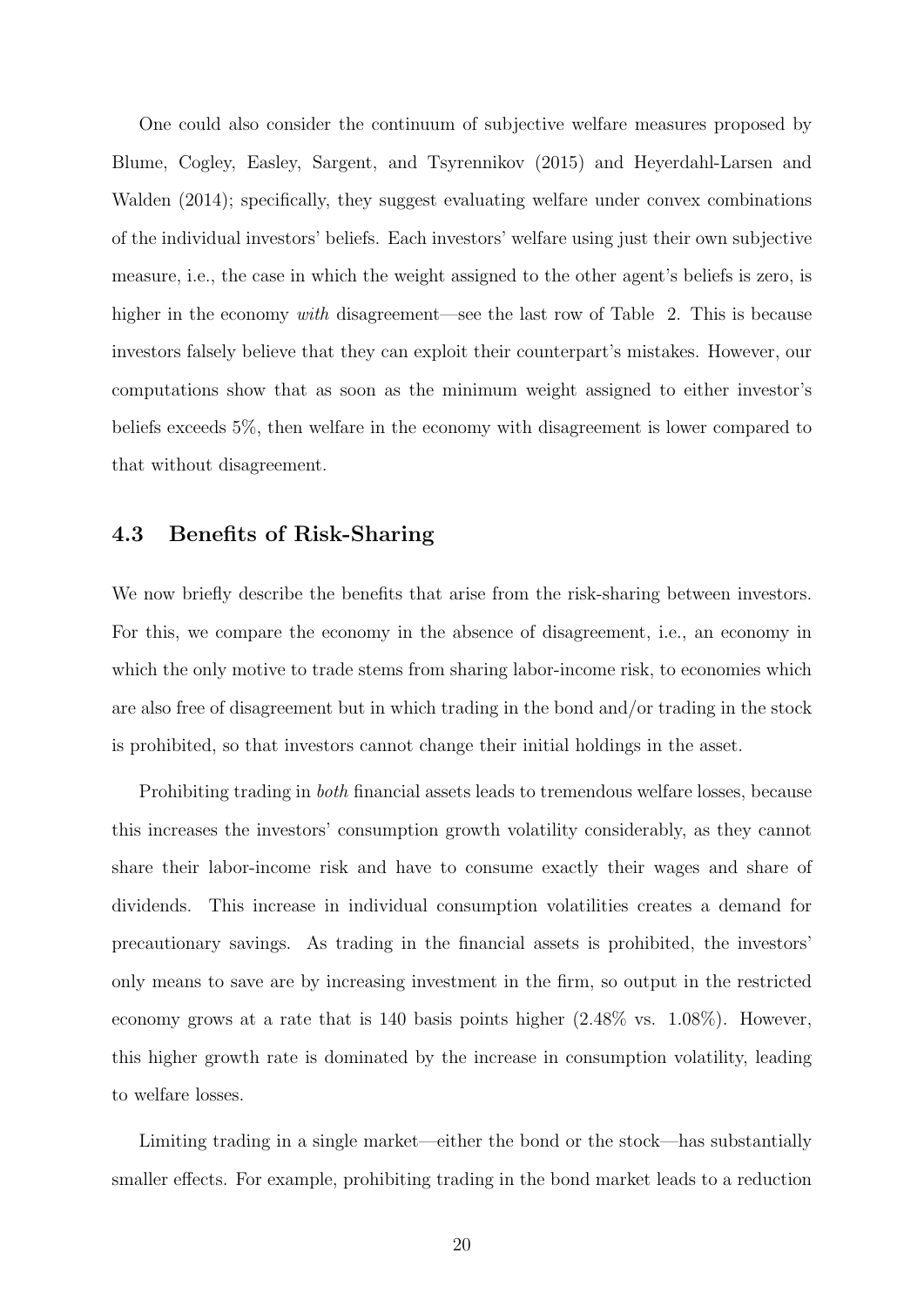in welfare of only 0.08% (in relative terms). All other quantities are also virtually unchanged. Prohibiting trading in the stock market has stronger effects, leading to welfare losses of about 0.79% because of investors' limited ability to share labor-income risk.

In summary, while the bond seems to play only a minor role in optimal risk-sharing, the stock market is essential for risk sharing. The above analysis suggests that regulation that targets borrowing might be successful, because it does not harm risk-sharing but can potentially mitigate the negative effects of speculation.

### 4.4 Effective Channels of Regulatory Measures

Each of the regulatory measures that we study is intended to influence the economy through a particular channel. In order to appreciate the potential restrictiveness of each of these measures, and the way the severity of each constraint depends on the disagreement between investors, we plot in Figure 1 the distribution of stock holdings, borrowing and stock turnover before any regulation is imposed, for the economies with disagreement (left-hand column) and without disagreement (right-hand column).

We observe from the first row of Figure 1 that the density of the stock holdings of Investor 1 has a slightly wider support in the case of the model with disagreement compared to the model without disagreement, and that the probability mass for negative stock holdings is generally higher for the same holding threshold in the model with disagreement. Consequently, a constraint on stock-portfolio holdings will be more severe and will bind at a lower constraint level in the model with disagreement.

In the second row of Figure 1, we display the distribution of borrowing (relative to output). Comparing the left-hand side plot for the economy with disagreement to the plot on the right for economy without disagreement, we see that the effect of disagreement is larger on borrowing than on investment in the stock. The third row of Figure 1 shows a similar result for stock turnover, which is much greater in the presence of disagreement.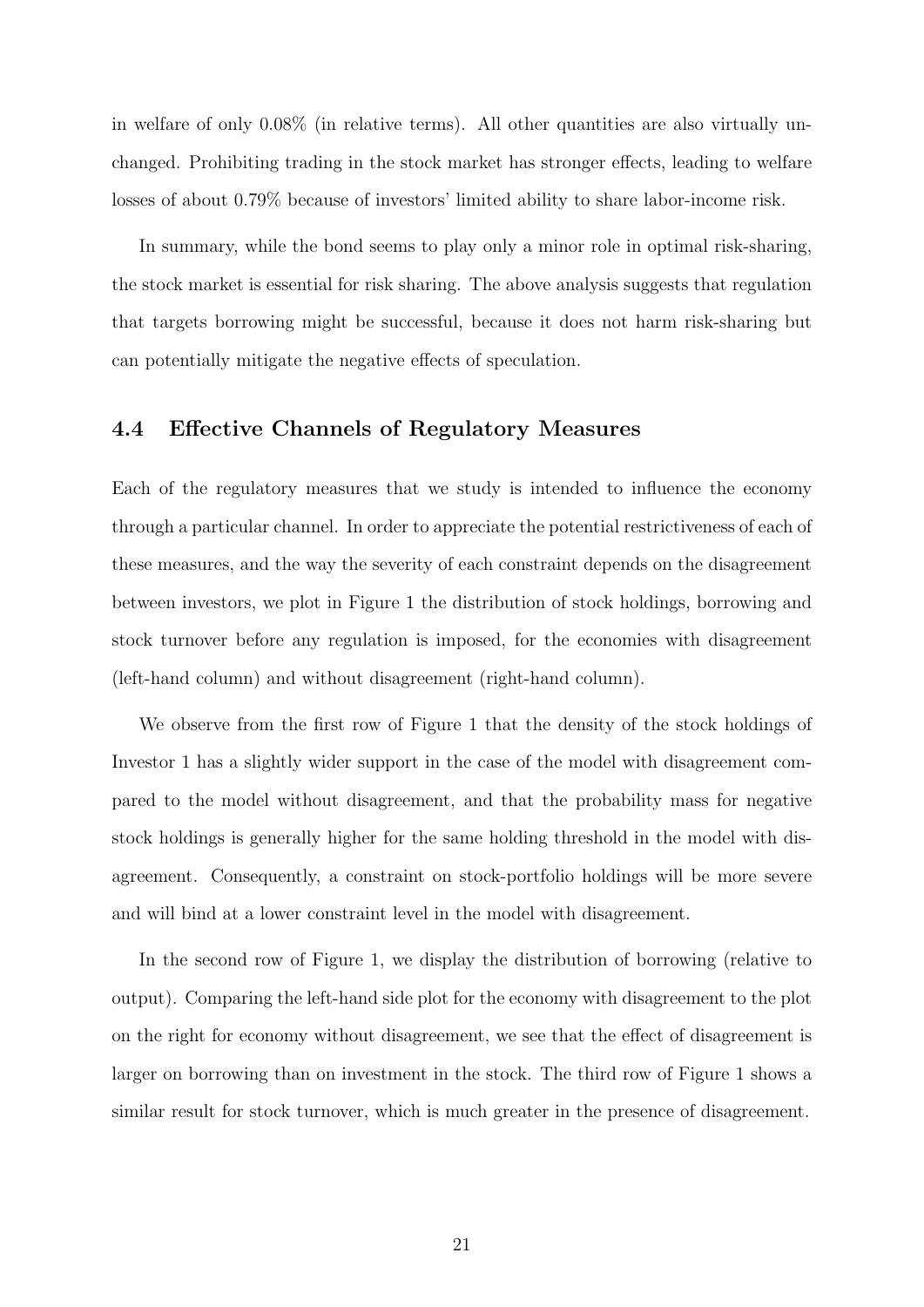We also depict, in the first row of Figure 2, the *dynamics* of the first investor's stock (left-hand plot) and bond (right-hand plot) holdings in the base-case economy without any financial regulations for fifteen years of a sample path. The solid lines, showing the holdings for the economy in the absence of disagreement, are relatively smooth, with the investor trading frequently but in small amounts. In contrast, in the presence of disagreement, the investor trades substantially more in the stock market (dashed line), as he reacts to the public signal. Importantly, to finance this additional trading in the stock, the investor relies heavily on borrowing because, compared to the economy without disagreement, his labor income is basically unchanged and so the only source of funding the additional trading in the stock is via additional trading in the bond (dashed line in right-hand plot). The trading in the stock and bond is also more erratic because of the transitory nature of the signal.

### 5 Analysis of Regulatory Measures

In this section, we examine closely the changes that occur when we apply a particular regulatory measure to our calibrated economy in Section 4. Specifically, we study the way the introduction of (i) portfolio (short-sale) constraints, (ii) borrowing (leverage) constraints, or (iii) Tobin tax on stock transactions, influences various financial and macroeconomic quantities, including welfare. To understand and illustrate the effects of the regulatory measure on optimal risk-sharing we also consider the economy, in which agents always agree on expected future growth, i.e., where the degree of disagreement is set to  $w = 0$ , so that all trading is motivated by risk-sharing rather than speculation.

### 5.1 Stock-Portfolio Constraints

In this section, we study the effect of a regulatory measure that constrains the stockportfolio positions of investors. Typically, this constraint is used to restrict short-selling, which in equation (11) corresponds to setting  $\rho = 0$ . In Table 2, we have already reported the levels of various financial and macroeconomic variables in the presence of disagree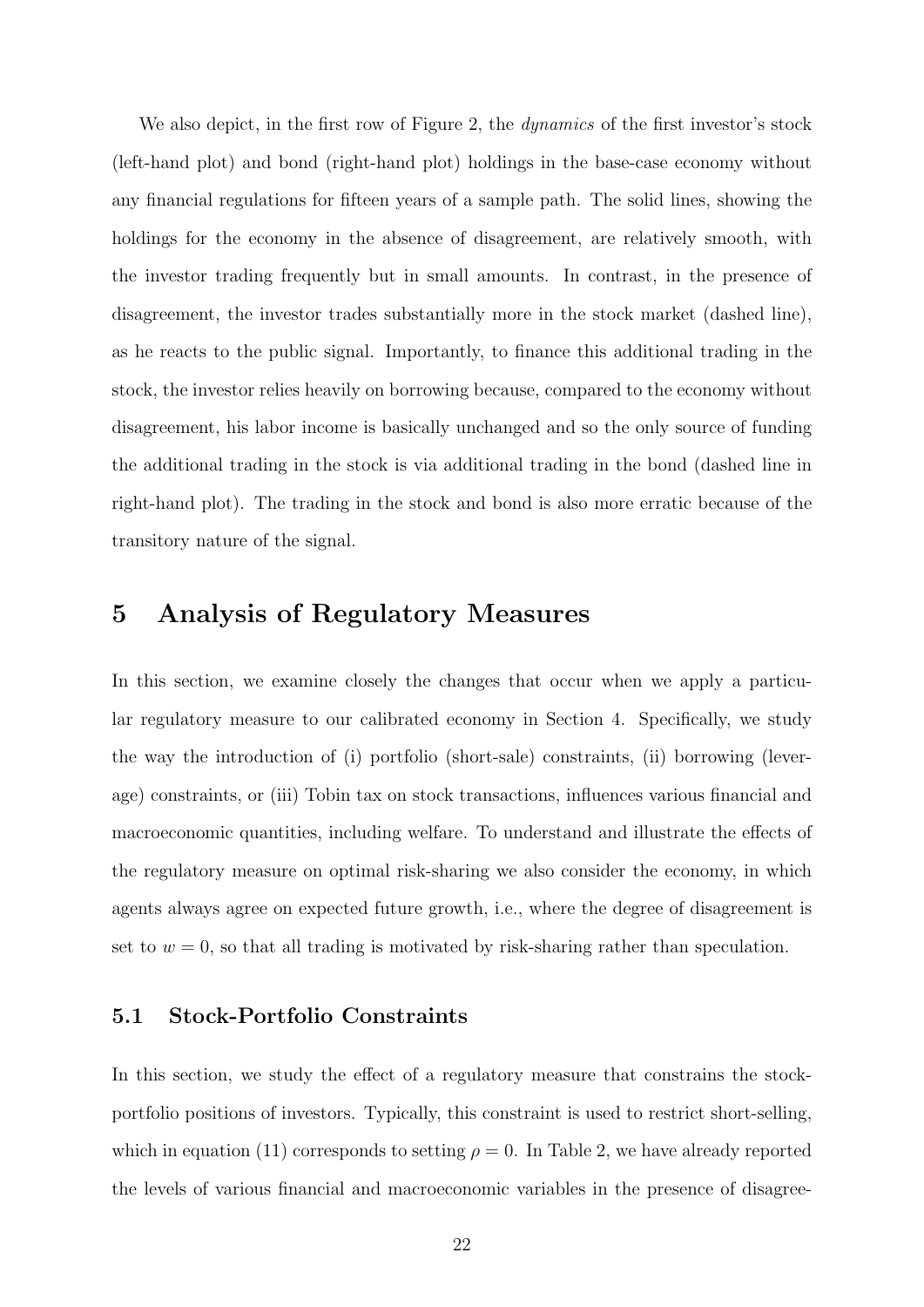ment. In Figure 3 we plot the changes in these variables relative to the case without the regulatory measure for values of  $\rho$  ranging from  $-0.50$  (which limits shorting to half a share of stock) to  $0.25$  (which restricts investors to be long one quarter of a share).<sup>18</sup>

The direct impact of this constraint can be seen in Plot (e), where the stock turnover decreases with  $\rho$ . For example, when short-selling is prohibited  $(\rho = 0)$ , stock turnover declines by about 8%. Because the bond is used to finance trading in the stock, the decline in stock turnover is accompanied by a decline in bond turnover, as shown in Plot (d), whereas for the model without disagreement, when  $\rho > 0$  trading the bond is a substitute for trading the stock, and hence, bond turnover might increase.

The stock-portfolio constraint, by limiting risk-sharing, makes investors' consumption growth more volatile (not shown). This leads to an increase in investors' desire for precautionary savings, leading to a reduction in the interest rate, shown in Plot (a). In addition, because both financial assets are in limited supply, and in equilibrium both investors cannot increase their holdings in the financial assets, investors save by investment more physical capital in the firm, which increases the endogenous output growth rate (Plot  $(g)$ ). The increase in consumption volatility increases the equity premium— Plot (b)—and stock-return volatility—Plot (c).

As one would expect, the welfare implications of introducing the portfolio constraint are negative for the economy without disagreement (Plot (h)), as the constraint harms risk sharing. But, even in the economy with disagreement, the introduction of the constraint leads to welfare losses. The reason for this is that the stock holdings in the presence of the constraint deviate substantially from the optimal holdings causing the investor to consume suboptimal amounts, which leads to welfare losses. This is illustrated in the second row of Figure 2: the investor holds substantially more of the stock (thick dotted line) relative to the holdings in the economy without disagreement (solid line) because of the floor imposed by the portfolio constraint. In addition, the constraint can only partially restrict speculative trading, because investors' stock holdings can still change

<sup>&</sup>lt;sup>18</sup>The online appendix also contains a figure in which, instead of changes, we plot the levels of these variables for different values of  $\rho$ .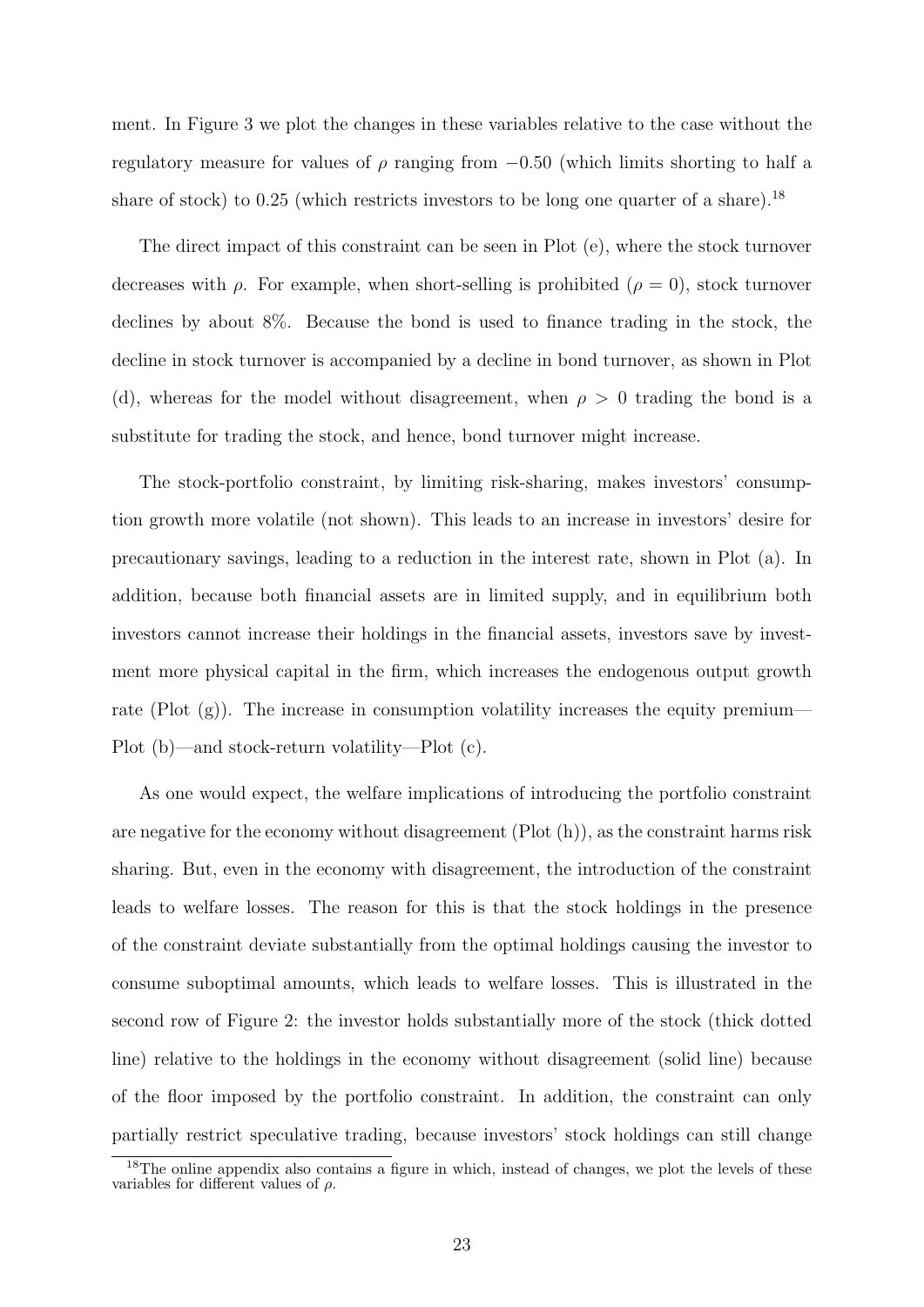frequently and by large amounts, as illustrated in the second row of Figure 2. Thus, the welfare gains from limiting speculation are rather small, while the welfare losses from the restricted risk-sharing are large. On balance, this leads to the welfare losses shown in Plot (h) for the economy with disagreement. These results are similar to the empirical findings of Beber and Pagano (2013) and the views of at least some regulators: For instance, Christopher Cox, SEC Chairman, on 31 December 2008 states that: "The costs (of the short-selling ban on financial assets) appear to outweigh the benefits."

### 5.2 Borrowing Constraints

We now study the effects of a regulatory measure that constrains borrowing, measured relative to total output, and thereby limits investors' ability to take on leverage. Figure 4 shows how various financial and macroeconomic variables change as one reduces the amount of leverage possible, that is, as the borrowing constraint becomes more stringent.

As in the case of the constraint on stock-portfolio positions, the direct impact of the limit on borrowing is to reduce bond and stock turnovers, as shown in Plots (d) and (e) of Figure 4, respectively. And, just as in the case for the stock-portfolio constraint, the constraint on borrowing, by limiting risk-sharing, makes investors' consumption growth more volatile (not shown). This increases investors' precautionary-savings motive, leading to a reduction in the interest rate—Plot (a) and also to a higher output growth rate (Plot (g)) The increase in consumption volatility increases also the equity premium— Plot (b)—and stock-return volatility—Plot (c). All these effects are more striking in the economy with disagreement, where trading is driven also by speculation and not just by the desire to share labor-income risk.

In contrast to the case of regulating stock-portfolio positions, limiting borrowing has a positive welfare effect in the economy with disagreement, (Plot (h)). The intuition behind this result is as follows: As discussed in Section 4.3 and confirmed by the dashed graph in Figure 4 (h), limiting borrowing in the economy without disagreement has only a small effect on risk sharing, and hence, leads to minuscule welfare losses. In contrast, in the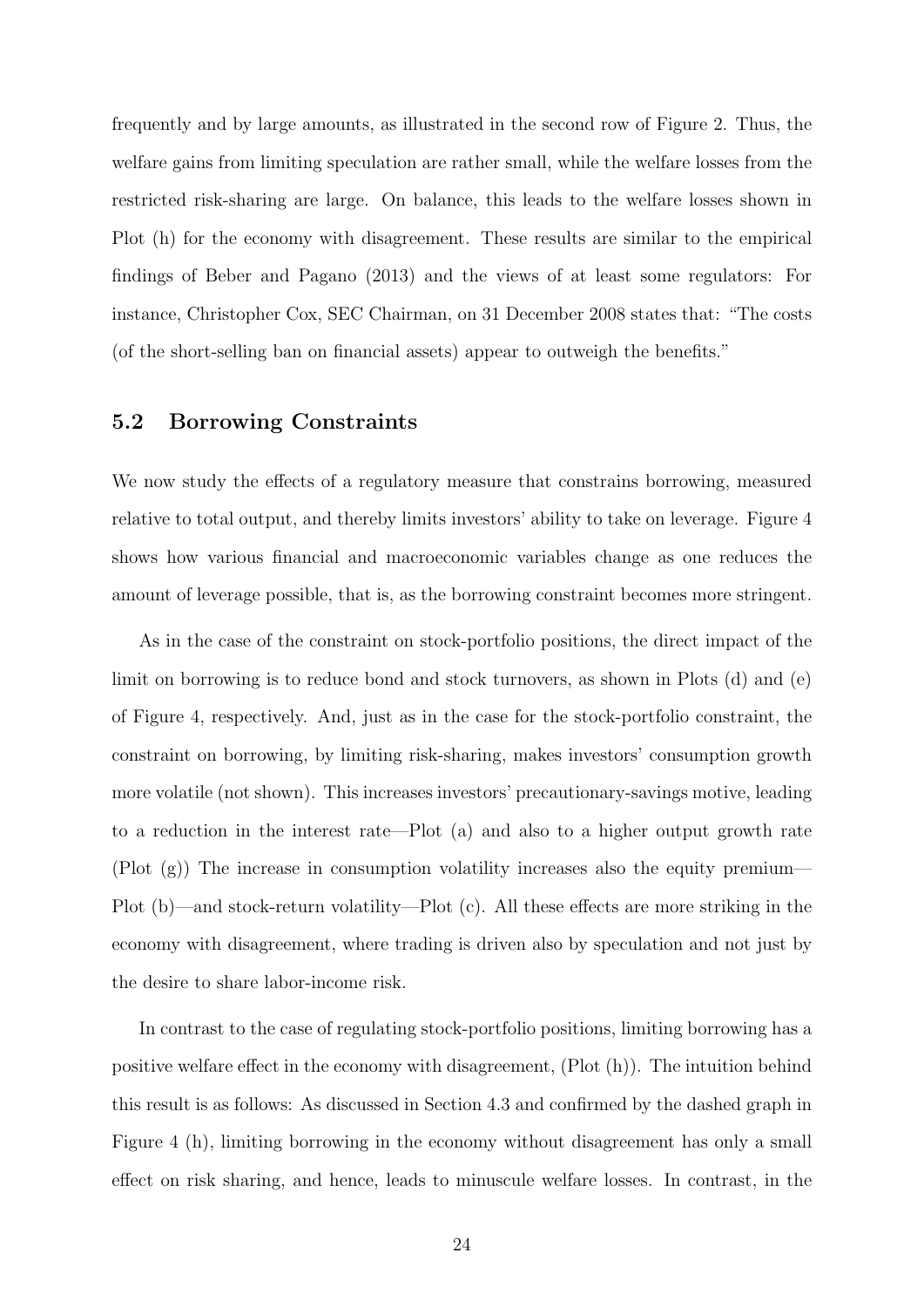economy with disagreement, introducing a borrowing (leverage) constraint substantially impairs the investors' speculative activities, because to implement speculative trades they need access to the bond market. This is illustrated in the third row of Figure 2, which shows that, because the investor's borrowing is constrained, he can trade only small amounts in the stock market in reaction to the signal. Thus, the holdings (dotted line) are very close to the holdings in the economy without disagreement (solid line), and do not show the erratic behavior associated with trading on disagreement. The welfare gains from imposing limits on borrowing substantially offsets the negative welfare effects from impaired risk sharing, and hence, lead to an improvement in welfare.

#### 5.3 Tobin Financial-Transactions Tax

The Tobin financial-transactions tax that we study is imposed on trading of the stock, and thus, it has a substantial effect on stock turnover, as can be seen from Plot (e) in Figure 5. We now explain the different roles played by the bond. In the economy without disagreement, trading in the bond is a substitute for trading the stock, and hence, as the stock turnover decreases with the Tobin tax (Plot (e)), the turnover in the bond increases  $(dash-dotted line in Plot (d))$ . On the other hand, in the economy with disagreement, trading in the bond is used also to finance the trading in the stock; thus, on balance, the bond is a complementary asset; therefore, as the Tobin tax increases, the turnover of the bond and stock decrease together (dotted lines in Plots (d) and (e)).

As in the case for the stock-portfolio constraint, the Tobin tax worsens risk-sharing. Comparable to the other measures, this, in turn, increases investors' consumption growth volatilities which then strengthens their precautionary savings motive. Accordingly, we observe a reduction in the interest rate  $(Plot (a))$ , and a higher growth rate of output (Plot (g)), as investors use both, the investments into the bond and investments on the firm level, to save. The increase in consumption volatility also implies an increase in the equity premium (Plot (b)) and an increase in stock-return volatility (Plot (c)).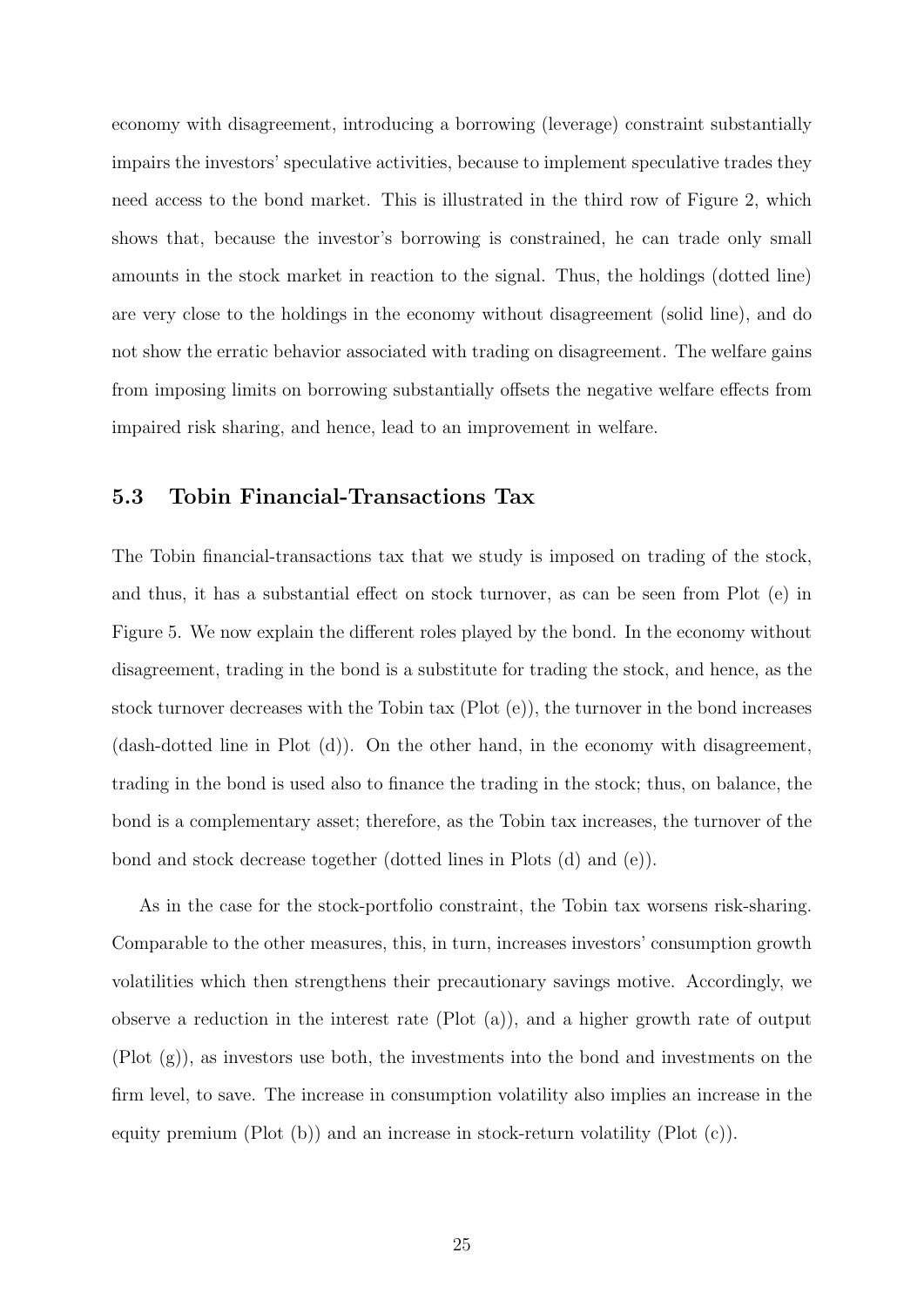Focusing on the welfare implications, we can see that, as expected, welfare is reduced in the economy without disagreement as the tax limits risk sharing. Interestingly, the introduction of the Tobin tax improves welfare in the economy with disagreement (Plot (h)), even though it applies to trades in the stock market which is essential for risk sharing. This positive effect on welfare can be attributed to the fact that the transaction tax does not prevent investors from making frequent, but smooth adjustments to hedge their labor risk—it only makes those adjustment costly. Importantly, and in contrast to the portfolio constraint, the Tobin tax imposes no limits on stock positions, so the stock holdings in the economy with the transaction tax are relatively close to the optimal holdings in the economy without disagreement—even if those are relatively high or low. The smaller deviations from the optimal holdings in the absence of disagreement, can be seen when comparing the stock holdings (thick dotted line) shown in the last row of Figure 2 to the holdings for the case of the stock portfolio constraints—each relative to the optimal holdings in the absence of disagreement (solid line). Accordingly, the tax causes relatively small welfare losses by reducing risk sharing.

On the other hand, the Tobin tax substantially reduces speculative trading. Specifically, because the public signal that investors receive is not persistent, speculative trading, in the absence of trading costs, leads to frequent and big changes in stock holdings. However, in the presence of the tax these frequent and erratic changes are costly. In response to the Tobin tax, investors smooth their stock holdings, and thus, reduce their speculative trades—the last row of Figure 2 shows that the holdings in the presence of the tax (thick dotted line) are much smoother than in the unregulated economy with disagreement (dashed line). The reduction in speculative trades leads to welfare improvements.

### 6 Robustness and Extensions of Results

We now discuss how our conclusions are affected by changes in various model parameters. The results for the various robustness experiments we consider, and for comparison the results for our base-case model, are collected in Table 3.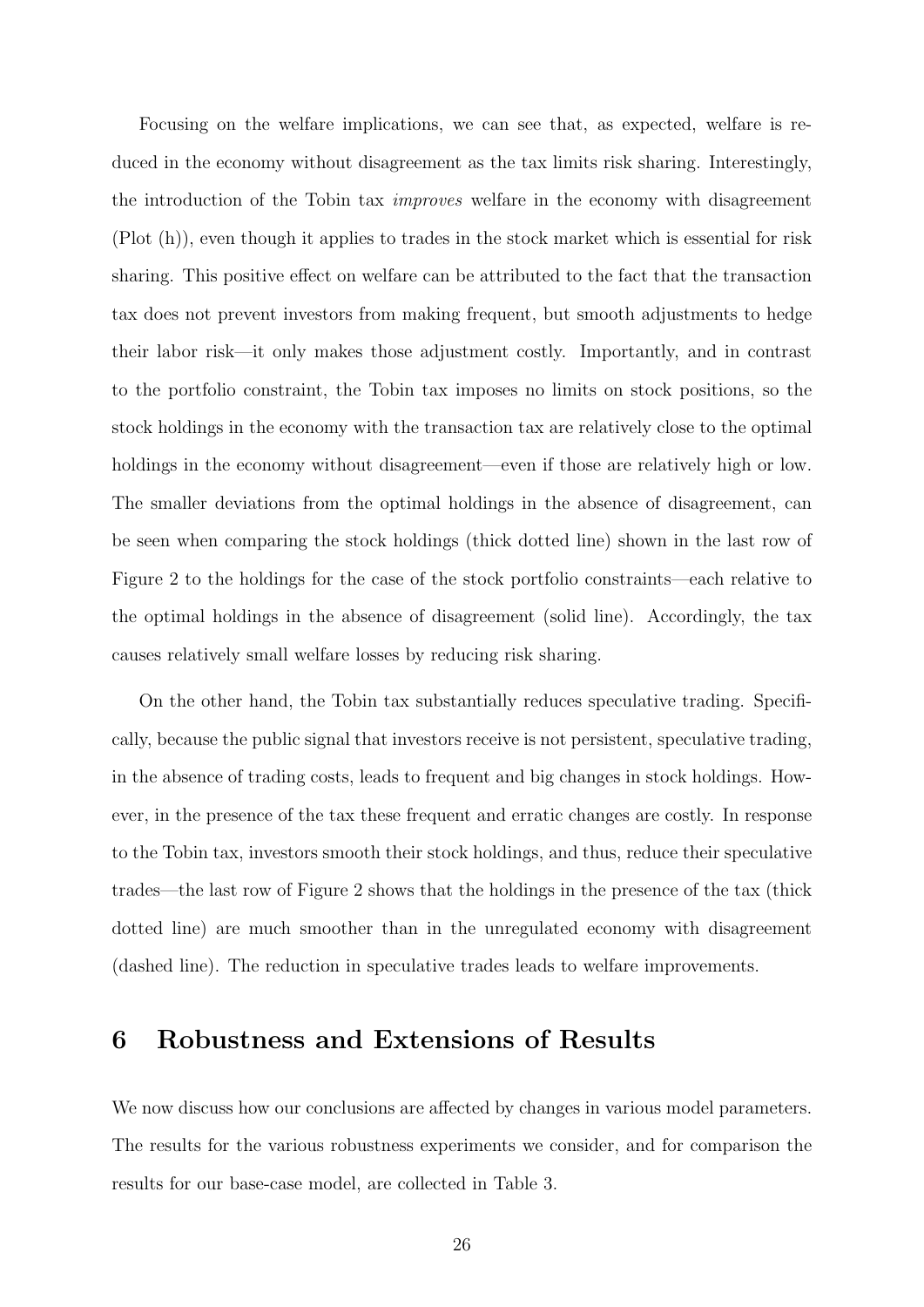First, we report the case in which there is no disagreement (titled " $w = 0$ "). In this case, the changes in welfare from shutting down one of the market are the same as for the base case. The first panel, which reports the change in results with respect to the economy without disagreement, is exactly this case itself, so financial and real quantities do not change. When evaluating the effects of introducing the stock constraint, we see that the results for the case without disagreement  $(w = 0)$  have the same sign as the results for the base case. Mostly, the magnitudes are smaller because the absence of disagreement reduces the need to trade stock and to borrow, because in the absence of disagreement there is no speculative trading. As one would expect, all three regulatory measures have a negative effect on welfare, because there is no speculative trading and so the measures only impair risk sharing.

Second, we consider the case of an economy where labor income is not risky, i.e., an economy in which both investors always receive half of the wages paid, which is reported in the column titled " $e_{1,} = 0.5$ ". In this case, there is no risk to be shared, so shutting down either the stock or the bonds market in the economy without disagreement causes no welfare losses. The implications of introducing disagreement between investors in this setting (first panel) are qualitatively and quantitatively comparable to our base case. Focusing on the effects of financial regulation (the bottom three panels), one can see that all three measures have a positive effect on welfare, because they limit speculative trading without affecting risk sharing (which is not needed in the absence of risky labor income).

Third, we study an economy with a risk aversion of  $\gamma = 4$  instead of 8.5 in the base case. The results for this experiment are reported in the second-last column of Table 3, titled " $\gamma = 4$ ". Because of the lower risk aversion, shutting down either the stock or the bonds market in the economy leads to welfare losses that are about a tenth of the losses in the base case. When we incorporate disagreement into this economy (first panel), the effects are qualitatively the same as in our base case, but we can see some quantitative differences. Importantly, we still observe a substantial loss in welfare. This can be explained by two opposing effects: because of their lower risk aversion, investors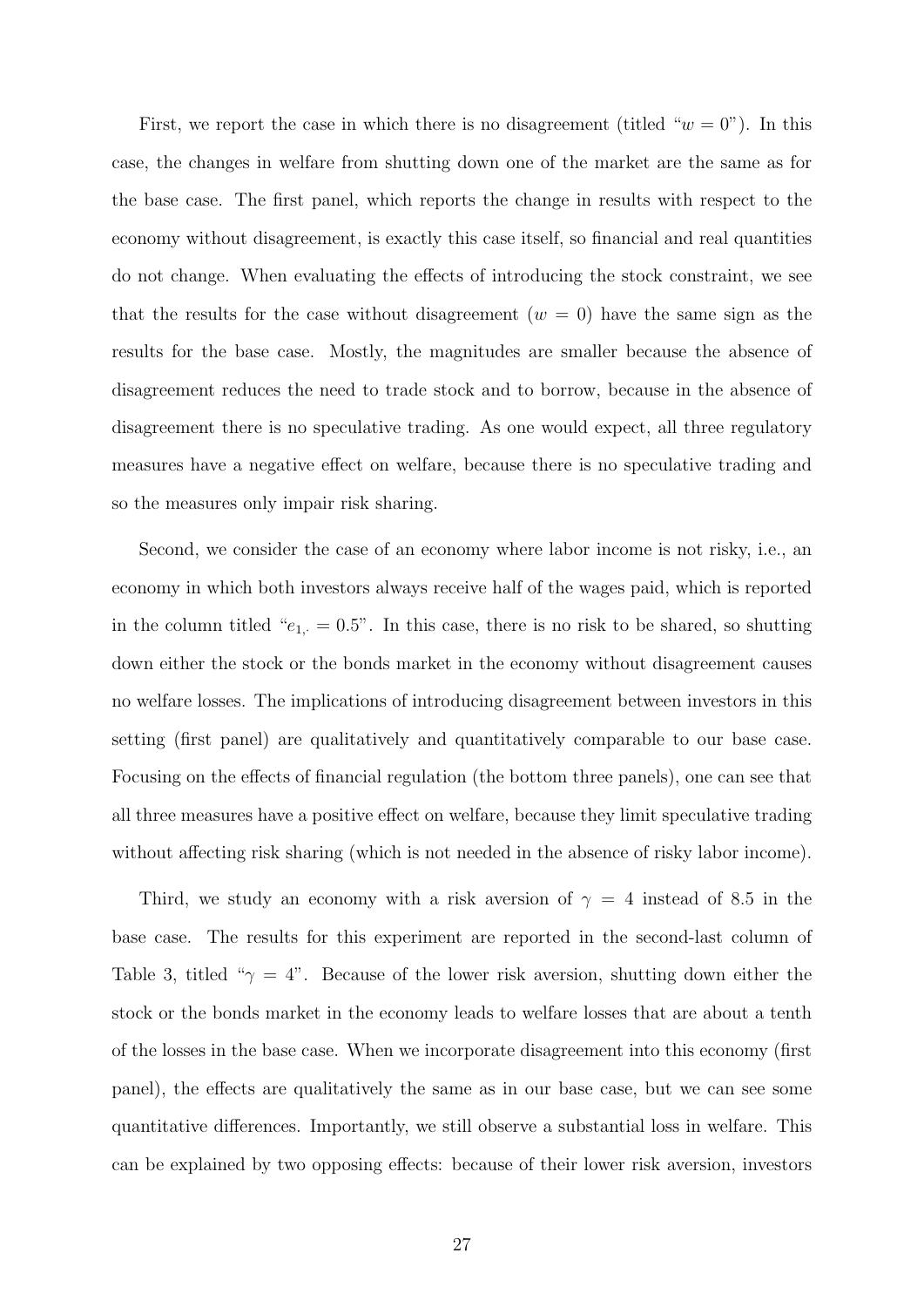are better able to bear the additional risk created by disagreement, but at the same time investors are willing to take more risks (more extreme positions) in reaction to the signal they receive. While welfare losses in this setup are comparable to the base case, financial markets are less important for risk sharing, and therefore all three regulatory measures, by limiting speculation, improve welfare. The effects on the other variables are qualitatively the same as for the special case without risk sharing (in the column titled " $e_{1,0} = 0.5$ ") that is discussed above.

Finally, we consider the case where the intertemporal elasticity of substitution is above one ( $\psi = 1.50$ , instead of  $\psi = 1/8.5$  in the base case), i.e., investors have a preference for the early resolution of uncertainty. These results are reported in the last column of Table 3. We find that in the absence of disagreement, shutting down trading in either the stock or the bond leads to welfare losses that are smaller than those in our base case. Similarly, even with disagreement, we see from the first panel that the welfare losses are smaller than in the base case. All other quantities reported in the first panel change in the opposite direction to that for the base case. The reason is that with a preference for early resolution of uncertainty, investors react to changes in expectations of future growth by consuming more and investing less, increasing the interest rate and reducing the cost of capital, which leads to more investment by the firm and a higher growth rate. These results are in line with the findings of Heyerdahl-Larsen and Walden (2014) and Baker, Hollifield, and Osambela  $(2016)$ .<sup>19</sup> Focusing on the regulatory measures (bottom three panels), we can see that again, all three measures lead to welfare improvements because financial markets in general, and the stock market in particular, are less important for risk sharing. Accordingly, the other quantities change similarly to the two cases discussed above, in the columns titled " $e_{1,-} = 0.5$ " and " $\gamma = 4$ ", where the desire for risk sharing is smaller than that in the base case.

 $^{19}$ Li and Loewenstein (2015) find similar results for CRRA utility with a risk aversion below one, i.e., intertemporal elasticity of substitution above one.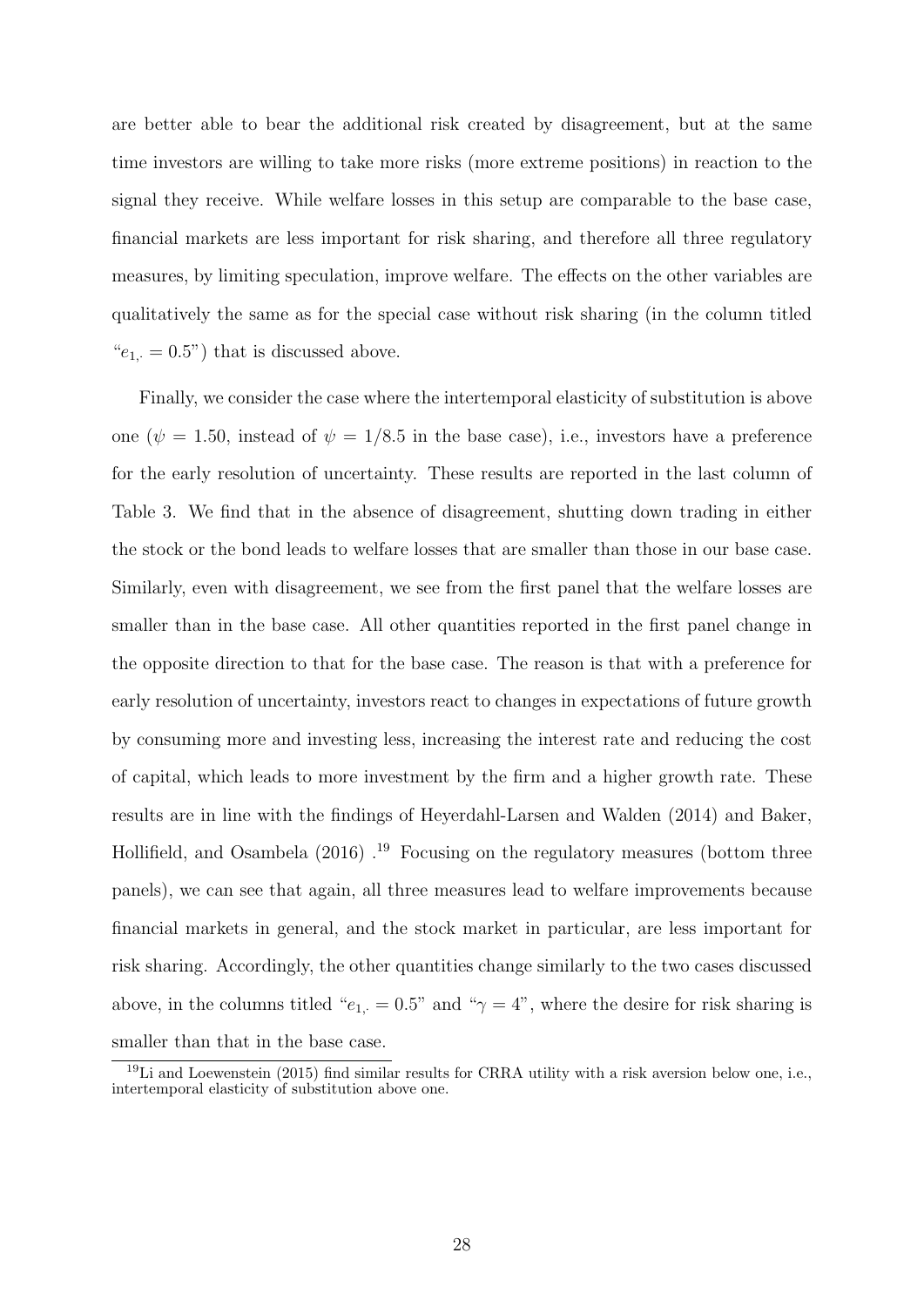### 7 Conclusion

We have undertaken a general-equilibrium analysis of a production economy with investors who are uncertain about the current state of the economy and disagree in a time-varying way about its expected growth rate. Trading in financial markets allows investors to share labor-income risks. But, financial markets also provide an arena for speculative trading amongst investors who disagree. This speculative trading increases volatility of bond and stock returns and also the volatility of investment growth, increases the equity risk premium, and reduces welfare.

We analyze three regulatory measures intended to reduce the harmful effects of speculative trading. Our analysis shows that all three measures have similar effects on financial and macroeconomic variables, such as stock and bond turnovers, the risk-free rate, the equity risk premium, stock-return volatility, capital investment, and output growth. However, the regulatory measures have very different implications for welfare. Specifically, only measures that limit speculative activities without impairing risk-sharing substantially, improve welfare. In our calibrated model, this is the case for the borrowing constraint and the transaction tax. In contrast, the constraint on stock positions (a special case of which is a ban on short sales) reduces welfare because, even though it reduces speculation, it hurts risk sharing. Thus, to effectively regulate financial markets, it is important to identify the roles played by different markets in risk sharing and speculative activities of investors. Also, it is important to recognize that even though financial regulation may increase volatility in financial and real markets, this increase in volatility could still be associated with an improvement in welfare.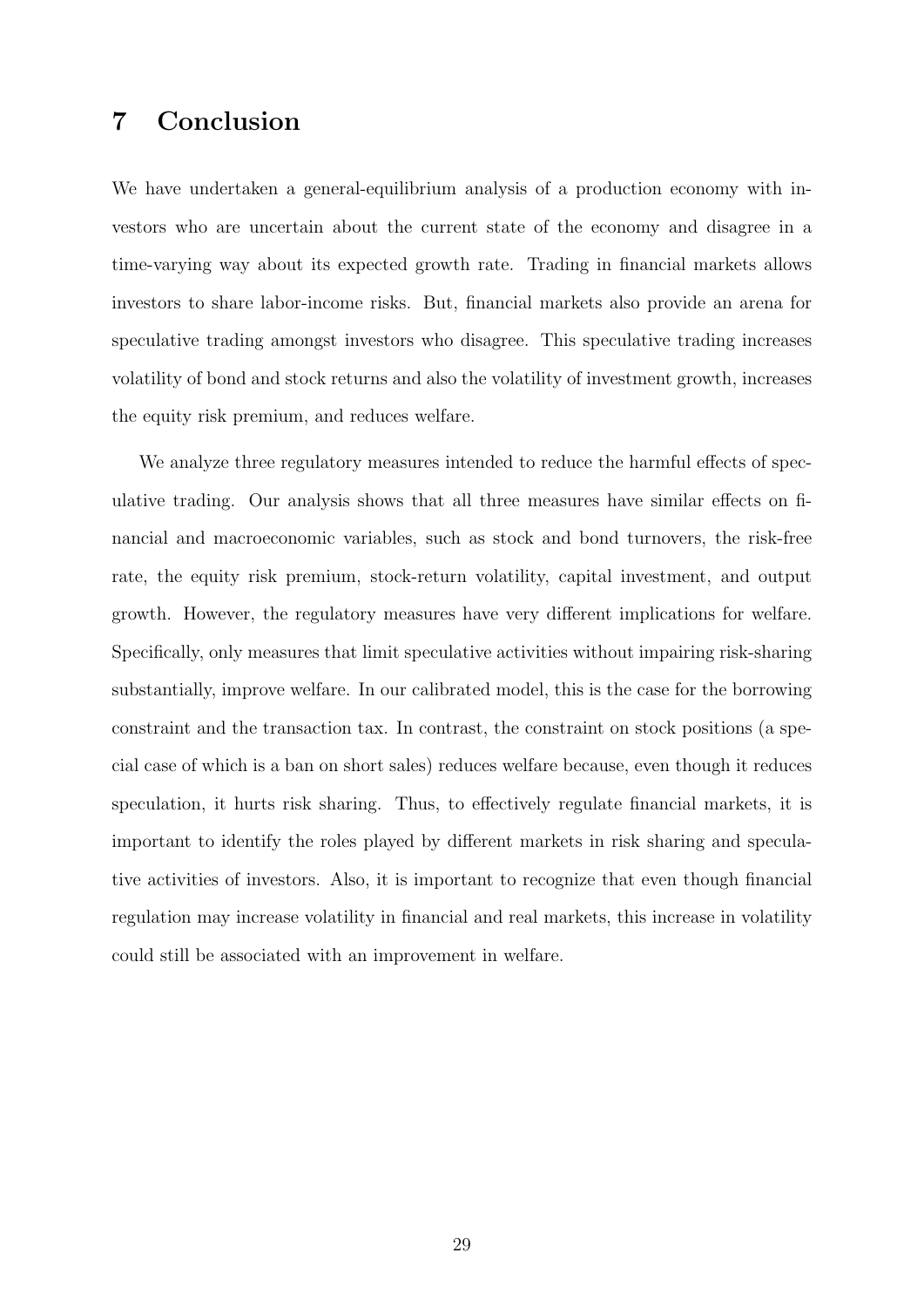### References

- Abel, A. B., 1999, "Risk Premia and Term Premia in General Equilibrium," Journal of Monetary Economics, 43, 3–33.
- Alchian, A., 1950, "Uncertainty, Evolution and Economic Theory," Journal of Political Economy,  $58(3)$ ,  $211-221$ .
- Andrade, P., R. K. Crump, S. Eusepi, and E. Moench, 2014, "Fundamental Disagreement," Federal Reserve Bank of New York Staff Report No. 655.
- Anthony, J., M. Bijlsma, A. Elbourne, M. Lever, and G. Zwart, 2012, "Financial Transaction Tax: Review and Assessment," CPB Discussion Paper 202.
- Arif, S., and C. M. C. Lee, 2014, "Aggregate Investment and Investor Sentiment," Review of Financial Studies, 27(11), 3241–3279.
- Armand, P., J. Benoist, and D. Orban, 2008, "Dynamic updates of the barrier parameter in primal-dual methods for nonlinear programming," Computational Optimization and Applications, 41, 1–25.
- Ashcraft, A., N. Gârleanu, and L. H. Pedersen, 2010, "Two Monetary Tools: Interest Rates and Haircuts," NBER Macroeconomics Annual, 25, 143–180.
- Baker, S. D., B. Hollifield, and E. Osambela, 2016, "Disagreement, speculation, and aggregate investment," Journal of Financial Economics,  $119(1)$ ,  $210 - 225$ .
- Barberis, N., A. Shleifer, and R. Vishny, 1998, "A Model of Investor Sentiment," Journal of Financial Economics, 49(3), 307–343.
- Barro, R. J., 2009, "Rare Disasters, Asset Prices, and Welfare Costs," American Economic Review, 99(1), 243–264.
- Baum, L. E., T. Petrie, G. Soules, and N. Weiss, 1970, "A Maximization Technique Occurring in the Statistical Analysis of Probabilistic Functions of Markov Chains," Annals of Mathematical Statistics, 41(1), 164–171.
- Beber, A., and M. Pagano, 2013, "Short-Selling Bans Around the World: Evidence from the 2007-09 Crisis," The Journal of Finance, 68(1), 343–381.
- Blume, L. E., T. Cogley, D. A. Easley, T. J. Sargent, and V. Tsyrennikov, 2015, "A Case for Incomplete Markets," Institute for Advanced Studies Working Paper No. 313.
- Brunnermeier, M. K., A. Simsek, and W. Xiong, 2014, "A Welfare Criterion for Models with Distorted Beliefs," The Quarterly Journal of Economics, 129(4), 1753–1797.
- Buss, A., and B. Dumas, 2015, "Trading Fees and Slow-Moving Capital," Working Paper, INSEAD.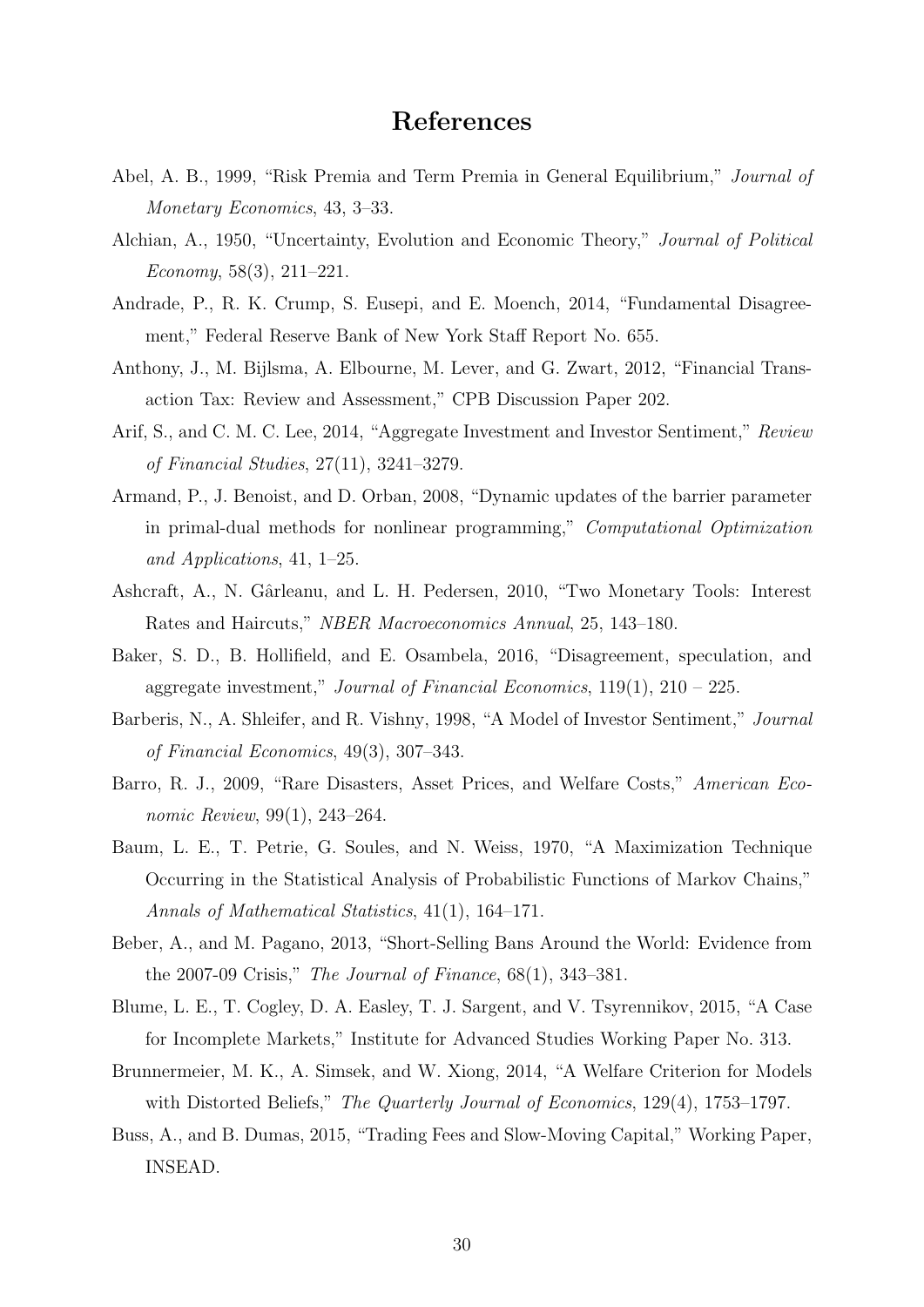- Chabakauri, G., 2013a, "Asset Pricing with Heterogeneous Investors and Portfolio Constraints," Working Paper, London School of Economics.
- , 2013b, "Dynamic Equilibrium with Two Stocks, Heterogeneous Investors, and Portfolio Constraints," forthcoming in The Review of Financial Studies.
- Coen-Pirani, D., 2005, "Margin Requirements and Equilibrium Asset Prices," Journal of Monetary Economics, 52(2), 449–475.
- Crawford, A., C. Graham, and E. Bordeleau, 2009, "Regulatory Constraints on Leverage: The Canadian Experience," Financial system review, Bank of Canada.
- Daniel, K., D. Hirshleifer, and A. Subrahmanyam, 1998, "Investor Psychology and Security Market Under- and Overreactions," The Journal of Finance, 53(6), 1839–1885.
- Danthine, J.-P., and J. B. Donaldson, 2002, "Labour Relations and Asset Returns," The Review of Economic Studies, 69(1), 41–64.
- Detemple, J. B., and S. Murthy, 1994, "Intertemporal Asset Pricing with Heterogeneous Beliefs," Journal of Economic Theory, 62, 294–320.
- Dumas, B., A. Kurshev, and R. Uppal, 2009, "Equilibrium Portfolio Strategies in the Presence of Sentiment Risk and Excess Volatility," The Journal of Finance, 64(2), 579–629.
- Dumas, B., and A. Lyasoff, 2012, "Incomplete-Market Equilibria Solved Recursively on an Event Tree," The Journal of Finance, 67(5), 1897–1941.
- Eichenbaum, M., 2010, "What Shortcomings in Macroeconomic Theory and Modelling have been Revealed by the Financial Crisis and how should they be Addressed in the Future?," Comments from an ECB panel,http://faculty.wcas.northwestern.edu/ yona/research.html.
- Epstein, L. G., and S. Zin, 1989, "Substitution, Risk Aversion and the Temporal Behavior of Consumption and Asset Returns: A Theoretical Framework," Econometrica, 57, 937–969.
- Fedyk, Y., C. Heyerdahl-Larsen, and J. Walden, 2013, "Market Selection and Welfare in a Multi-asset Economy," Review of Finance, 17(3), 1179–1237.
- Friedman, M., 1953, Essays in Positive Economics. University of Chicago Press, Chicago, IL.
- Geanakoplos, J., 2009, "The Leverage Cycle," in NBER Macroeconomic Annual, ed. by Acemoglu, D., K. Rogoff, and M. Woodford, vol. 24, pp. 1–65. University of Chicago Press.
- Geanakoplos, J., and A. Fostel, 2008, "Collateral Restrictions and Liquidity Under-Supply: A Simple Model," Economic Theory, 35, 441–467.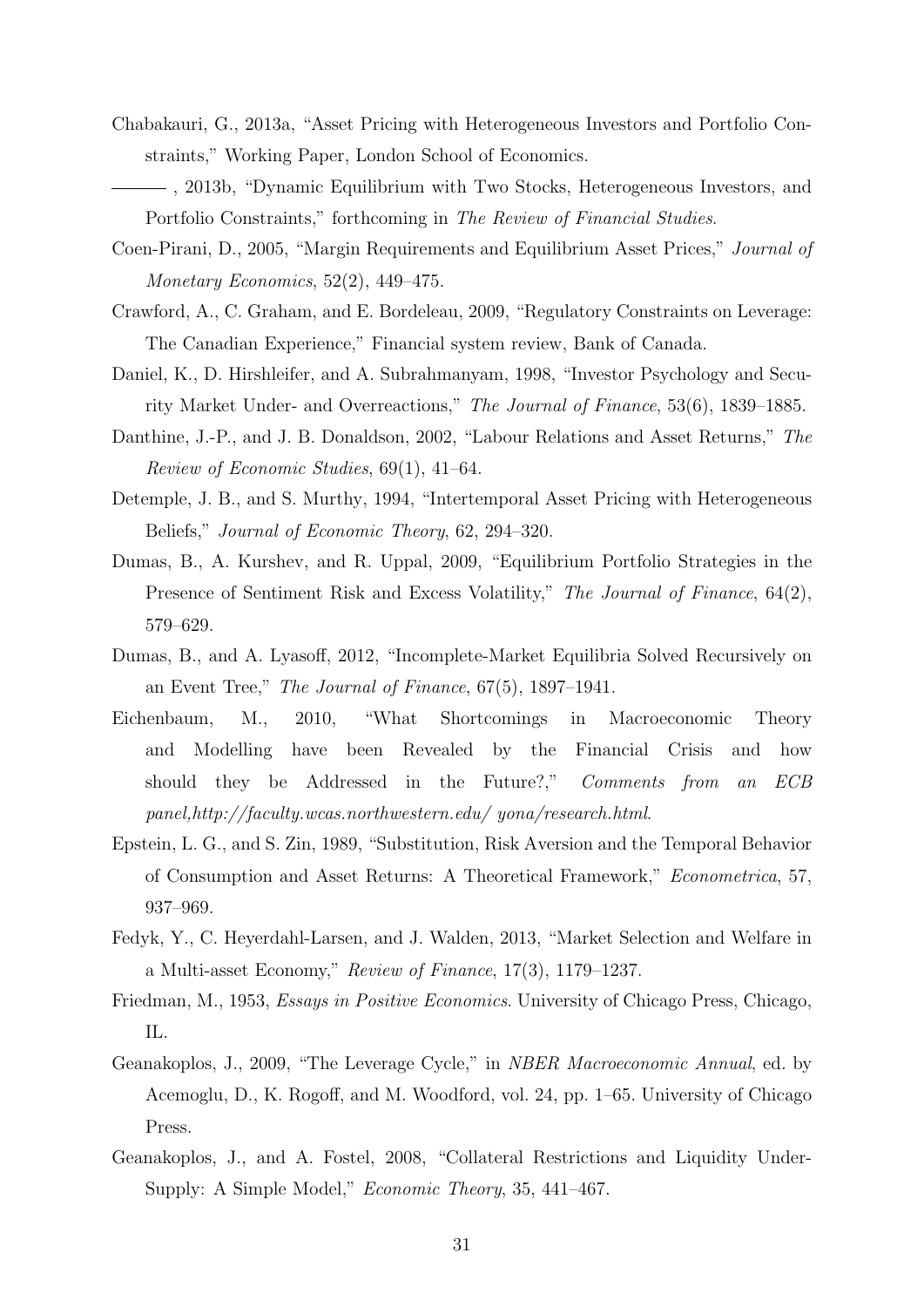- Guvenen, F., 2009, "A Parsimonious Macroeconomic Model for Asset Pricing," Econometrica,  $77(6)$ ,  $1711-1750$ .
- Hansen, L. P., 2007, "Beliefs, Doubts and Learning: Valuing Macroeconomic Risk," American Economic Review, 97(2), 1–30.

, 2010, "Calibration, Empirical Evidence, and Stochastic Equilibrium Models," Slides for presentation at Cambridge INET Conference.

- Heyerdahl-Larsen, C., and J. Walden, 2014, "Efficiency and Distortions in a Production Economy with Heterogeneous Beliefs," Working Paper LBS.
- Hong, H., and J. C. Stein, 1999, "A Unified Theory of Underreaction, Momentum Trading, and Overreaction in Asset Markets," The Journal of Finance, 54(6), 2143–2184.
- Krishnamurthy, A., 2003, "Collateral Constraints and the Amplification Mechanism," Journal of Economic Theory, 111(2), 277–292.
- Li, T., and M. Loewenstein, 2015, "Does Speculative Activity Have Real Effects?," Working paper, University of Maryland.
- Loewenstein, M., and G. A. Willard, 2006, "The Limits of Investor Behavior," The Journal of Finance, 61(1), 231–258.
- McCulloch, N., and G. Pacillo, 2011, "The Tobin Tax: A Review of the Evidence," Institute of Development Studies Research Report 68, University of Sussex.
- Paloviita, M., and M. Viren, 2012, "Inflation and output growth uncertainty in individual survey expectations," Bank of Finland Research Discussion Papers 37.
- Panageas, S., 2005, "The Neoclassical Theory of Investment in Speculative Markets," Working Paper, University of Pennsylvania.
- Rabiner, L. R., 1989, "A Tutorial on Hidden Markov Models and Selected Applications in Speech Recognition," Proceedings of the IEEE, 77, 257–285.
- Sargent, T. J., 2008, "Evolution and Intelligent Design," American Economic Review, 98(1), 5–37.
- Scheinkman, J. A., and W. Xiong, 2003, "Overconfidence and Speculative Bubbles," Journal of Political Economy, 111, 1183–1219.
- Stiglitz, J. E., 2010, "An Agenda for Reforming Economic Theory," Slides for presentation at Cambridge INET Conference.
- Weil, P., 1990, "Nonexpected Utility in Macroeconomics," Quarterly Journal of Economics, 105, 29–42.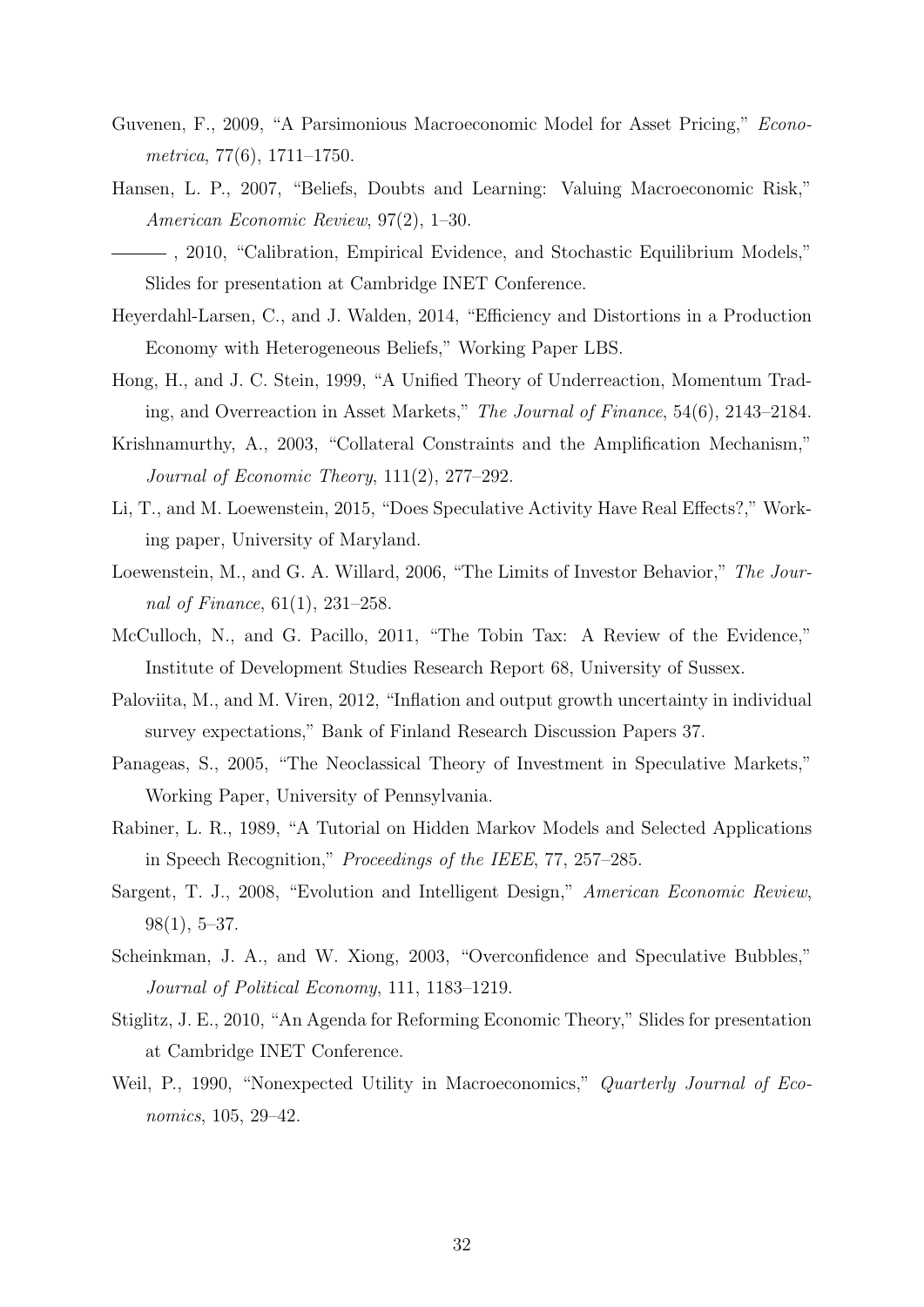| Variable                                 | Description          | Value      |
|------------------------------------------|----------------------|------------|
|                                          |                      |            |
| Production                               |                      |            |
| Capital share in output                  | $\alpha$             | 0.50       |
| Avg. productivity                        | $\bar{Z}$            | 0.325      |
| Avg. productivity growth                 | $\bar{u} = -\bar{d}$ | 0.041      |
| Mean-reversion productivity growth       | $\nu$                | 0.667      |
| Depreciation                             | $\delta$             | 0.045      |
| Adjustment costs                         | $\xi$                | 7.25       |
|                                          |                      |            |
| <i>Investors</i>                         |                      |            |
| Rate of time preference                  | β                    | 0.96       |
| Risk aversion                            | $\gamma$             | 8.50       |
| Elasticity of intertemporal substitution | $\psi$               | $1/\gamma$ |
| Degree of disagreement                   | w                    | 0.60       |
| Persistence labor shocks                 | $E_{1,1}=E_{2,2}$    | 0.75       |
| High individual labor supply             | $e_{1,u} = e_{2,u}$  | 0.77       |
| Low individual labor supply              | $e_{1,d} = e_{2,d}$  | 0.23       |
|                                          |                      |            |
| Uncertainty: Hidden Markov model         |                      |            |
| Persistence of hidden states             | $A_{1,1}=A_{2,2}$    | 0.90       |
| Precision of productivity shocks         | $\boldsymbol{p}$     | 0.80       |
| Initial probability hidden state 1       | $\pi$                | 0.50       |
|                                          |                      |            |

#### Table 1: Model Parameters

In this table, we provide a summary of the model parameters, divided into three categories: the parameters for the production process; the parameters for the investors' preferences, their degree of disagreement, and their labor-income processes; and, the parameters of the Hidden Markov model describing the state of the economy. The values assigned to these parameters are described in detail in Section 2.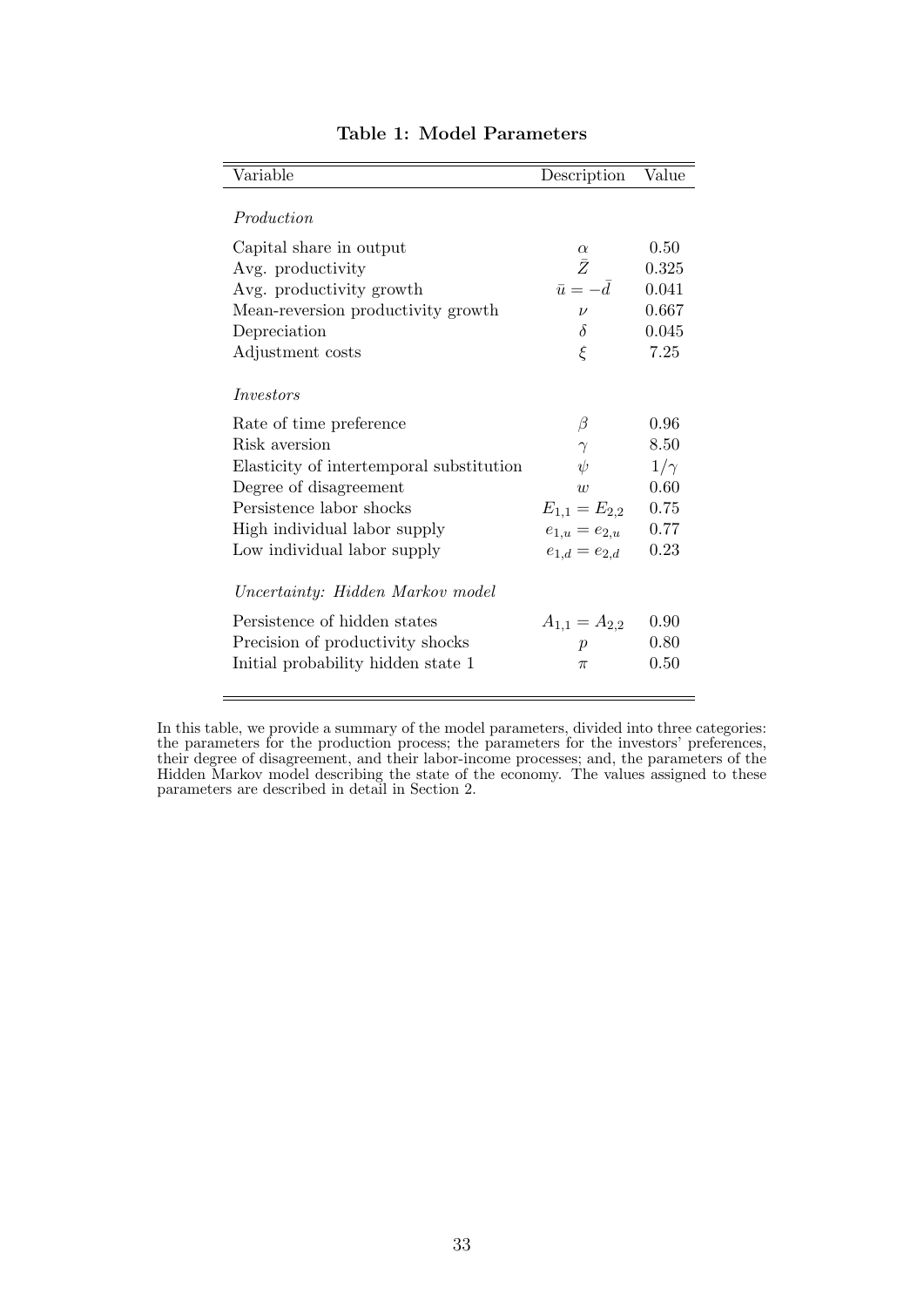|                                                                                                 |                                              |                         | <b>Disagreement</b>    |                           |
|-------------------------------------------------------------------------------------------------|----------------------------------------------|-------------------------|------------------------|---------------------------|
| Description                                                                                     | Variable                                     | U.S. Data               | Yes                    | N <sub>0</sub>            |
| Financial markets                                                                               |                                              |                         |                        |                           |
| Interest rate                                                                                   | $r_f$                                        | 1.94%                   | $2.31\%$               | 3.36\%                    |
| Interest rate volatility                                                                        | $\sigma(r_f)$                                | 5.44%                   | 4.89%                  | 2.30\%                    |
| Levered equity premium                                                                          | $\mathbb{E}[R^{ep}]$                         | 6.17%                   | 6.97%                  | 4.50%                     |
| Levered stock return volatility                                                                 | $\sigma(R)$                                  | 19.30\%                 | 17.19%                 | 13.29%                    |
| Log price-dividend ratio                                                                        | log(S/D)                                     | 3.10                    | 3.06                   | 3.11                      |
| Volatility price-dividend ratio                                                                 | $\sigma(\log(S/D))$                          | 26.30%                  | 19.60%                 | 13.40%                    |
| Real economy<br>Output growth<br>Output growth volatility<br>Norm. investment growth volatility | E[Y]<br>$\sigma(Y)$<br>$\sigma(I)/\sigma(Y)$ | 1.60\%<br>3.78%<br>2.39 | 0.91%<br>3.93%<br>2.04 | 1.08%<br>$3.94\%$<br>1.46 |
| Norm. consumption growth volatility                                                             | $\sigma(C)/\sigma(Y)$                        | 0.40                    | 0.71                   | 0.87                      |
| Turnover                                                                                        |                                              |                         |                        |                           |
| Bond market                                                                                     |                                              |                         | 0.203                  | 0.013                     |
| Stock market                                                                                    |                                              |                         | 0.139                  | 0.027                     |
| <i>Welfare (certainty consumption)</i>                                                          |                                              |                         |                        |                           |
| Econometrician's measure                                                                        |                                              |                         | 0.1238                 | 0.1289                    |
| Subjective measure                                                                              |                                              |                         | 0.1312                 | 0.1288                    |

#### Table 2: Financial and Business Cycle Statistics

In this table, we provide a summary of various moments in the data and in the calibrated model for financial markets and macroeconomic variables. The calibration of the model is

described in Section 4.1, and the moments for the data are taken from Guvenen (2009). Note that normalized investment-growth volatility is the ratio of investment growth volatility to output volatility and normalized consumption volatility is the ratio of consumption volatility to output volatility. All model moments are computed using data from the last 50 years of the 25, 000 simulations when the economy has reached its steady-state distribution.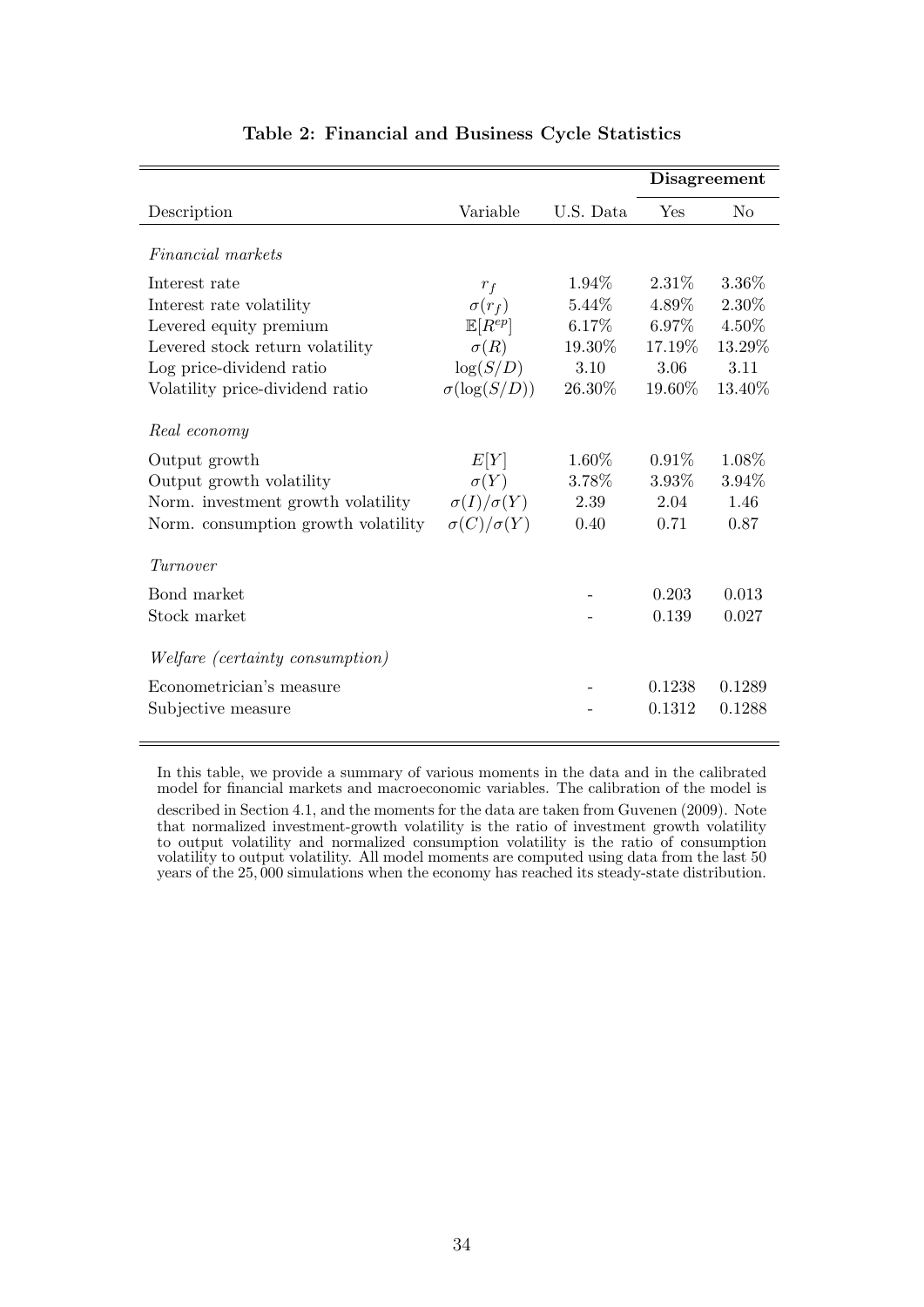|                                                                                                                        | Base Case  | $w=0$     | $e_{1,} = 0.5$ | $\gamma = 4$ | $\psi = 1.5$ |
|------------------------------------------------------------------------------------------------------------------------|------------|-----------|----------------|--------------|--------------|
| Changes due to disagreement                                                                                            |            |           |                |              |              |
| $(w.r.t. \ model \ without \ disagreement)$                                                                            |            |           |                |              |              |
| Interest rate                                                                                                          | $-31.22\%$ | $0.00\%$  | $-20.29%$      | $-9.81\%$    | $0.96\%$     |
| Levered equity premium                                                                                                 | 54.87%     | $0.00\%$  | 57.74%         | 55.63%       | $-7.45%$     |
| Levered stock return volatility                                                                                        | 29.39%     | $0.00\%$  | 26.83%         | 23.21%       | $-5.97%$     |
| Capital investment (%output)                                                                                           | $-4.67%$   | $0.00\%$  | $-4.30\%$      | $-3.01\%$    | 0.33%        |
| Output growth                                                                                                          | $-16.20\%$ | $0.00\%$  | $-31.99\%$     | $-14.64\%$   | 0.78%        |
| Welfare                                                                                                                | $-3.97\%$  | $0.00\%$  | $-3.94\%$      | $-4.02\%$    | $-1.38%$     |
| Changes due to stock portfolio constraint $\rho = 0.25$                                                                |            |           |                |              |              |
| $(w.r.t. \ model \ with \ disagreement, but \ no \ regulation)$                                                        |            |           |                |              |              |
| Interest rate                                                                                                          | $-9.36\%$  | $-1.87%$  | 1.25%          | $0.94\%$     | $-0.47%$     |
| Levered equity premium                                                                                                 | 1.61%      | 0.95%     | $-4.53%$       | $-15.67\%$   | $-12.05%$    |
| Levered stock return volatility                                                                                        | 4.56%      | 2.45%     | $0.78\%$       | 2.50%        | 0.46%        |
| Capital investment (%output)                                                                                           | 3.98%      | 1.46%     | 0.55%          | 2.30%        | 1.65%        |
| Output growth                                                                                                          | 14.66%     | 4.48%     | 5.49%          | 12.28%       | 3.85%        |
| Welfare                                                                                                                | $-1.34%$   | $-0.38%$  | 0.70%          | 1.84%        | 0.88%        |
| Changes due to borrowing constraint $\kappa = -0.3$<br>$(w.r.t. \ model \ with \ disagreement, but \ no \ regulation)$ |            |           |                |              |              |
| Interest rate                                                                                                          | $-33.74%$  | $-0.04%$  | $-20.93\%$     | $-17.65%$    | $-7.58\%$    |
| Levered equity premium                                                                                                 | 18.93%     | $0.35\%$  | 20.55%         | 37.40%       | 29.68%       |
| Levered stock return volatility                                                                                        | 1.75%      | 0.18%     | 1.09%          | 1.64%        | $-0.55%$     |
| Capital investment (%output)                                                                                           | 1.76%      | $0.18\%$  | 1.33%          | 1.85%        | $-0.44%$     |
| Output growth                                                                                                          | 6.51%      | 0.54%     | 13.05%         | 9.77%        | $-1.04%$     |
| Welfare                                                                                                                | 1.62%      | $-0.02%$  | 2.02%          | 3.49%        | 1.38%        |
| Changes due to transaction tax $\tau = 0.5\%$                                                                          |            |           |                |              |              |
| $(w.r.t. \ model \ with \ disagreement, but \ no \ regulation)$                                                        |            |           |                |              |              |
| Interest rate                                                                                                          | $-6.33\%$  | $-8.09\%$ | $-0.86\%$      | $-0.19%$     | $-1.46%$     |
| Levered equity premium                                                                                                 | 2.78%      | $0.60\%$  | 1.94%          | 1.24%        | 2.76%        |
| Levered stock return volatility                                                                                        | $2.19\%$   | 8.68%     | 0.12%          | $-0.24%$     | $-0.37%$     |
| Capital investment (%output)                                                                                           | 2.63%      | 4.48%     | 1.18%          | 1.74%        | 1.62%        |
| Output growth                                                                                                          | 9.69%      | 13.42%    | 11.65%         | 9.20%        | 3.77%        |
| Welfare                                                                                                                | 1.03%      | $-1.41%$  | 1.23%          | 1.62%        | 1.03%        |
|                                                                                                                        |            |           |                |              |              |
|                                                                                                                        |            |           |                |              |              |
| In this table, we provide a summary of the effects in our model as we change various param-                            |            |           |                |              |              |

#### Table 3: Robustness Analysis (measured in changes)

In this table, we provide a summary of the effects in our model as we change various parameters. The column titled "Base Case" shows the results for the main model discussed in the

text. The other columns present the results for setups in which there is no disagreement  $w = 0$ ", no labor income risk " $e_{1}$ : = 0.5", investors have a risk aversion  $\gamma = 4$  instead of the 8.5 in the base case, and investors have Epstein-Zin-Weil preferences with a preference for early resolution of uncertainty ( $\psi = 1.5$ ) instead of  $\psi = 1/8.5$  in the base case. The first panel presents the changes arising from disagreement, relative to the economy without disagreement and without regulations. The remaining three panels show the impact that the three regulatory measures have, relative to the economy with disagreement but without regulations.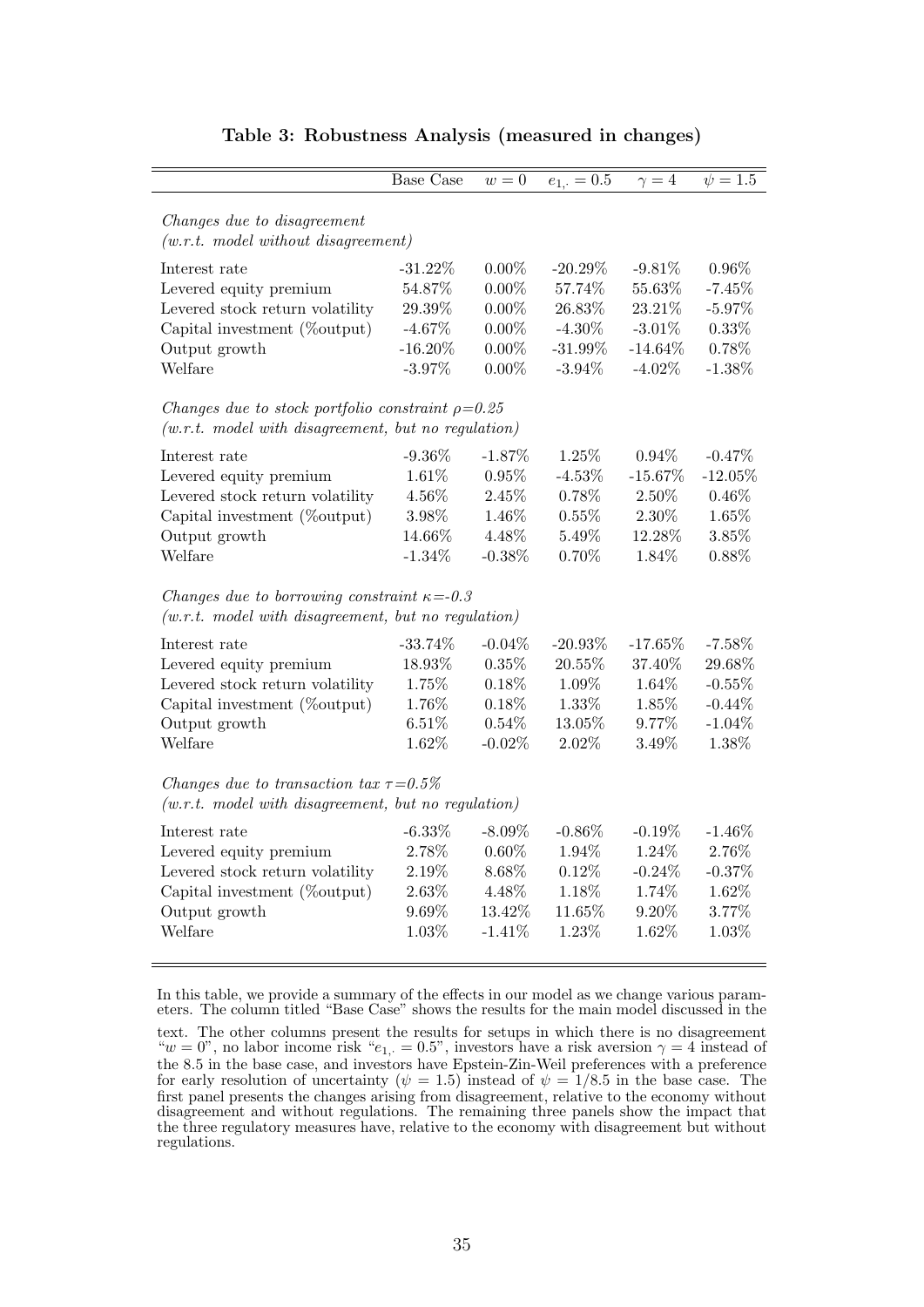

Figure 1: Histograms

This figure depicts the simulated distribution of three variables: the first row shows the stock holdings of Investor 1, the second row shows the first investor's borrowing as a share of total output, and the third row shows stock turnover. The figures on the left-hand side column are for the economy "with disagreement" in which investors disagree about the state of the economy, and the figures in the right-hand side column are for the economy "without disagreement." The histogram shows the quantities at the end of the horizon of a 200 year simulation with 25,000 paths. The histograms are normalized to integrate to one.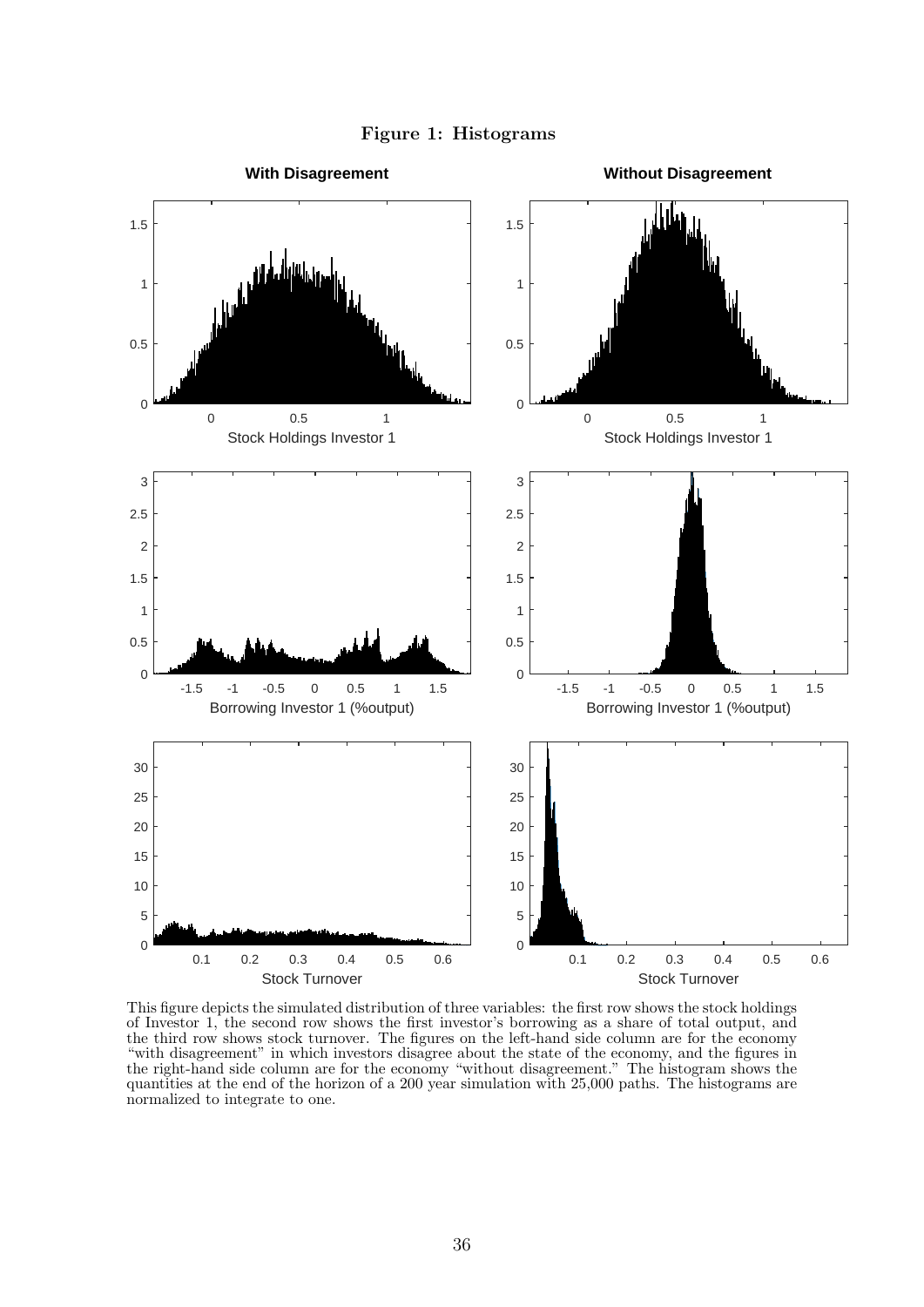

#### Figure 2: Simulated path of the economy

The figure shows a simulated path of the economy for years 180 to 194. The first row depicts the evolution of the first investor's stock holdings (number of shares) and bond holdings (% output) in the basic (unregulated) economy in the absence (solid line) as well as in the presence of disagreement (dashed line); the second to fourth rows show the evolution of the holdings in the presence of different regulatory measures (thick dotted line) and, for comparison, also their evolution in the absence of regulation.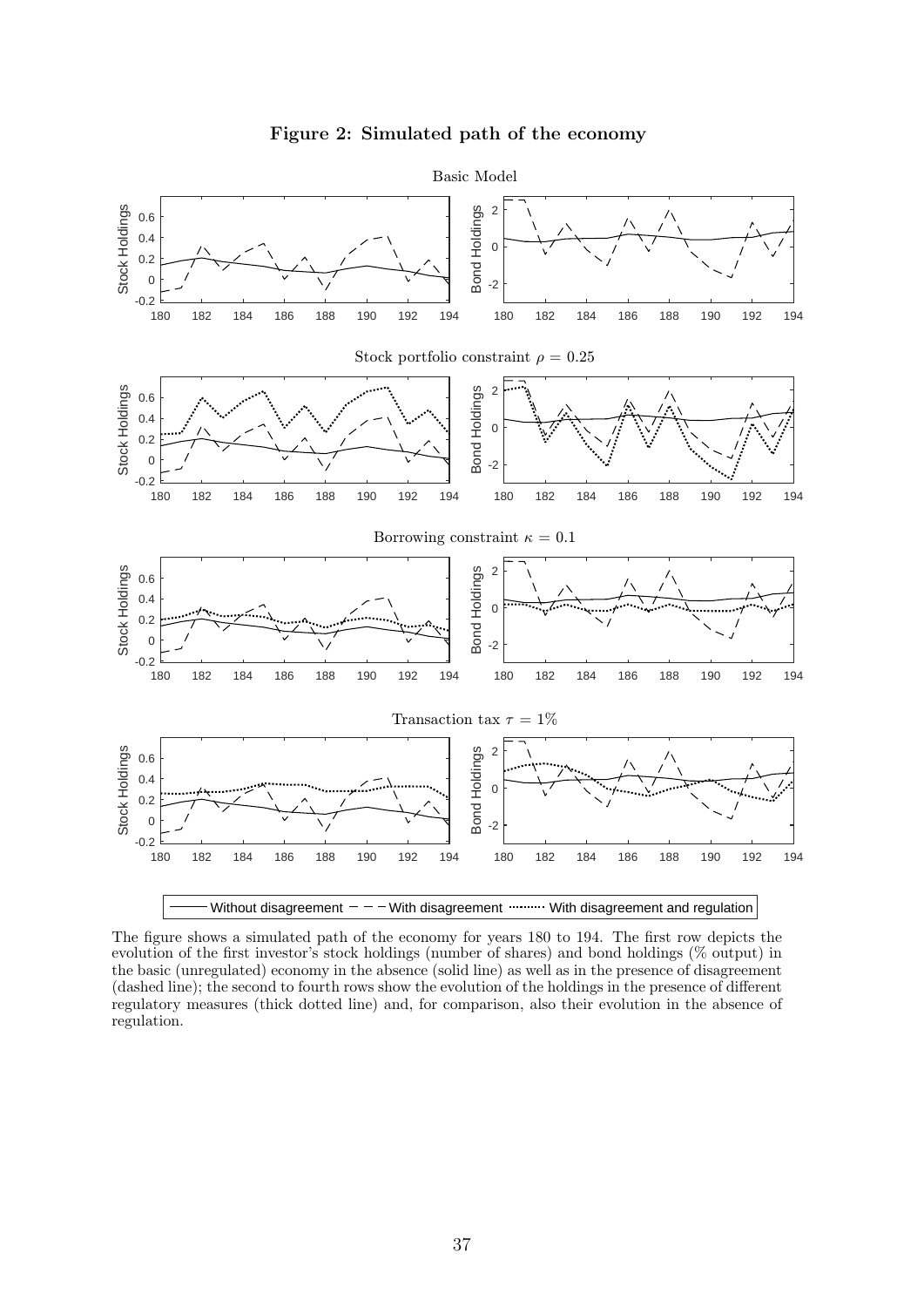

Figure 3: Effect of constraint on stock portfolio (measured in changes)

The eight panels in this figure show how constraining stock-portfolio positions changes various financial and macroeconomic quantities. The dotted line is for the economy with disagreement between the two classes of investors and the dash-dotted line is for the economy without disagreement.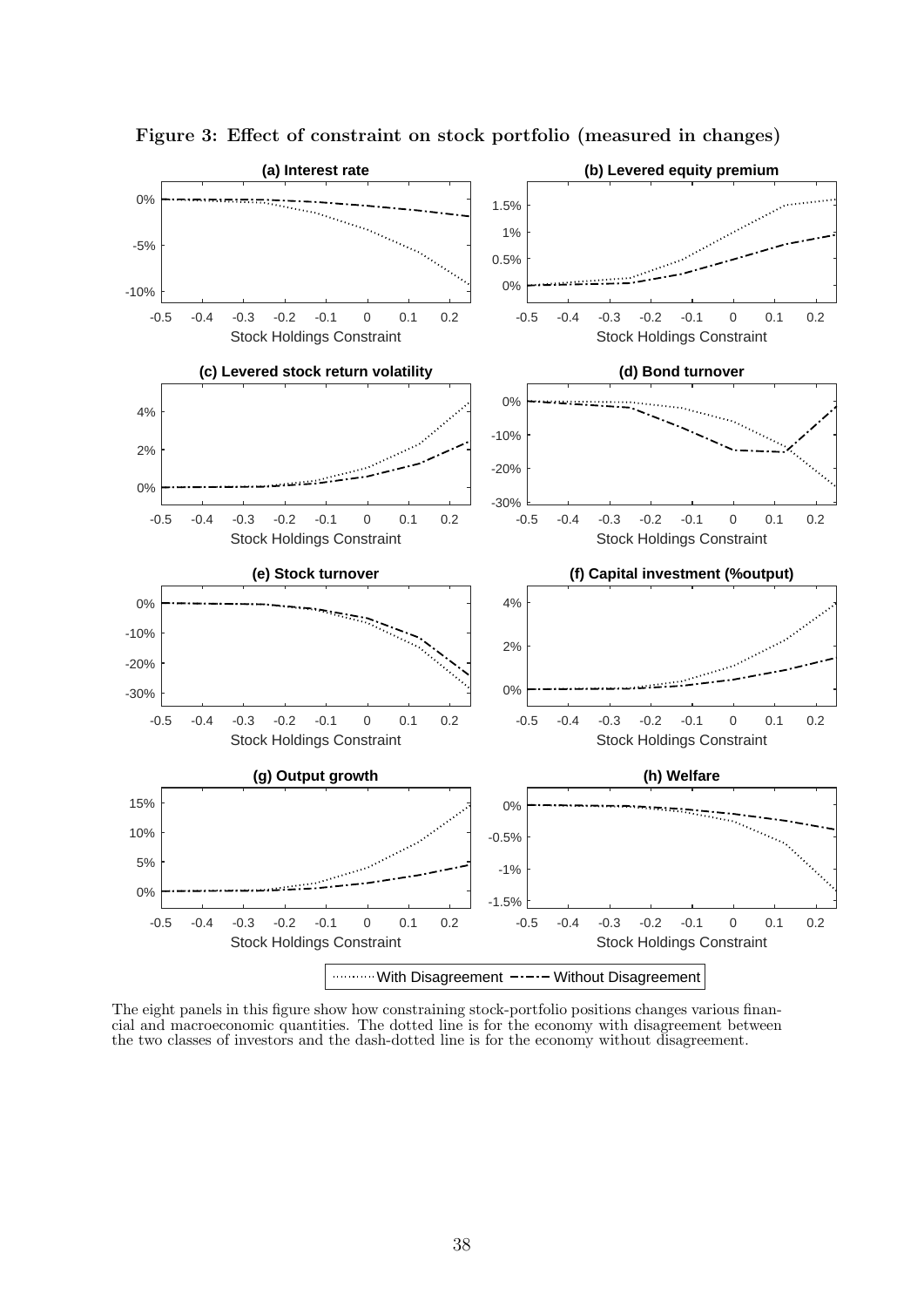

Figure 4: Effect of constraint on borrowing (measured in changes)

The eight panels in this figure show how constraining borrowing changes various financial and macroeconomic quantities. The dotted line is for the economy with disagreement between the two classes of investors and the dash-dotted line is for the economy without disagreement.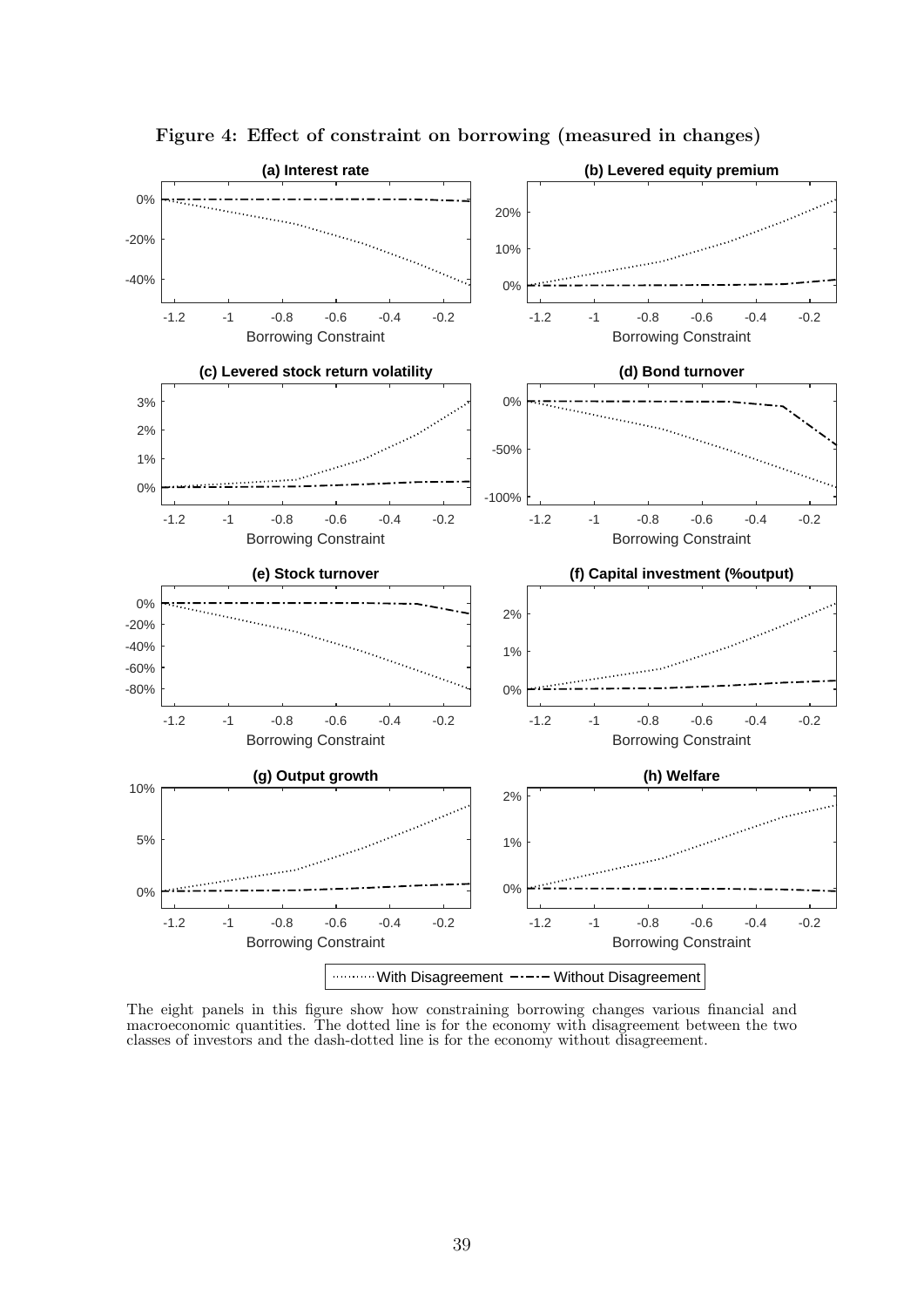

Figure 5: Effect of Tobin tax (measured in changes)

The eight panels in this figure show how a Tobin financial-transaction tax on trading the stock changes various financial and macroeconomic quantities. The dotted line is for the economy with disagreement between the two classes of investors and the dash-dotted line is for the economy without disagreement.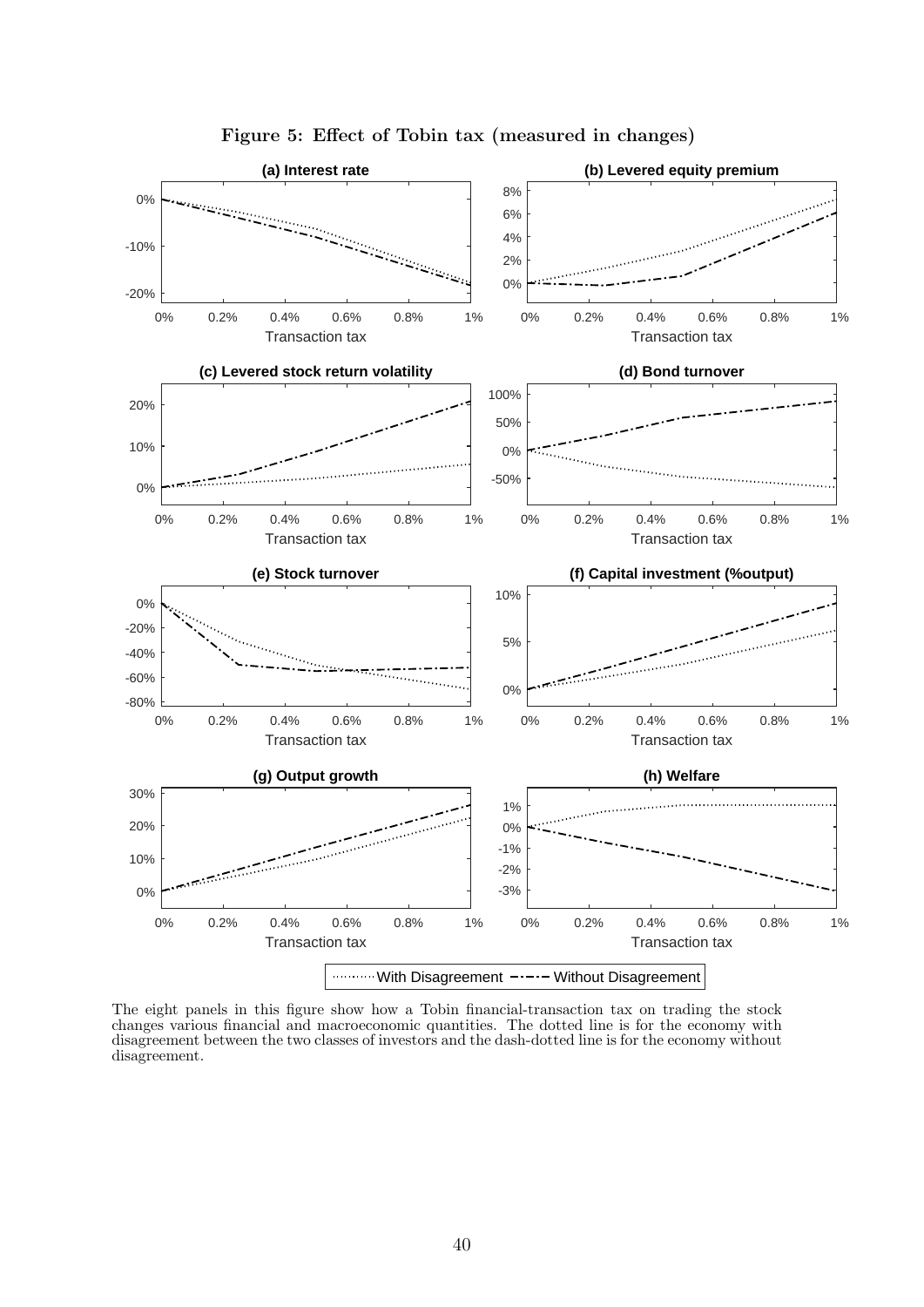## Online Appendix

In this appendix, we first provide the derivations for the characterization of equilibrium. Next, we present the steady-state distributions of productivity as well as the first investor's consumption share. Finally, the appendix contains the figures presented in the paper, but with the relevant quantities shown in levels instead of changes.

### A Characterization of equilibrium

We first discuss the firm's optimization problem and then the investors' optimization problem without and with financial regulation. At the end of the section, we describe the numerical algorithm used to solve the model.

### A.1 Derivations of Optimality Conditions

#### A.1.1 Optimality Conditions: Representative Firm

The objective of the firm is to choose investment  $I_t$  and labor  $L_t$  to maximize its value, given in equation (3), subject to the law-of-motion of capital, as outlined in equation (2). Computing the first-order condition with respect to labor  $L_t$  results in

$$
\frac{\partial \mathcal{P}_t}{\partial L_t} = \frac{\partial Y_t}{\partial L_t} - W_t = (1 - \alpha) Z_t K_t L_t^{-\alpha} - W_t = 0 \tag{A1}
$$

Using the result that, on aggregate, investors always provide one unit of labor, we get

$$
W_t = (1 - \alpha)Z_t K_t = (1 - \alpha)Y_t,
$$
\n(A2)

so that dividends of the firm can be rewritten as:  $D_t = \alpha Y_t - I_t$ . Plugging this into the optimization problem of the firm and maximizing with respect to  $I_t$  gives:

$$
\frac{\partial \mathcal{P}_t}{\partial I_t} = -1 + \sum_{j=1}^J q_{t+1,j} \frac{\partial \mathcal{P}_{t+1,j}}{\partial K_{t+1,j}} \left( 1 - \xi \frac{I_t}{K_t} \right) = 0,\tag{A3}
$$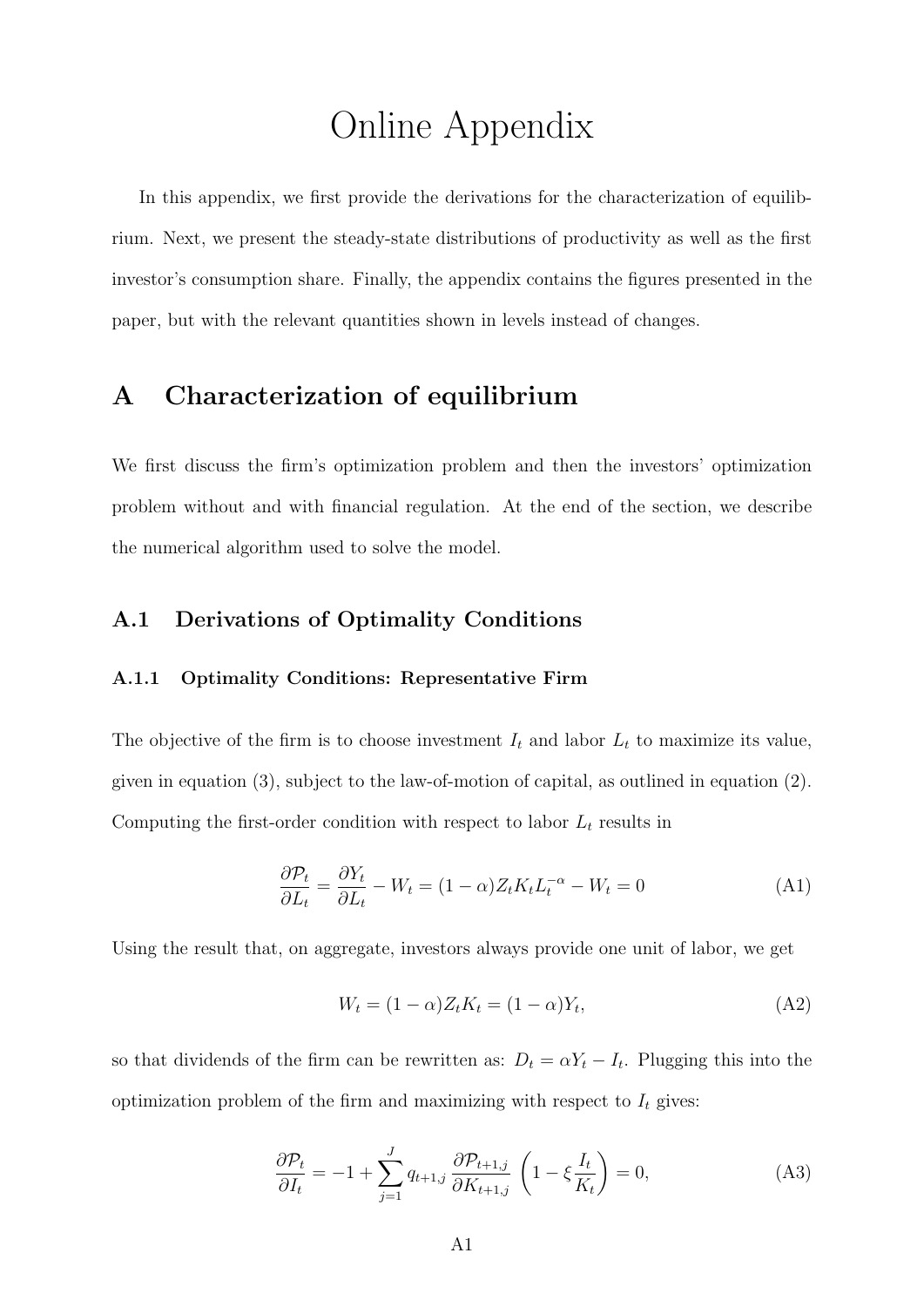Invoking the envelope condition, we get:

$$
\frac{\partial \mathcal{P}_t}{\partial K_t} = \left(\alpha Z_t - \frac{\partial I_t}{\partial K_t}\right) + \left(\sum_{j=1}^J q_{t+1,j} \frac{\partial \mathcal{P}_{t+1,j}}{\partial K_{t+1,j}}\right) \frac{\partial K_{t+1}}{\partial K_t} \tag{A4}
$$

$$
= \alpha Z_t - \frac{\partial I_t}{\partial K_t} + \frac{1}{1 - \xi \frac{I_t}{K_t}} \frac{\partial K_{t+1}}{\partial K_t}
$$
\n(A5)

$$
= \alpha Z_t - \frac{\partial I_t}{\partial K_t} + \frac{1}{1 - \xi \frac{I_t}{K_t}} \left( (1 - \delta) + \frac{\partial I_t}{\partial K_t} - \frac{\xi}{2} \left( \frac{I_t}{K_t} \right)^2 - \xi \frac{I_t}{K_t} \left( \frac{\partial I_t}{\partial K_t} - \frac{I_t}{K_t} \right) \right)
$$
(A6)

$$
= \alpha Z_t + \frac{1 - \delta + \xi \frac{I_t}{K_t}}{1 - \xi \frac{I_t}{K_t}},
$$
\n(A7)

where we used equation  $(A3)$  in the second step to substitute the expectation. Plugging  $(A7)$ , for time  $t + 1$ , into  $(A3)$ , we get equation  $(14)$  in the paper:

$$
\left(1 - \xi \frac{I_t}{K_t}\right) \times \sum_{j=1}^J q_{t+1,j} \left(\alpha Z_{t+1,j} + \frac{1 - \delta + \frac{\xi}{2} \left(\frac{I_{t+1,j}}{K_{t+1}}\right)^2}{1 - \xi \frac{I_{t+1,j}}{K_{t+1}}}\right) = 1.
$$
 (A8)

#### A.1.2 Optimality Conditions: Investors in Absence of Regulatory Measures

The objective of each investor  $i$  is to maximize lifetime utility given in  $(4)$ , subject to the flow budget equation (5), by choosing consumption,  $c_{i,t}$ , and the portfolio position  $\theta_{i,t}^{\{B,S\}}$ i,t in each of the two financial assets. The Lagrangian associated with this problem is given by:

$$
\mathcal{L}_{i,t} = \sup_{c_{i,t}, \theta_{i,t}^{S}, \theta_{i,t}^{B}} \inf_{R_{i,t}^{BC}} \left[ (1 - \beta) c_{i,t}^{1 - \frac{1}{\psi}} + \beta \mathbb{E}_{t}^{i} \left[ V_{i,t+1}^{1 - \gamma} \right]^{\frac{1}{\phi}} \right]^{\frac{\phi}{1 - \gamma}}
$$
  
+ 
$$
R_{i,t}^{BC} \left[ e_{i,t} W_{t} + \theta_{i,t-1}^{B} + \theta_{i,t-1}^{S} \left( S_{t} + D_{t} \right) - c_{i,t} - \theta_{i,t}^{S} S_{t} - \theta_{i,t}^{B} B_{t} \right], \tag{A9}
$$

where  $R_{i,t}^{BC}$  denotes the Lagrange multiplier associated with the budget equation.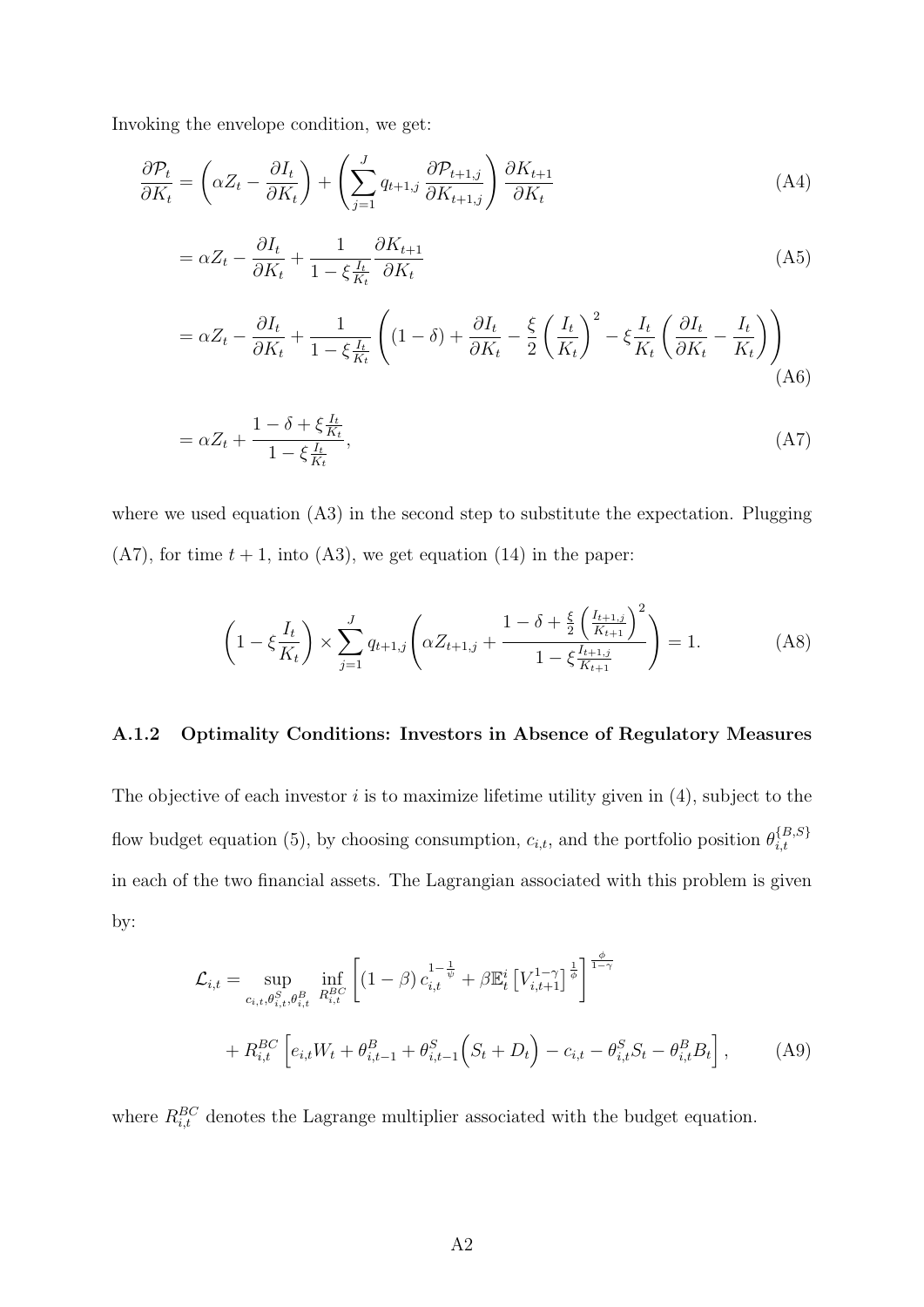The first-order condition of (A9) with respect to consumption  $c_{i,t}$  is given by:

$$
\frac{\partial \mathcal{L}_{i,t}}{\partial c_{i,t}} = \frac{1}{1 - \frac{1}{\psi}} \left\{ (1 - \beta) c_{i,t}^{1 - \frac{1}{\psi}} + \beta \mathbb{E}_{t}^{i} \left[ V_{i,t+1}^{1 - \gamma} \right]^{\frac{1 - \frac{1}{\psi}}{1 - \gamma}} \right\}^{\frac{1}{1 - \frac{1}{\psi}} - 1} (1 - \beta) \left( 1 - \frac{1}{\psi} \right) c_{i,t}^{1 - \frac{1}{\psi} - 1} - R_{i,t}^{BC}
$$
\n
$$
= (1 - \beta) c_{i,t}^{-\frac{1}{\psi}} \left[ \left\{ (1 - \beta) c_{i,t}^{1 - \frac{1}{\psi}} + \beta \mathbb{E}_{t}^{i} \left[ V_{i,t+1}^{1 - \gamma} \right]^{\frac{1 - \frac{1}{\psi}}{1 - \gamma}} \right\}^{\frac{1}{\psi} - \frac{1}{\psi}} - R_{i,t}^{BC}
$$
\n
$$
= (1 - \beta) c_{i,t}^{-\frac{1}{\psi}} V_{i,t}^{\frac{1}{\psi}} - R_{i,t}^{BC} \equiv 0. \tag{A10}
$$

Second, the first-order condition of (A9) with respect to the Lagrange multiplier  $R_{i,t}^{BC}$ :

$$
\frac{\partial \mathcal{L}_{i,t}}{\partial R_{i,t}^{BC}} = \left[ e_{i,t} W_t + \theta_{i,t-1}^B + \theta_{i,t-1}^S \left( S_t + D_t \right) - \theta_t^B B_t - \theta_{i,t}^S S_t - c_{i,t} \right] \equiv 0. \tag{A11}
$$

Third, the first-order condition of (A9) with respect to the bond holdings  $\theta_{i,t}^B$ .

$$
\frac{\partial \mathcal{L}_{i,t}}{\partial \theta_{i,t}^B} = \frac{1}{1 - \frac{1}{\psi}} \left\{ (1 - \beta) c_{i,t}^{1 - \frac{1}{\psi}} + \beta \mathbb{E}_t^i \left[ V_{i,t+1}^{1 - \gamma} \right]_{\frac{1 - \frac{1}{\psi}}{1 - \gamma}}^{\frac{1 - \frac{1}{\psi}}{1 - \frac{\gamma}{\psi}}} \right\}^{\frac{1}{1 - \frac{1}{\psi}} - 1} \times \n\beta \frac{1 - \frac{1}{\psi}}{1 - \gamma} \mathbb{E}_t^i \left[ V_{i,t+1}^{1 - \gamma} \right]_{\frac{1 - \frac{1}{\psi}}{1 - \gamma} - 1}^{\frac{1 - \frac{1}{\psi}}{1 - \gamma} - 1} (1 - \gamma) \mathbb{E}_t^i \left[ V_{i,t+1}^{-\gamma} \frac{\partial V_{i,t+1}}{\partial \theta_{i,t}^B} \right] - R_{i,t}^{BC} B_t \n= \beta V_{i,t}^{\frac{1}{\psi}} \mathbb{E}_t^i \left[ V_{i,t+1}^{1 - \gamma} \right]_{\frac{1 - \gamma}{1 - \gamma} - 1}^{\frac{1 - \frac{1}{\psi}}{1 - \frac{\gamma}{\psi} - 1}} \mathbb{E}_t^i \left[ V_{i,t+1}^{-\gamma} \frac{\partial V_{i,t+1}}{\partial \theta_{i,t}^B} \right] - R_{i,t}^{BC} B_t \equiv 0,
$$
\n(A12)

and the first-order condition with respect to the stock holdings  $\theta_{i,t}^S$ .

$$
\frac{\partial \mathcal{L}_{i,t}}{\partial \theta_{i,t}^{S}} = \frac{1}{1 - \frac{1}{\psi}} \left\{ (1 - \beta) c_{i,t}^{1 - \frac{1}{\psi}} + \beta \mathbb{E}_{t}^{i} \left[ V_{i,t+1}^{1 - \gamma} \right]^{\frac{1 - \frac{1}{\psi}}{1 - \gamma}} \right\}^{\frac{1}{1 - \frac{1}{\psi}}} \times \n\beta \frac{1 - \frac{1}{\psi}}{1 - \gamma} \mathbb{E}_{t}^{i} \left[ V_{i,t+1}^{1 - \gamma} \right]^{\frac{1 - \frac{1}{\psi}}{1 - \gamma} - 1} (1 - \gamma) \mathbb{E}_{t}^{i} \left[ V_{i,t+1}^{-\gamma} \frac{\partial V_{i,t+1}}{\partial \theta_{i,t}^{S}} \right] - R_{i,t}^{BC} S_{t} \n= \beta V_{i,t}^{\frac{1}{\psi}} \mathbb{E}_{t}^{i} \left[ V_{i,t+1}^{1 - \gamma} \right]^{\frac{1 - \frac{1}{\psi}}{1 - \gamma} - 1} \mathbb{E}_{t}^{i} \left[ V_{i,t+1}^{-\gamma} \frac{\partial V_{i,t+1}}{\partial \theta_{i,t}^{S}} \right] - R_{i,t}^{BC} S_{t} \equiv 0.
$$
\n(A13)

Invoking the envelope theorem, we can replace the derivative of the value function with the partial derivative of the Lagrangian, assuming that the decision variables are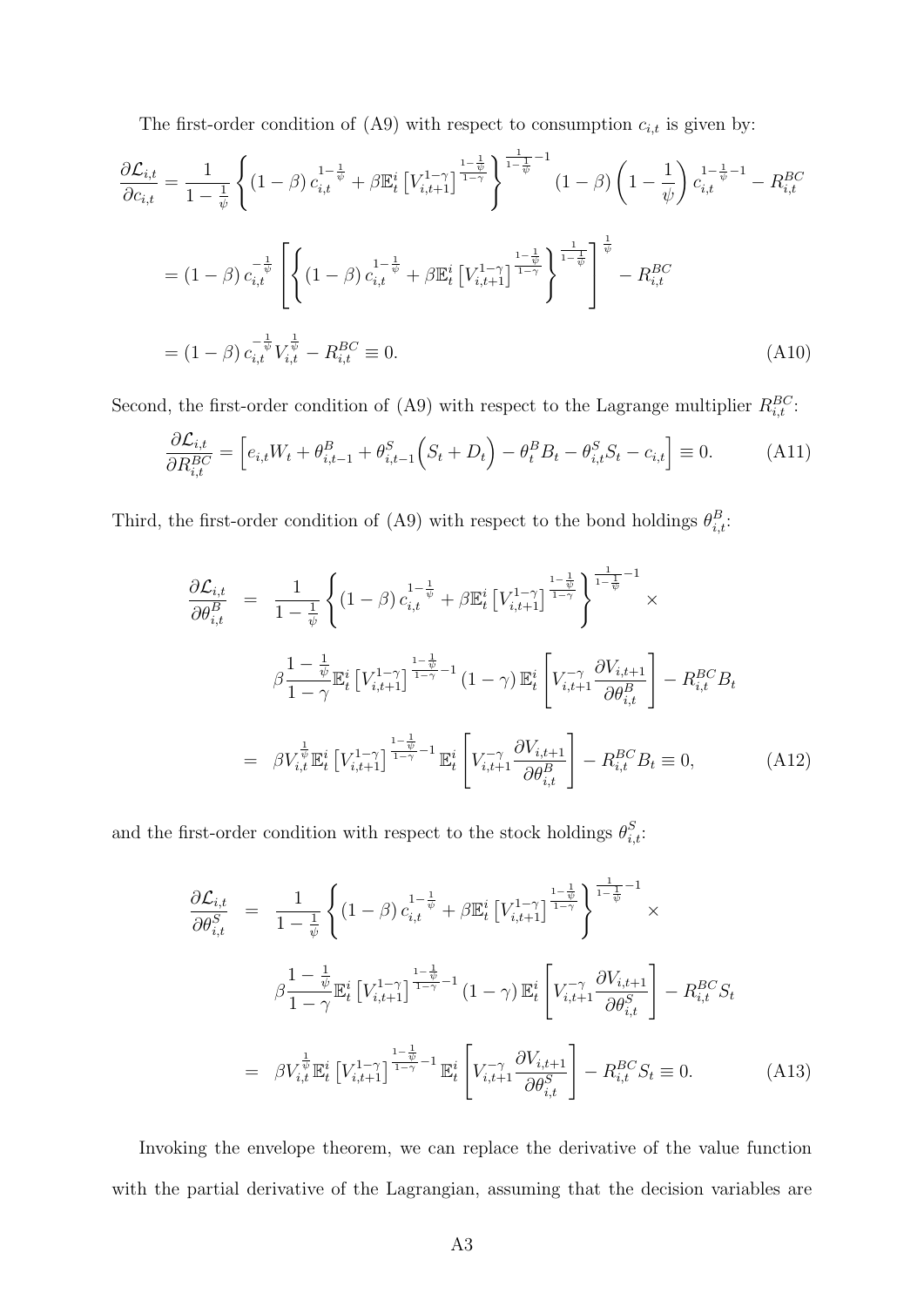at their optimum, and hence, the first-order conditions with respect to decision variables are satisfied. Differentiating the original Lagrangian (A9) with respect to past holdings, we get:

$$
\frac{\partial V_{i,t}}{\partial \theta_{i,t-1}^B} = \frac{\partial \mathcal{L}_{i,t}}{\partial \theta_{i,t-1}^B} = R_{i,t}^{BC},\tag{A14}
$$

$$
\frac{\partial V_{i,t}}{\partial \theta_{i,t-1}^S} = \frac{\partial \mathcal{L}_{i,t}}{\partial \theta_{i,t-1}^S} = R_{i,t}^{BC} \times \left( S_{i,t} + D_t \right). \tag{A15}
$$

To summarize, the first-order conditions that characterize the investors' optimization problem are given by:

$$
c_{i,t} + \theta_{i,t}^B B_t + \theta_{i,t}^S S_t = \theta_{i,t-1}^B + \theta_{i,t-1}^S (D_t + S_t) + e_{i,t} W_t,
$$
\n(A16)

$$
B_t = \mathbb{E}_t^i \left[ \frac{M_{i,t+1}}{M_{i,t}} \right], \tag{A17}
$$

$$
S_t = \mathbb{E}_t^i \left[ \frac{M_{i,t+1}}{M_{i,t}} \times (S_{t+1} + D_{t+1}) \right],
$$
 (A18)

where  $\frac{M_{i,t+1}}{M_{i,t}}$  denotes the investors' pricing kernel for Epstein-Zin-Weil utility:

$$
\frac{M_{i,t+1}}{M_{i,t}} = \beta \left( \frac{V_{i,t+1}^{1-\gamma}}{\mathbb{E}_t^i \left[ V_{i,t+1}^{1-\gamma} \right]} \right)^{\frac{1}{1-\gamma}} \left( \frac{c_{i,t+1}}{c_{i,t}} \right)^{-\frac{1}{\psi}}.
$$
\n(A19)

Equation (A16) is the budget constraint that the consumption and portfolio policies must satisfy. Intuitively, equations (A17) and (A18) equate the benefit from holding an asset to the benefit from selling it.

#### A.1.3 Optimality Conditions: Investors in Presence of Regulatory Measures

We now derive the optimality conditions for the setups with a constraint on stock holdings, a borrowing constraint, and the Tobin tax on stock transactions.

#### Portfolio Constraint

The Lagrangian associated with lifetime utility (4), the budget constraint (5), and the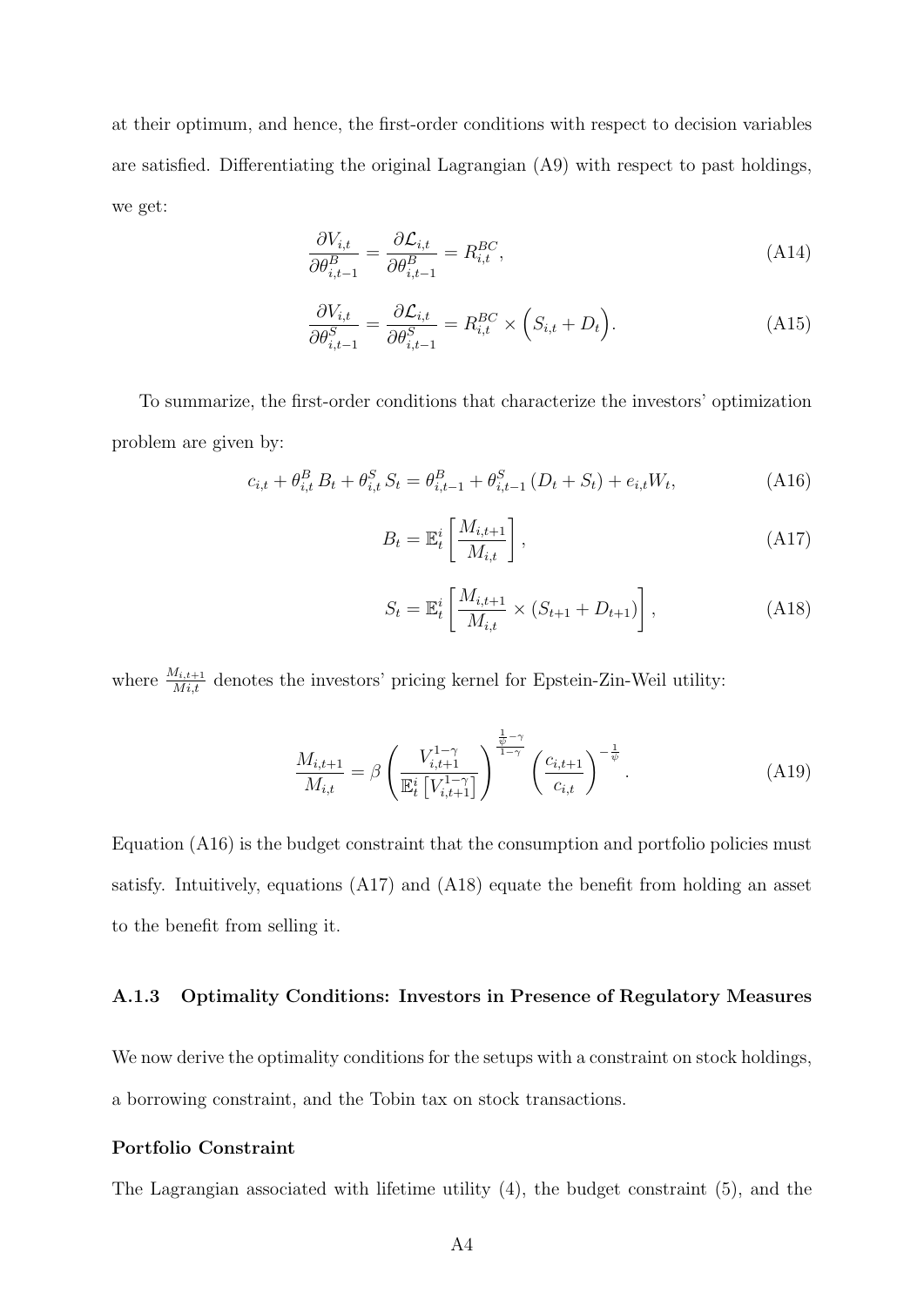portfolio constraint (11) is given by:

$$
\mathcal{L}_{i,t} = \sup_{c_{i,t}, \theta_{i,t}^{S}} \inf_{R_{i,t}^{BC}, R_{i,t}^{S}} \left[ (1 - \beta) c_{i,t}^{1 - \frac{1}{\psi}} + \beta \mathbb{E}_{t}^{i} \left[ V_{i,t+1}^{1 - \gamma} \right]^{\frac{1}{\phi}} \right]^{\frac{\phi}{1 - \gamma}}
$$
  
+  $R_{i,t}^{BC} \left[ e_{i,t} W_{t} + \theta_{i,t-1}^{B} + \theta_{i,t-1}^{S} \left( S_{t} + D_{t} \right) - c_{i,t} - \theta_{i,t}^{S} S_{t} - \theta_{i,t}^{B} B_{t} \right]$   
+  $R_{i,t}^{BC} R_{i,t}^{S} S_{t} \times (\theta_{i,t}^{S} - \rho),$  (A20)

where  $R_{i,t}^{BC}$  and  $R_{i,t}^{BC}R_{i,t}^{S}S_t$  denote the Lagrange multipliers associated with the budget constraint and the portfolio constraint, respectively.

The derivations are similar to the derivations for the economy without regulation discussed above. Only the first-order condition with respect to the stock holdings changes to:

$$
\frac{\partial \mathcal{L}_{i,t}}{\partial \theta_{i,t}^S} = \beta V_{i,t}^{\frac{1}{\psi}} \mathbb{E}_t^i \left[ V_{i,t+1}^{1-\frac{\gamma}{1-\gamma}} \right]_{\frac{1-\gamma}{1-\gamma}}^{\frac{1-\frac{1}{\psi}}{1-\gamma}} \mathbb{E}_t^i \left[ V_{i,t+1}^{-\gamma} \frac{\partial V_{i,t+1}}{\partial \theta_{i,t}^S} \right] - R_{i,t}^{BC} S_t + R_{i,t}^{BC} R_{i,t}^S S_t \equiv 0, \tag{A21}
$$

such that the kernel condition of the stock becomes

$$
S_{i,t} = \frac{1}{1 - R_{i,t}^S} \times \mathbb{E}_t^i \left[ \frac{M_{i,t+1}}{M_{i,t}} \left( S_{i,t+1} + D_{t+1} \right) \right]. \tag{A22}
$$

In addition, we get the following complimentary slackness and inequality conditions:

$$
R_{i,t}^{S} \times (\theta_{i,t}^{S} - \rho) = 0; \qquad R_{i,t}^{S} \ge 0; \qquad \theta_{i,t}^{S} \ge \rho.
$$
 (A23)

#### Borrowing Constraint

The Lagrangian associated with lifetime utility (4), the budget constraint (5), and the borrowing constraint (12), is:

$$
\mathcal{L}_{i,t} = \sup_{c_{i,t}, \theta_{i,t}^{S}, \theta_{i,t}^{B}} \inf_{R_{i,t}^{BC}, R_{i,t}^{B}} \left[ (1 - \beta) c_{i,t}^{1 - \frac{1}{\psi}} + \beta \mathbb{E}_{t}^{i} \left[ V_{i,t+1}^{1 - \gamma} \right]^{\frac{1}{\phi}} \right]^{\frac{\phi}{1 - \gamma}}
$$
  
+  $R_{i,t}^{BC} \left[ e_{i,t} W_{t} + \theta_{i,t-1}^{B} + \theta_{i,t-1}^{S} \left( S_{t} + D_{t} \right) - c_{i,t} - \theta_{i,t}^{S} S_{t} - \theta_{i,t}^{B} B_{t} \right]$   
+  $R_{i,t}^{BC} R_{i,t}^{B} \times (\theta_{i,t}^{B} B_{t} - \kappa Y_{t}),$  (A24)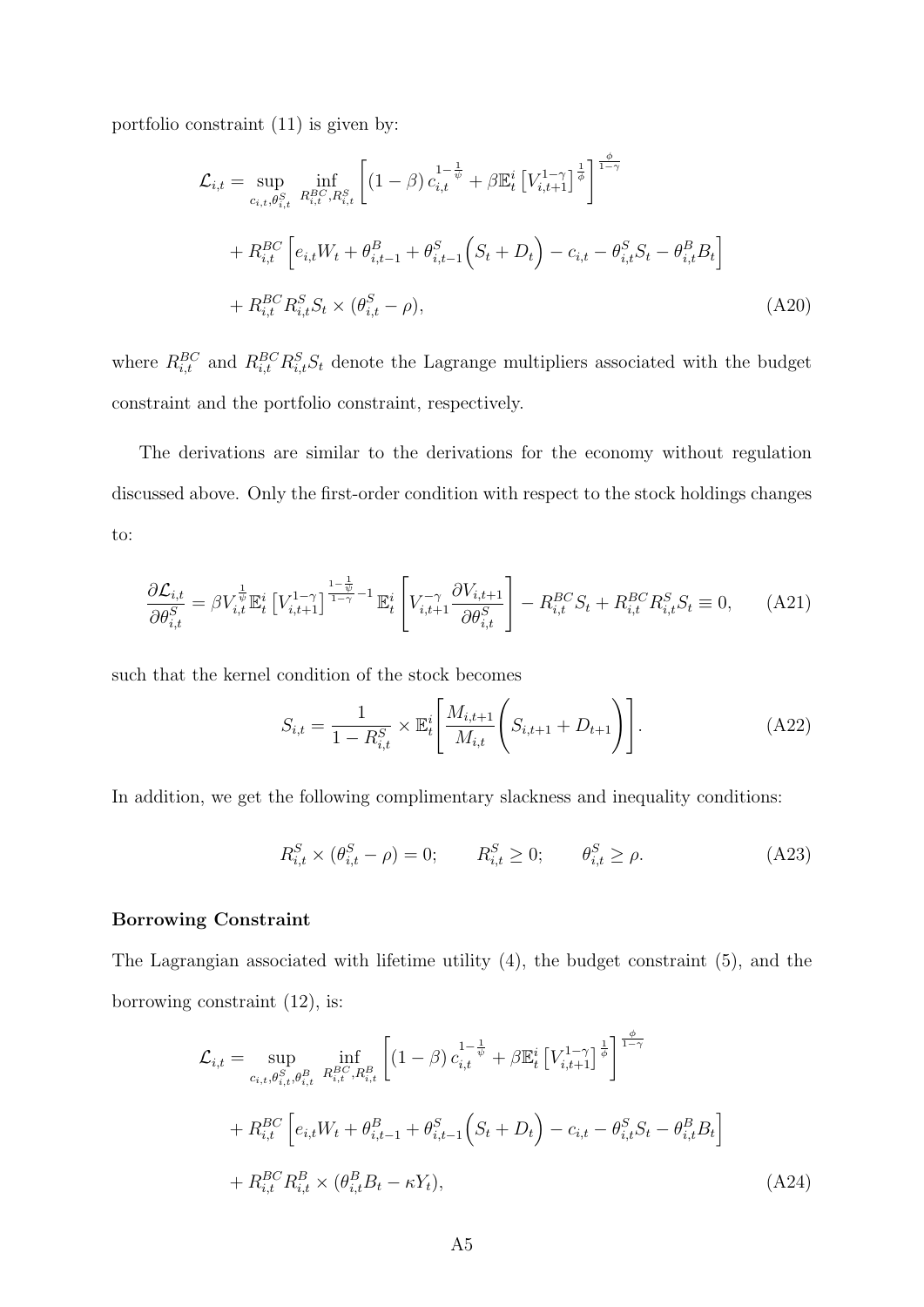where  $R_{i,t}^{BC}$  and  $R_{i,t}^{BC}R_{i,t}^{B}$  denote the Lagrange multipliers associated with the budget constraint and the borrowing constraint, respectively.

The derivations are similar to the ones for the portfolio constraint above, and the only difference is that now instead of the stock, it is the bond holdings that are constrained, so that only the kernel condition of the bond changes compared to the setup without financial regulation:

$$
B_{i,t} = \frac{1}{1 - R_{i,t}^B} \times \mathbb{E}_t^i \left[ \frac{M_{i,t+1}}{M_{i,t}} \right].
$$
 (A25)

The complimentary slackness and inequality conditions are:

$$
R_{i,t}^B \times (\theta_{i,t}^B B_t - \kappa Y_t) = 0; \qquad R_{i,t}^S \ge 0; \qquad \theta_{i,t}^B B_t \ge \kappa Y_t.
$$
 (A26)

#### Financial Transactions (Tobin) Tax

To deal with the financial transaction tax, we follow Buss and Dumas (2015) and rewrite the optimality conditions in terms of a dual formulation with an investor-specific Lagrange multiplier  $R_{i,t}^{TT}$  that captures the (shadow) cost of trading in the stock. First, we rewrite the flow budget constraint (5) to take into account the costs of buying and selling the stock:

$$
c_{i,t} + \theta_{i,t}^B B_t + \theta_{i,t}^S S_t + \tau \left( \hat{\theta}_{i,t}^S + \check{\theta}_{i,t}^S \right) S_t = \theta_{i,t-1}^B + \theta_{i,t-1}^S (D_t + S_t) + e_{i,t} W_t + \chi_{i,t}, \quad (A27)
$$

where  $\hat{\theta}_{i,t}^S \geq 0$  and  $\check{\theta}_{i,t}^S \geq 0$  denote the number of shares sold and bought, respectively, which are linked to the investors' stock holdings through  $\theta_{i,t}^S = \theta_{i,t-1}^S - \hat{\theta}_{i,t}^S + \check{\theta}_{i,t}^S$ . Here  $\tau_t$  denotes the level of transaction tax, and  $\chi_{i,t}$  is the lump-sum transfer back to the investors after they have made their optimization decisions. Using the number of shares bought and sold allows one to replace the absolute-value operator, making the problem more suitable for numerical optimization.

Forming the Lagrangian associated with lifetime utility (4), the modified flow budget constraint (A27) with associated Lagrange multiplier  $R_{i,t}^{BC}$ , and the two inequality con-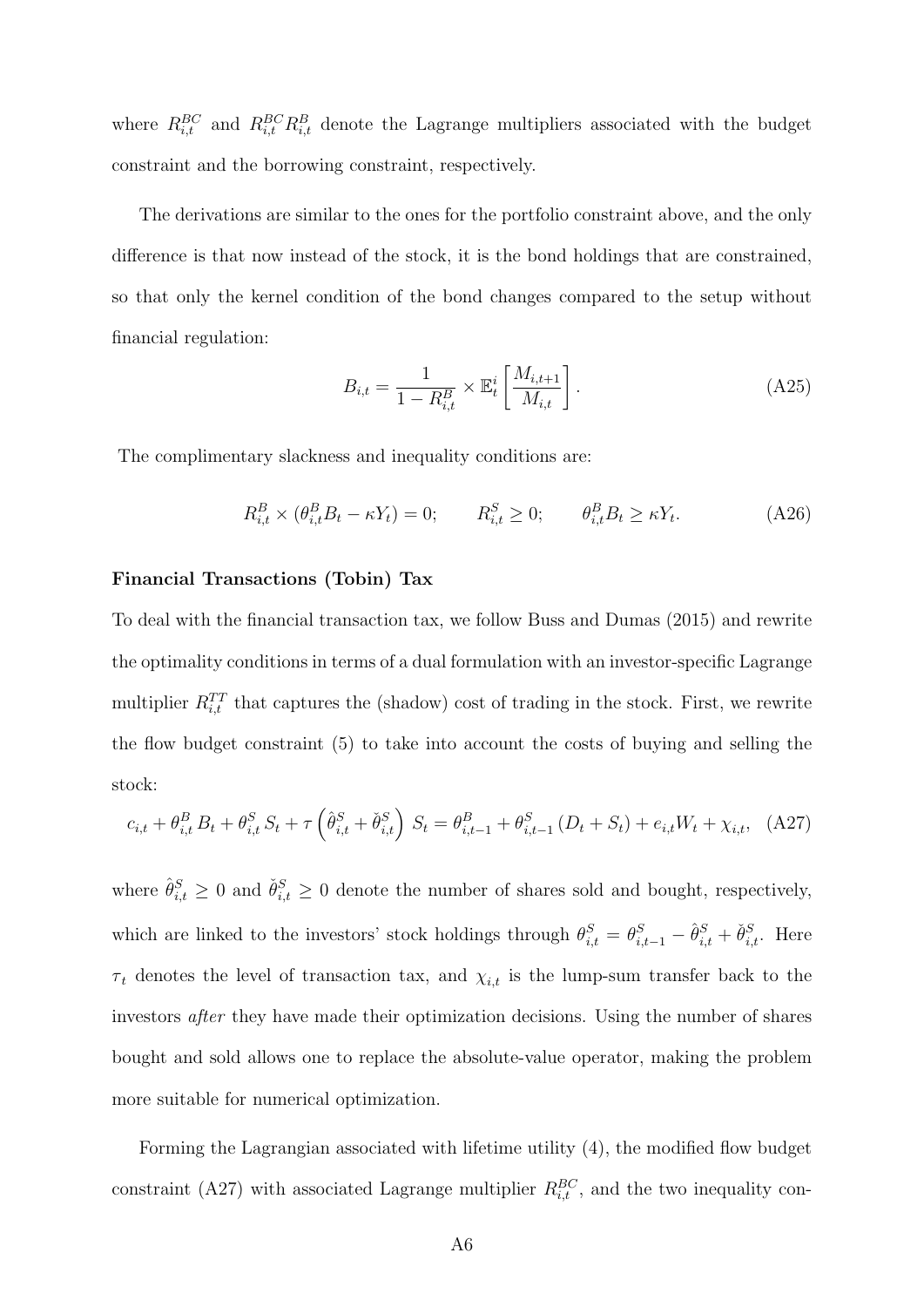ditions  $(\hat{\theta}_{i,t}^S \geq 0$  and  $\check{\theta}_{i,t}^S \geq 0)$  with multipliers  $\mu_{1,i,t}$  and  $\mu_{2,i,t}$  for the selling and buying decision, we get:

$$
\mathcal{L}_{i,t} = \sup_{c_{i,t}, \theta_{i,t}^{B}, \tilde{\theta}_{i,t}^{S}, \theta_{i,t}^{S}} \inf_{R_{i,t}^{BC}, \mu_{1,i,t}, \mu_{2,i,t}^{B}} \left[ (1 - \beta) c_{i,t}^{1 - \frac{1}{\psi}} + \beta \mathbb{E}_{t}^{i} \left[ V_{i,t+1}^{1 - \gamma} \right]^{\frac{1}{\psi}} \right]^{\frac{\phi}{1 - \gamma}}
$$
\n
$$
+ R_{i,t}^{BC} \left[ e_{i,t} W_{t} + \xi_{i,t} \theta_{i,t-1}^{B} + \theta_{i,t-1}^{S} \left( S_{t} + D_{t} \right) - c_{i,t} - \theta_{i,t}^{S} S_{t} + \tau \left( \hat{\theta}_{i,t}^{S} + \check{\theta}_{i,t}^{S} \right) S_{t} - \theta_{i,t}^{B} B_{t} \right]
$$
\n
$$
+ \mu_{1,i,t} \times \hat{\theta}_{i,t}^{S} + \mu_{2,i,t} \times \check{\theta}_{i,t}^{S},
$$
\n
$$
(A28)
$$

with  $\theta_{i,t}^S = \theta_{i,t-1}^S - \hat{\theta}_{i,t}^S + \check{\theta}_{i,t}^S$ .

Differentiating the resulting Lagrangian with respect to current consumption  $c_{i,t}$ , with respect to bond holdings, and with respect to the new variables  $\hat{\theta}_{i,t}^S$  and  $\check{\theta}_{i,t}^S$  for the stock, we obtain the following first-order conditions:

$$
(1 - \beta) c_{i,t}^{-\frac{1}{\psi}} V_{i,t}^{\frac{1}{\psi}} = R_{i,t}^{BC}
$$
 (A29)

$$
\beta V_{i,t}^{\frac{1}{\psi}} \mathbb{E}_{t}^{i} \left[ V_{i,t+1}^{1-\gamma} \right]^{\frac{1-\frac{1}{\psi}}{1-\gamma}-1} \mathbb{E}_{t}^{i} \left[ V_{i,t+1}^{-\gamma} \frac{\partial V_{i,t+1}}{\partial \theta_{i,t}^{S}} \right] = -R_{i,t}^{BC} (1+\tau) S_{i,t} + \mu_{1,i,t}
$$
(A30)

$$
\beta V_{i,t}^{\frac{1}{\psi}} \mathbb{E}_{t}^{i} \left[ V_{i,t+1}^{1-\gamma} \right]^{\frac{1-\frac{1}{\psi}}{1-\gamma}-1} \mathbb{E}_{t}^{i} \left[ V_{i,t+1}^{-\gamma} \frac{\partial V_{i,t+1}}{\partial \theta_{i,t}^{S}} \right] = R_{i,t}^{BC} (1-\tau) S_{i,t} + \mu_{2,i,t}
$$
(A31)

$$
\beta V_{i,t}^{\frac{1}{\psi}} \mathbb{E}_t^i \left[ V_{i,t+1}^{1-\gamma} \right]^{\frac{1-\frac{1}{\psi}}{1-\gamma}-1} \mathbb{E}_t^i \left[ V_{i,t+1}^{-\gamma} \frac{\partial V_{i,t+1}}{\partial \theta_{i,t}^B} \right] = R_{i,t}^{BC} B_t \tag{A32}
$$

$$
c_{i,t} + \theta_{i,t}^{B} B_{t} + \theta_{i,t}^{S} S_{t} + \tau \left(\hat{\theta}_{i,t}^{S} + \check{\theta}_{i,t}^{S}\right) S_{t} = \theta_{i,t-1}^{B} + \theta_{i,t-1}^{S} (D_{t} + S_{t}) + e_{i,t} W_{t} + \chi_{i,t}, \quad (A33)
$$

$$
\mu_{1,i,t}\hat{\theta}_{i,t}^{S} = 0, \quad \mu_{2,i,t}\check{\theta}_{i,t}^{S} = 0, \quad \mu_{\{1,2\},i,t} \ge 0, \quad \hat{\theta}_{i,t}^{S} \ge 0, \quad \check{\theta}_{i,t}^{S} \ge 0. \quad (A34)
$$

Note that equations (A30) and (A31) imply

$$
-R_{i,t}^{BC}(1+\tau)S_{i,t} + \mu_{1,i,t} = R_{i,t}^{BC}(1-\tau)S_{i,t} + \mu_{2,i,t},
$$
\n(A35)

so that we can replace the two multipliers  $\mu_{\{1,2\},k,t}$  with one multiplier  $R_{i,t}^{TT}$ , defined as:

$$
R_{i,t}^{BC} R_{i,t}^{TT} S_{i,t} \stackrel{def}{=} -R_{i,t}^{BC} (1+\tau) S_{i,t} + \mu_{1,i,t} = R_{i,t}^{BC} (1-\tau) S_{i,t} + \mu_{2,i,t}.
$$
 (A36)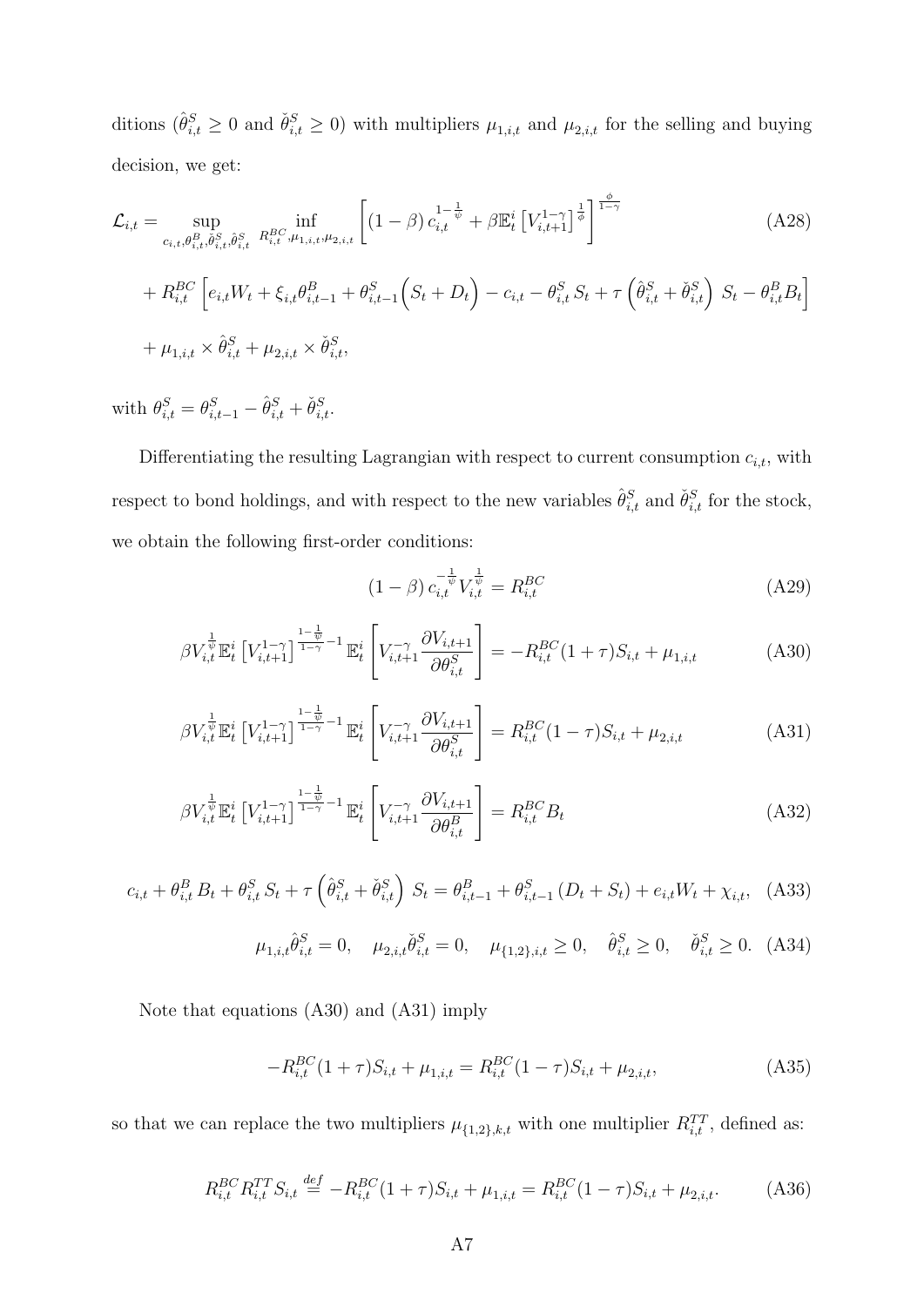From (A36), it follows that

$$
\mu_{1,i,t} = R_{i,t}^{BC} S_{i,t} (R_{i,t}^{TT} + 1 + \tau), \tag{A37}
$$

$$
\mu_{2,i,t} = R_{i,t}^{BC} S_{i,t} (R_{i,t}^{TT} - 1 + \tau), \tag{A38}
$$

so that we can rewrite the slackness conditions respectively:

$$
(R_{i,t}^{TT} + 1 + \tau)\check{\theta}_{i,t}^S = 0,
$$
\n(A39)

$$
(R_{i,t}^{TT} - 1 + \tau)\hat{\theta}_{i,t}^S = 0.
$$
 (A40)

Using the slackness conditions, we can rewrite the flow budget equation as follows:

$$
e_{i,t}W_t + \chi_{i,t} + \theta_{k,t-1}^S D_t - c_{i,t} + \theta_{k,t-1}^B - \theta_{k,t}^B B_{i,t} - (\theta_{k,t}^S - \theta_{k,t-1}^S) S_{i,t} R_{i,t}^{TT} = 0.
$$
 (A41)

Now, apply the Envelope Theorem to get rid of the value function in the first-order conditions:

$$
\frac{\partial V_{k,t+1}}{\partial \theta_{k,t}^B} = R_{i,t+1}^{BC} B_{k,t+1},\tag{A42}
$$

$$
\frac{\partial V_{k,t+1}}{\partial \theta_{k,t}^S} = R_{i,t+1}^{BC} (R_{i,t+1}^{TT} S_{t+1} + D_{t+1}), \tag{A43}
$$

and finally get the following system:

$$
S_t = \frac{1}{R_{i,t}^{TT}} \times \mathbb{E}_t^i \left[ \frac{M_{i,t+1}}{M_{i,t}} \left( R_{i,t+1}^{TT} S_{t+1} + D_{t+1} \right) \right], \tag{A44}
$$

$$
B_t = \mathbb{E}_t^i \left[ \frac{M_{i,t+1}}{M_{i,t}} \right], \tag{A45}
$$

$$
c_{i,t} + \left(\theta_{i,t}^S - \theta_{i,t-1}^S\right) S_{i,t} R_{i,t}^{TT} + \theta_{k,t}^B B_{i,t} = \theta_{k,t-1}^S D_t + \theta_{k,t-1}^B + \chi_{i,t} + e_{i,t} W_t,
$$
 (A46)

$$
(R_{i,t}^{TT} + 1 + \tau)\check{\theta}_{i,t}^{S} = 0, \quad (R_{i,t}^{TT} - 1 + \tau)\hat{\theta}_{i,t}^{S} = 0,
$$
 (A47)

$$
1 - \tau \le R_{i,t}^{TT} \le 1 + \tau; \quad \hat{\theta}_{i,t}^{S} \ge 0; \quad \check{\theta}_{i,t}^{S} \ge 0.
$$
 (A48)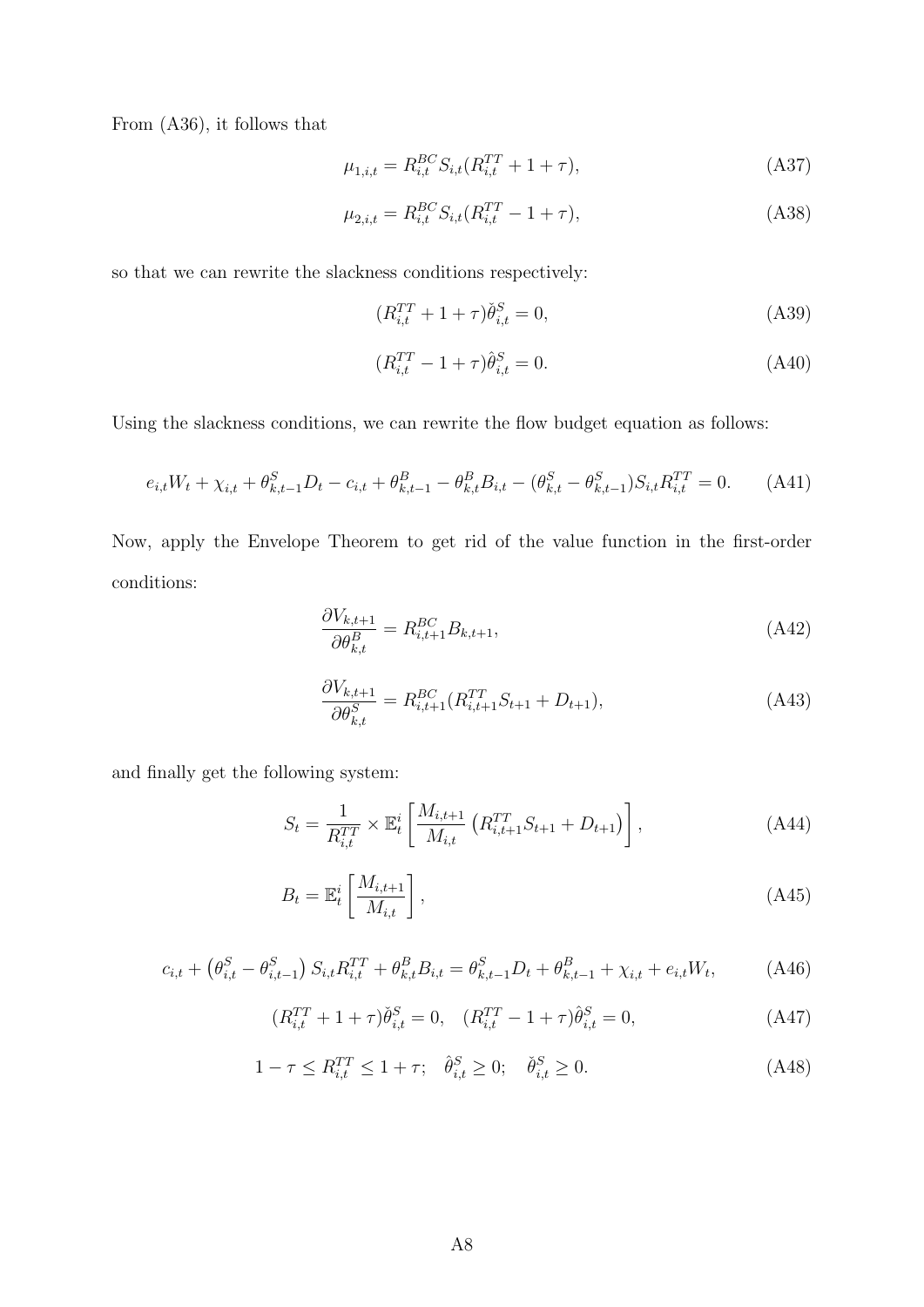### A.2 Equilibrium: Numerical Solution Method

The numerical method we use is not based on an approximation of any sort; $^{20}$  it is exact (except for local interpolation and, of course, numerical truncation error), which is a distinct advantage considering the non linearities involved.

We wish to obtain the equilibrium in a numerical form by backward-induction. For reasons explained in Dumas and Lyasoff (2012), the system of first-order conditions written in the previous appendixes cannot be solved by backward induction. However, it is possible to solve the equations by backward induction if one changes the sequence in which the equations are solved, performing a re-grouping of equations in such a way that, at a node of time t, one solves the equations yielding not consumption at time t and the portfolio chosen at time t but, instead, consumption at the various successor nodes at time  $t + 1$  and the portfolio at time t.

In this case, the first investor's share of output  $\frac{c_{1,t}}{Y_t}$  serves as an endogeneous state variable. The capital stock  $K_t$  is an endogenous state variable as well but, under our assumptions, a scale-invariance property holds so that it is only a scale variable, which can be factored out of all the equations.

In the same way, that is, on a grid, we treat a variable, which is, in fact, exogenous and which is imbedded in the conditional expected value operators  $\mathbb{E}_{i,t}$ . Beliefs differ; hence the subscript  $i$  on these operators. The way in which beliefs differ has been explained in Section 2. Recall that we consider two hidden states and four observable states of a Markov chain. Investors have immutable beliefs about the transition probabilities from the two time-t hidden states to the two time- $t+1$  hidden states and, from there, to the four time- $t+1$  observable states. But each of the two investors has to estimate the probability of being at time  $t$  in one of the two hidden states. These estimated probabilities change

<sup>20</sup>Approximation methods commonly used are: Taylor series (the "perturbation" method) and linear combinations of polynomials (the "projection" method).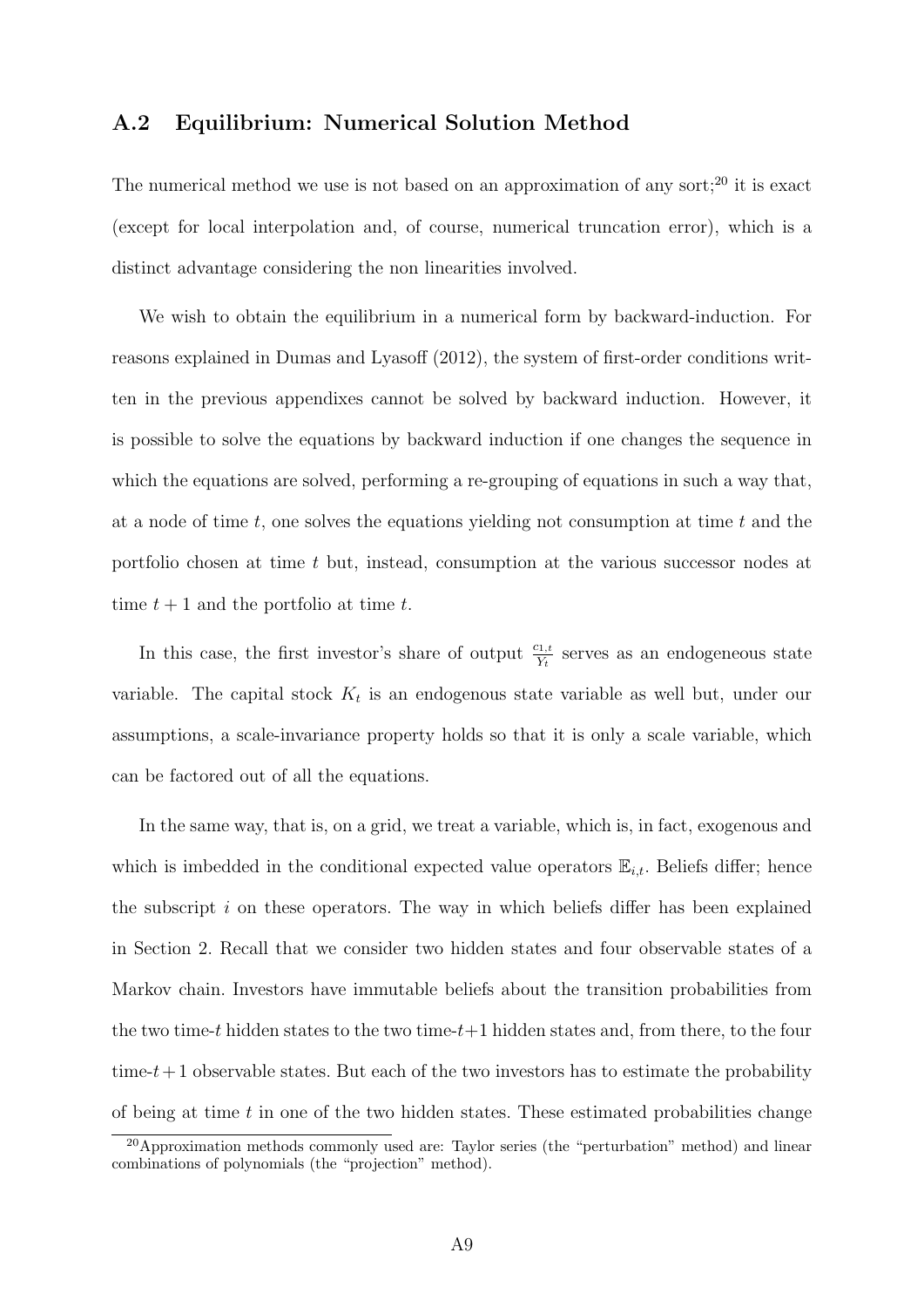over time in response to the observations made in the past. By means of simulations of the hidden Markov chain (the workings of which are exogenous to our model), we identify the full, discrete list of pairs of these estimated probabilities that can occur at any time and we place these on a grid.

In case of financial regulation, the complementary slackness conditions cause the system to be ill-defined. As in Buss and Dumas (2015), we replace them with the following:

$$
(1 + \tau - R_{i,t})\check{\theta}_{i,t} = \varepsilon,\tag{A49}
$$

$$
(-1 + \tau + R_{i,t})\hat{\theta}_{i,t} = \varepsilon,\tag{A50}
$$

and, as we approach the final solution, we let  $\varepsilon$  approach zero. That is called the "Interior-Point Algorithm" (see Armand, Benoist, and Orban (2008)).

Moreover, in the case of the Tobin tax, the ratio of the investors' shadow prices  $\frac{R_{1,t}^{TT}}{R_{2,t}^{TT}}$ is needed as another endogenous state variable.

### B Steady state distributions

As discussed in the paper, our model of productivity growth implies a steady-state distribution for productivity, as the growth rate is mean-reverting. Figure A1, first row, shows the dynamics of the steady-state distribution of productivity over time, based on the parameters used in the paper. It also shows the standard deviation of productivity across paths which indicates that the distribution quickly (after about 25 years) approaches it steady state.

The second row of Figure A1 depicts the steady-state distribution of the first investor's consumption share which is nicely centered around 0.5 as both investors are perfectly symmetric. It also shows the dynamics of the standard deviation of the consumption share across paths over time, indicating that the distribution converges to its steady state after about 150 years.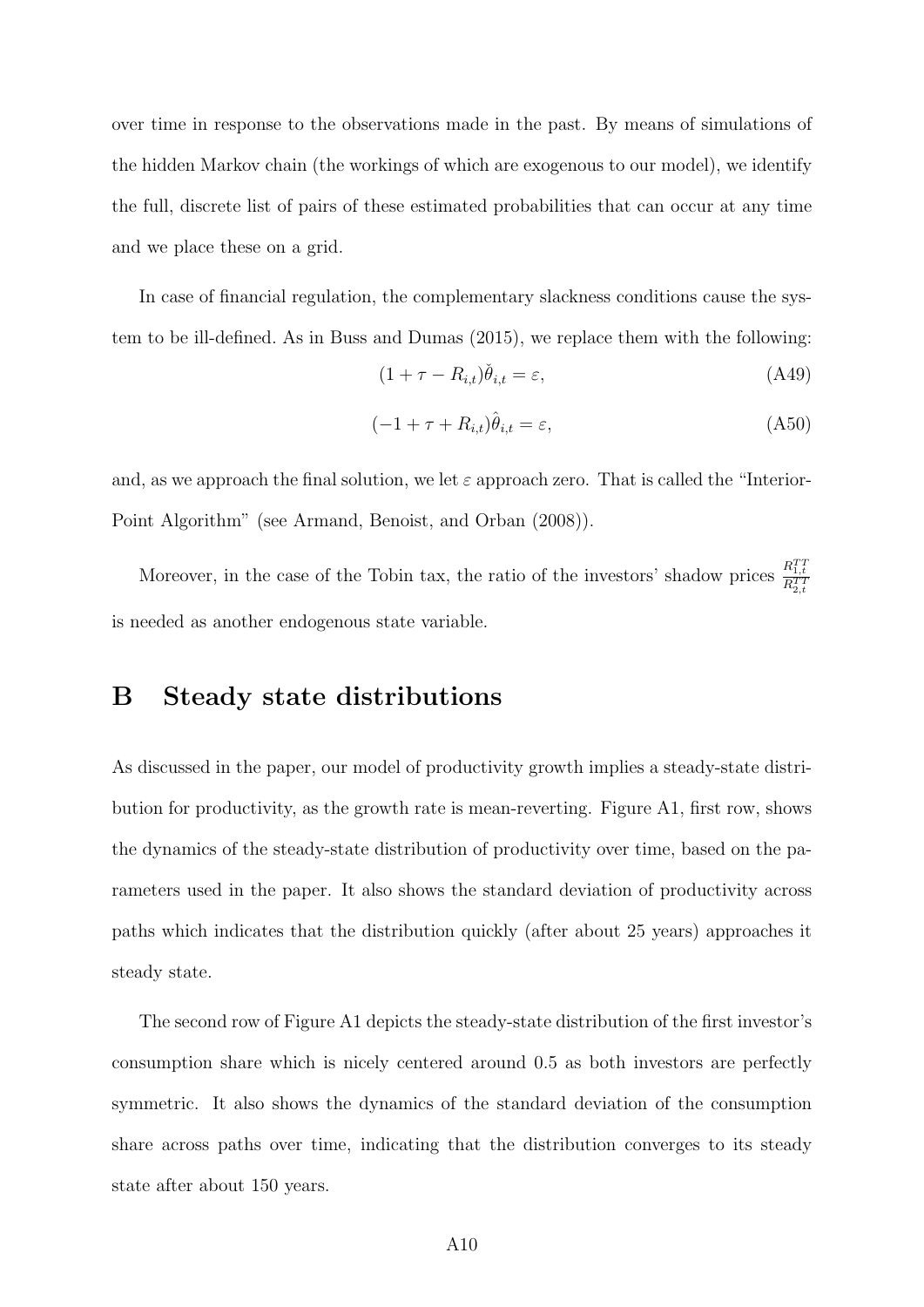

The figure shows the steady-state distributions for productivity and the first investor's consumption share (left side), together with the dynamics of the standard deviation of the variable across paths over time (right side).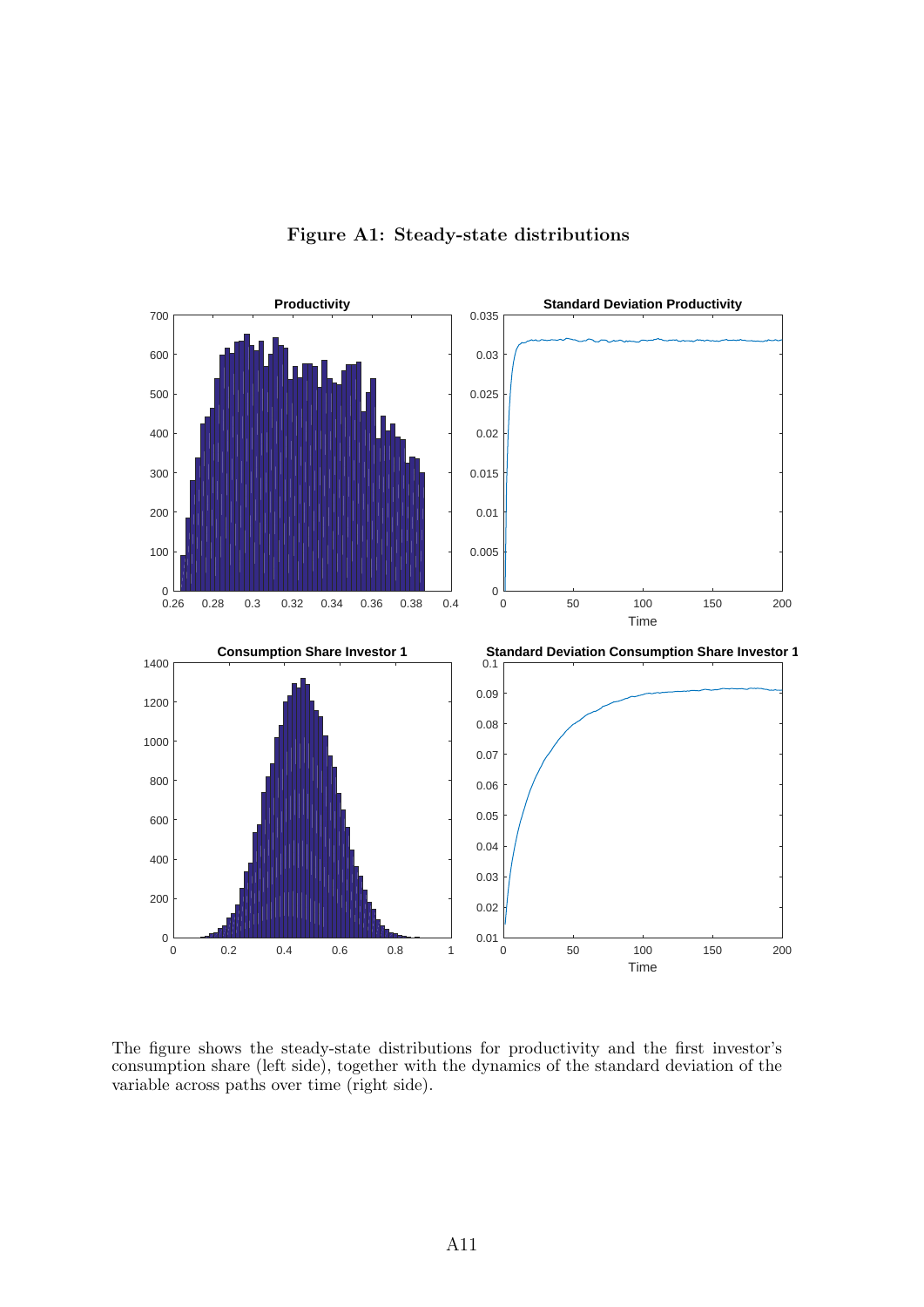### C Results in levels rather than changes

The three figures below, which display the levels of the quantities of interest, correspond to the three figures in the manuscript, Figure 3, Figure 4, and Figure 5, where the quantities of interest are displayed in terms of changes.





The eight panels in this figure show how constraining stock-portfolio positions affects various financial and macroeconomic quantities. The dotted line is for the economy with disagreement between the two classes of investors and the dash-dotted line is for the economy without disagreement.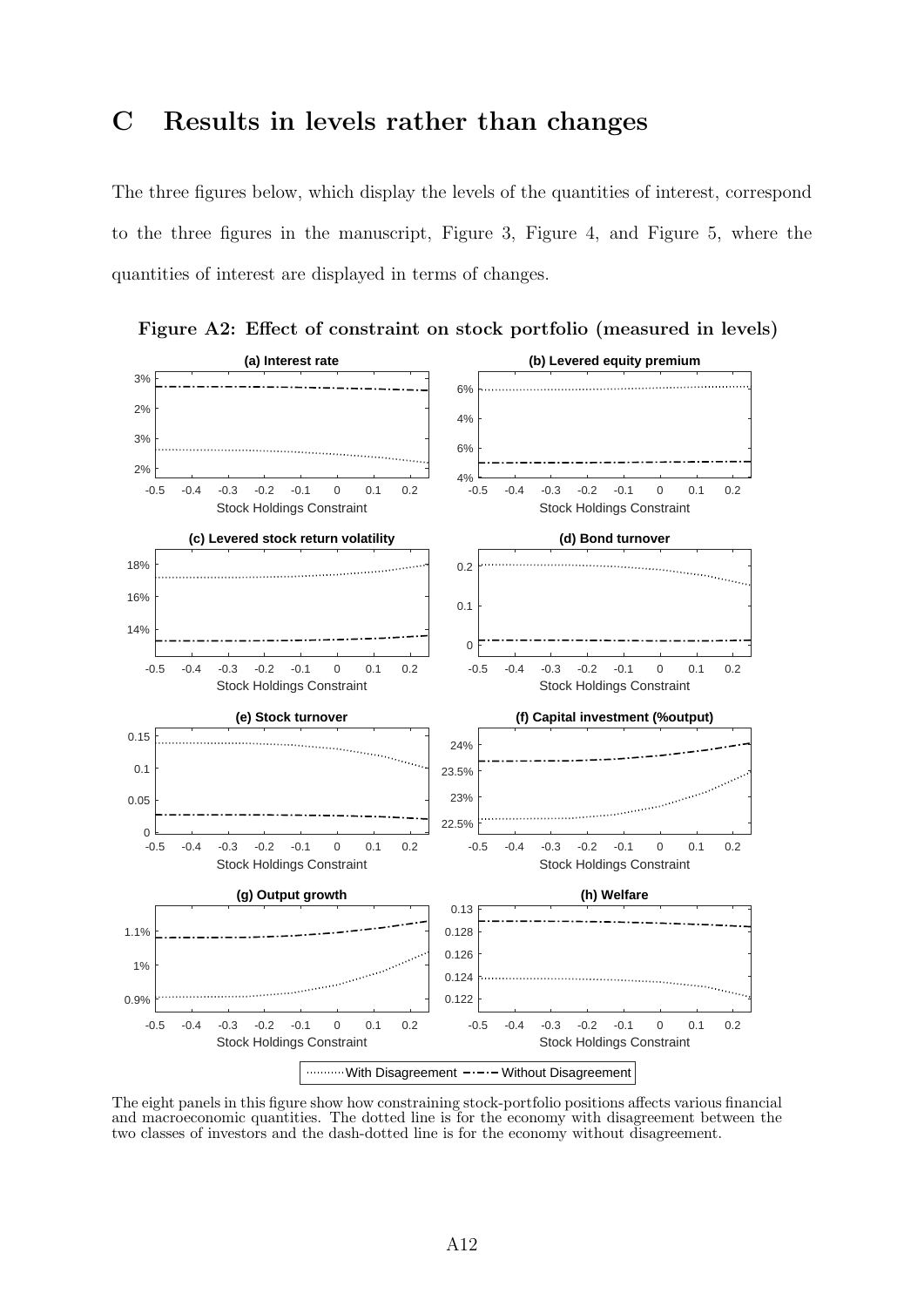

Figure A3: Effect of constraint on borrowing (measured in levels)

The eight panels in this figure show how constraining borrowing affects various financial and macroeconomic quantities. The dotted line is for the economy with disagreement between the two classes of investors and the dash-dotted line is for the economy without disagreement.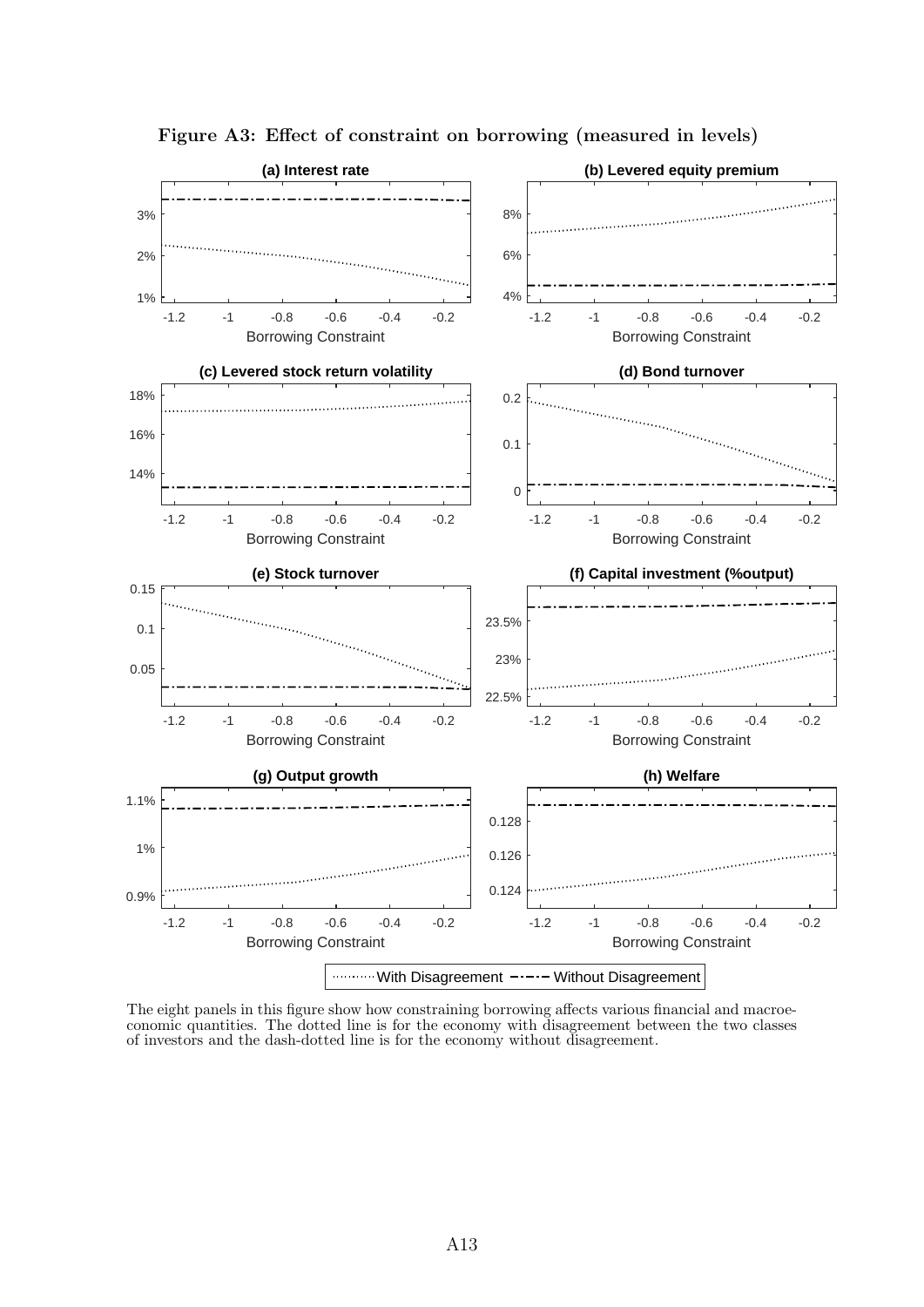

#### Figure A4: Effect of Tobin tax (measured in levels)

The eight panels in this figure show how a Tobin financial-transaction tax on trading the stock affects various financial and macroeconomic quantities. The dotted line is for the economy with disagreement between the two classes of investors and the dash-dotted line is for the economy without disagreement.